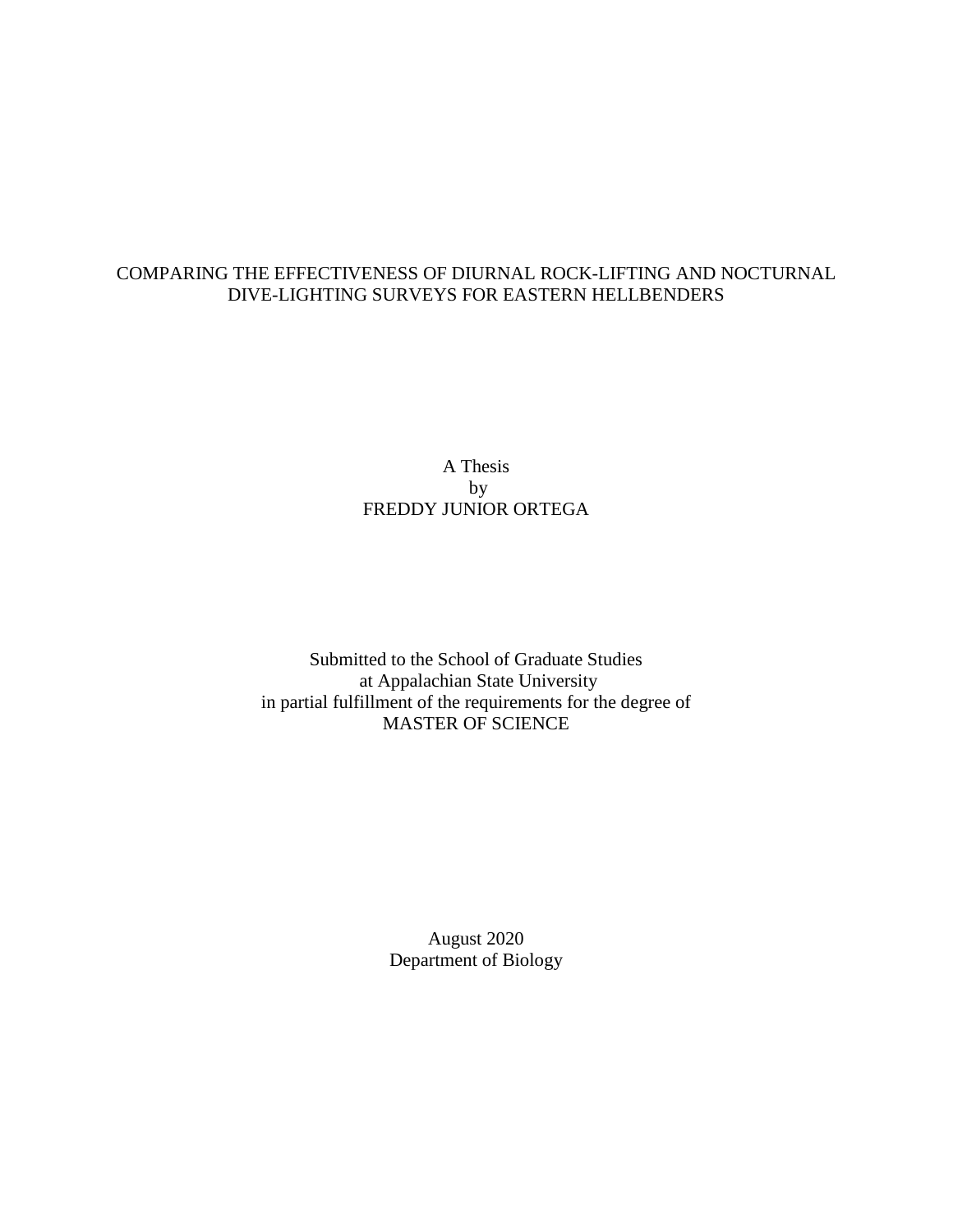## COMPARING THE EFFECTIVENESS OF DIURNAL ROCK-LIFTING AND NOCTURNAL DIVE-LIGHTING SURVEYS FOR EASTERN HELLBENDERS

A Thesis by FREDDY JUNIOR ORTEGA July 2020

### APPROVED BY:

Michael M. Gangloff, Ph.D. Chairperson, Thesis Committee

Lynn M. Siefferman, Ph.D. Member, Thesis Committee

John M. Davenport, Ph.D. Member, Thesis Committee

Zack E. Murrell, Ph.D. Chairperson, Department of Biology

Mike McKenzie, Ph.D. Dean, Cratis D. Williams School of Graduate Studies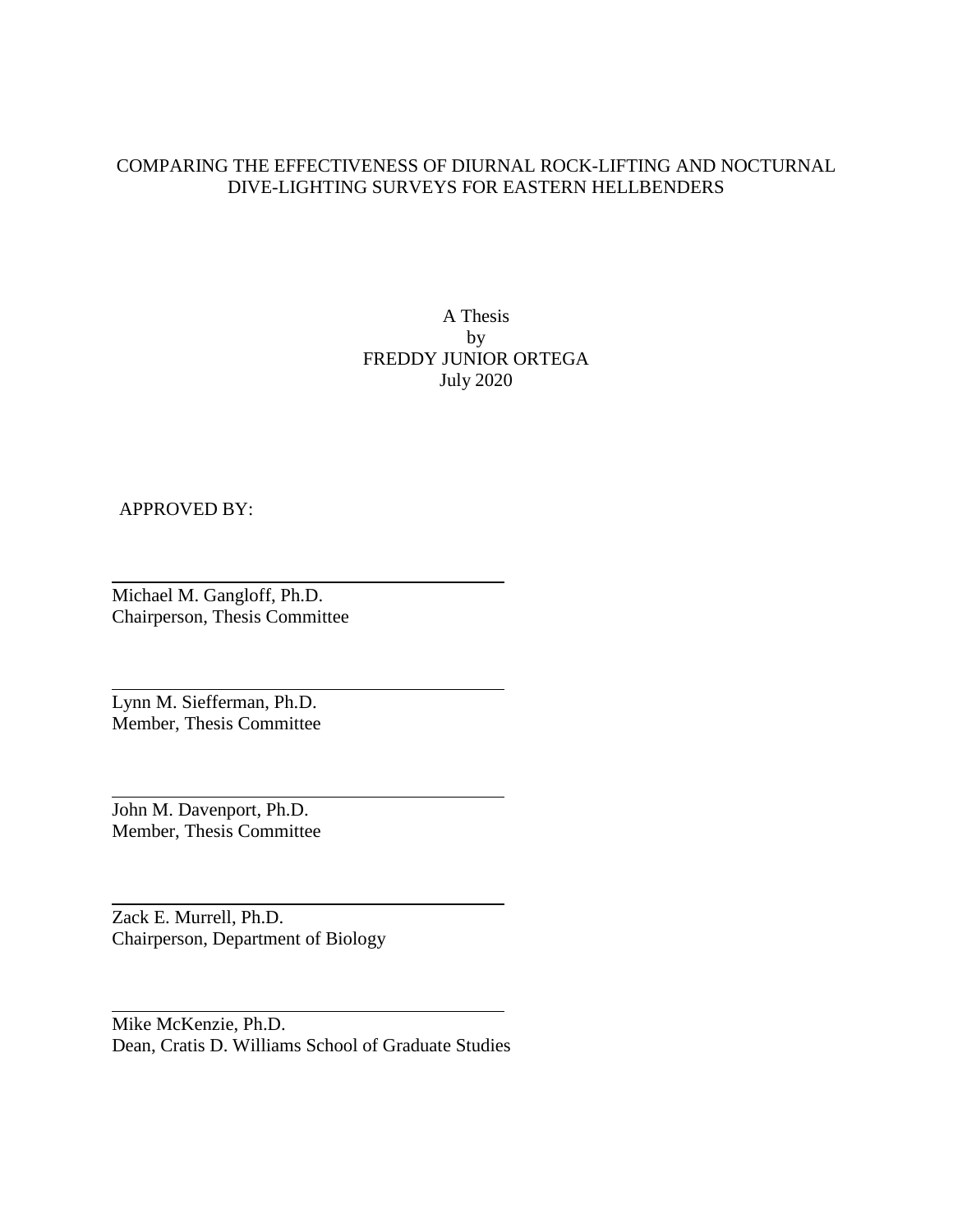Copyright by FREDDY JUNIOR ORTEGA 2020 All Rights Reserved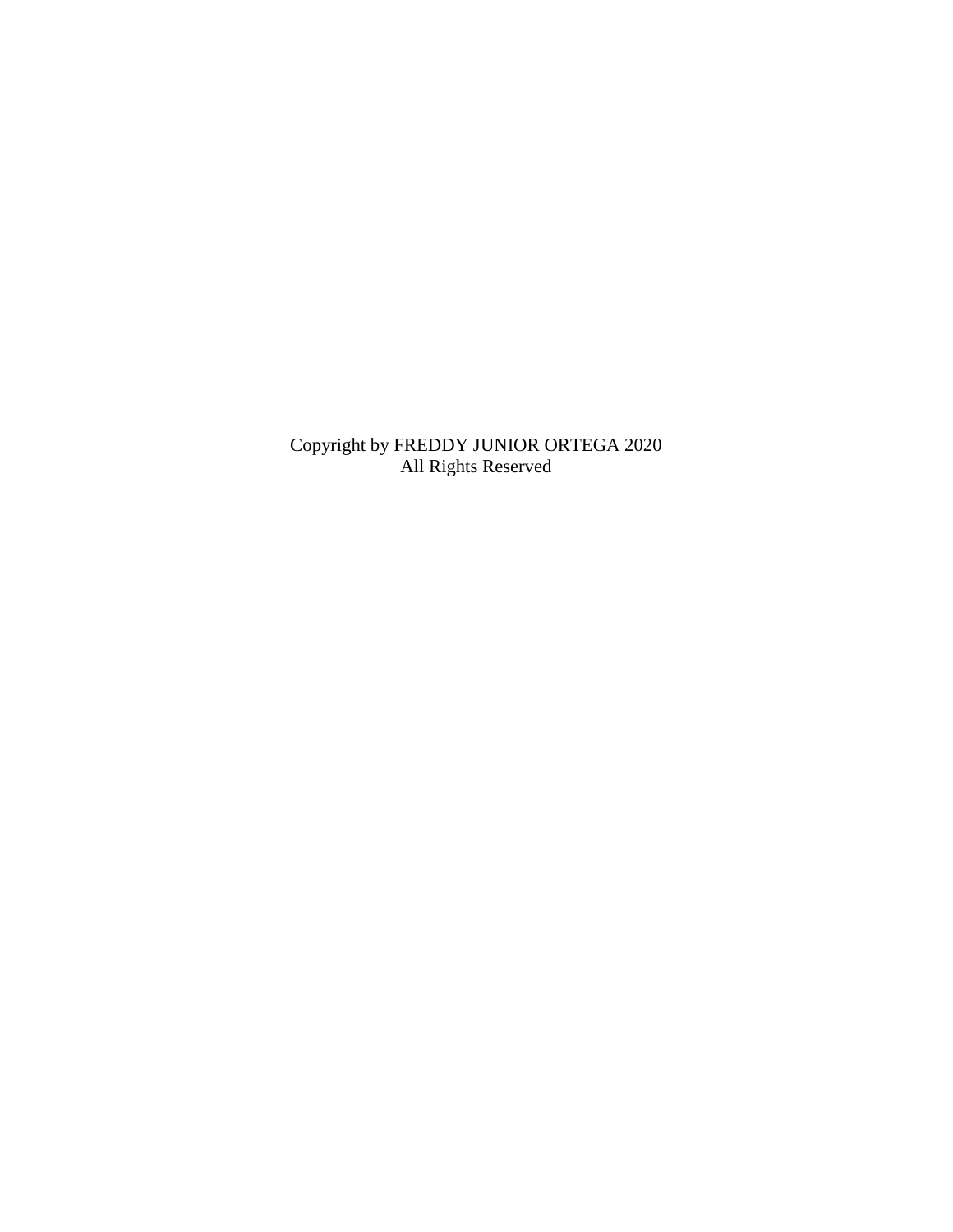#### **Abstract**

## COMPARING THE EFFECTIVENESS OF DIURNAL ROCK-LIFTING AND NOCTURNAL DIVE-LIGHTING SURVEYS FOR EASTERN HELLBENDERS

Freddy Junior Ortega B.S., Appalachian State University M.S., Appalachian State University

#### Chairperson: Michael M. Gangloff

Studies designed to better understand perceived hellbender population declines typically use diurnal rock-lifting surveys to detect individuals. However, these methods are invasive as they may alter sheltering or breeding habitat or result in injuries to hellbenders and surveyors. Further, diurnal surveys omit bedrock and large boulders that cannot be lifted. Between the months of June and August, 2019, I compared the number of detections and catch per unit effort (CPUE) of nocturnal snorkel surveys, followed by traditional diurnal rock-lifting surveys across 11 sites within the New, Watauga and Nolichucky river drainages in Western North Carolina. An additional late August - late September pass was conducted to reveal any breeding period effect on nocturnal detection rates. Wilcoxon signed-rank revealed that number of animals detected did not vary with method (diurnal to nocturnal summer:  $(Z = 37, df = 10, P = 0.08)$ ; nocturnal summer to nocturnal breeding:  $(Z = 9, df = 7, P = 0.68)$ . Detections increased in 63% of sites during nocturnal surveys in both summer and breeding nocturnal surveys when compared to diurnal rock-lifting surveys. Paired t-tests comparison of hellbender catches across three survey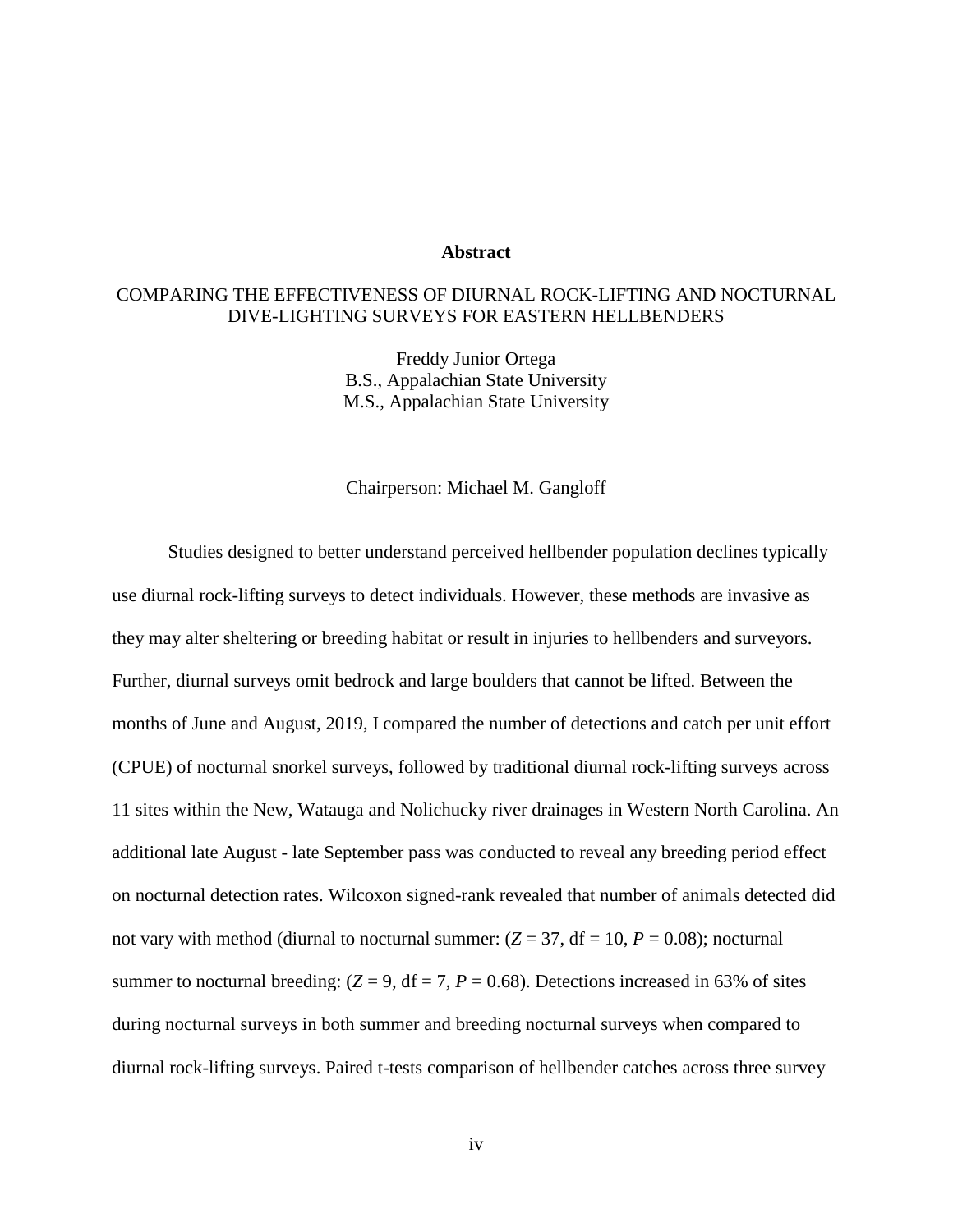treatments revealed that CPUE was statistically higher in the nocturnal summer treatment  $(t =$ 2.69,  $df = 9$ ,  $P = 0.025$ ; this difference was not observed between nocturnal-summer and nocturnal-breeding surveys ( $t = -0.95$ , df = 7,  $P = 0.37$ ). During nocturnal snorkel surveys, CPUE increased in 82% and 88% of sites for early summer and late summer treatments with 26% and 13% of detections being individuals sheltering in bedrock crevices during early summer and late summer nocturnal surveys respectively. Contrastingly, during early summer diurnal surveys, all detections were from beneath boulder substrate. By targeting the period of highest presumed activity in these cryptic salamanders, I was able to obtain more representative enumeration estimates of populations size likely because detection probabilities were equal or higher at most sites. These results suggest that both methods are similarly effective at detecting hellbenders. However, nocturnal surveys have the advantage of minimizing microhabitat impacts and are more efficient in terms of search effort. Additionally, non-invasive sampling can also be used to conduct surveys during the breeding season when nesting animals would presumably be more sensitive to disturbance associated with rock-lifting.

*Key Words.―*amphibians; hellbender; nocturnal; survey methods; rock-lifting; monitoring *Short Title. ―*Comparing diurnal and nocturnal surveys for Eastern Hellbenders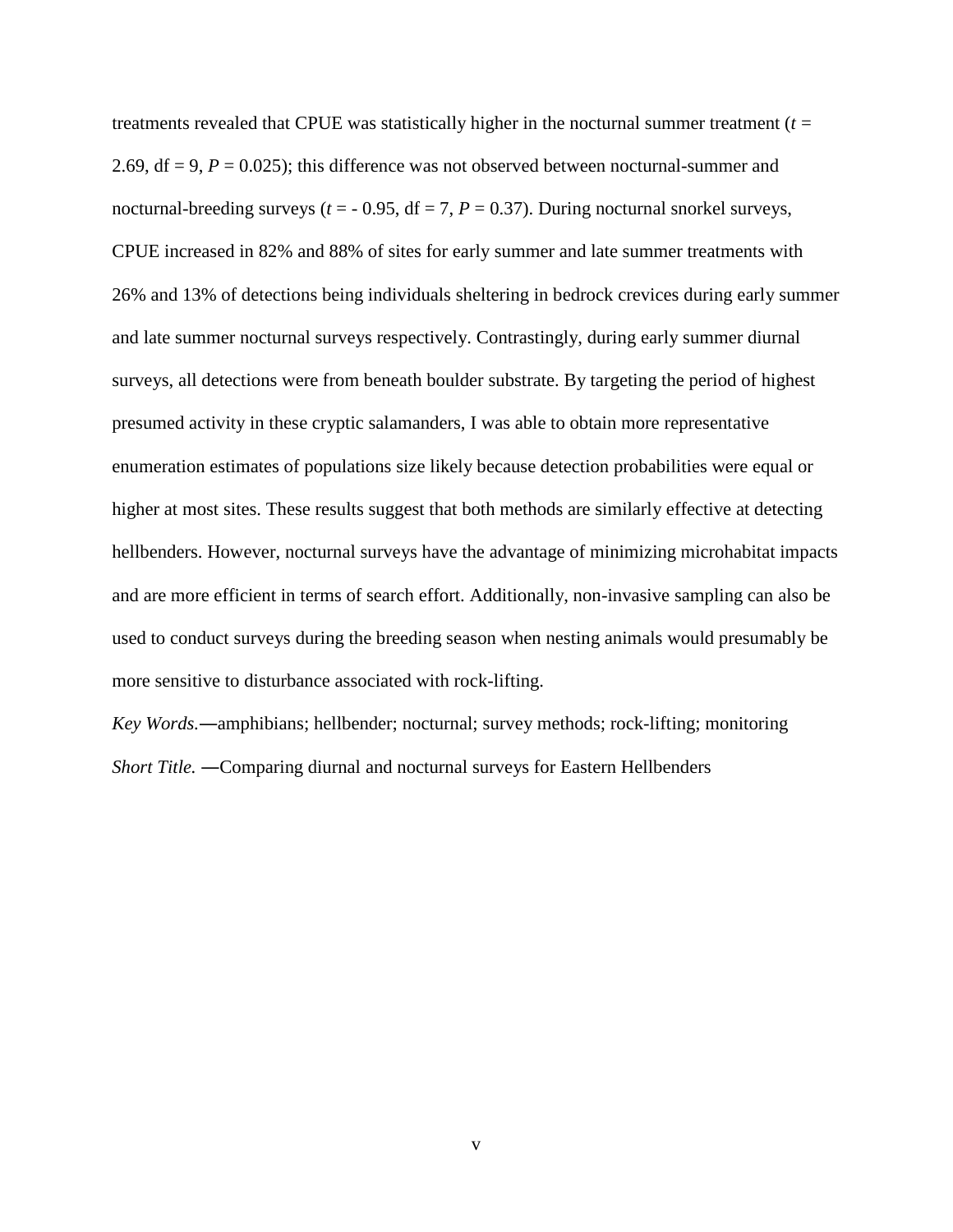#### **Acknowledgements**

First, I'd like to thank Michael M. Gangloff and Lynn Siefferman for their support and encouragement throughout the entire project since its inception in 2018. Without their expertise, patience, and approachability, this project would not have been possible. I would also like to thank John Davenport for his support and very insightful comprehensive exam questions. A special thanks to Ashley Yaun whose friendship and knowledge made her a critical reference during the early days of scouting, site selection, and logistical planning for this project. A big thanks to my entire field crew: Michael Thompson, Samuel Fritz, Amber Olson, Vincent Santini, Hans Lohmeyer, Brandon Williams, David Burton, William McMahan, Chantelle Rondel, Tori Fowler, Danielle Everly, Chase Lorentz, all of the wonderful undergraduate capstone students (there are too many to list), and hellbender enthusiasts. I would also like to thank Ed Corey of the NC Division of Parks and Recreation and his field crew for their valuable assistance in surveying within the New River State Park. Lori Williams of the North Carolina Wildlife Resources Commission for being a valuable reference in best practices regarding permitting, site selection, and encouragement. Finally, I would like to thank Manley Worth Pugh for his guidance in the years prior to my graduate studies which provided me a foundation for the challenges that were soon to come. I feel very fortunate to have been surrounded by such a dedicated and bright group of individuals, whose passion for wildlife will surely lead to exciting and valuable discoveries in the future.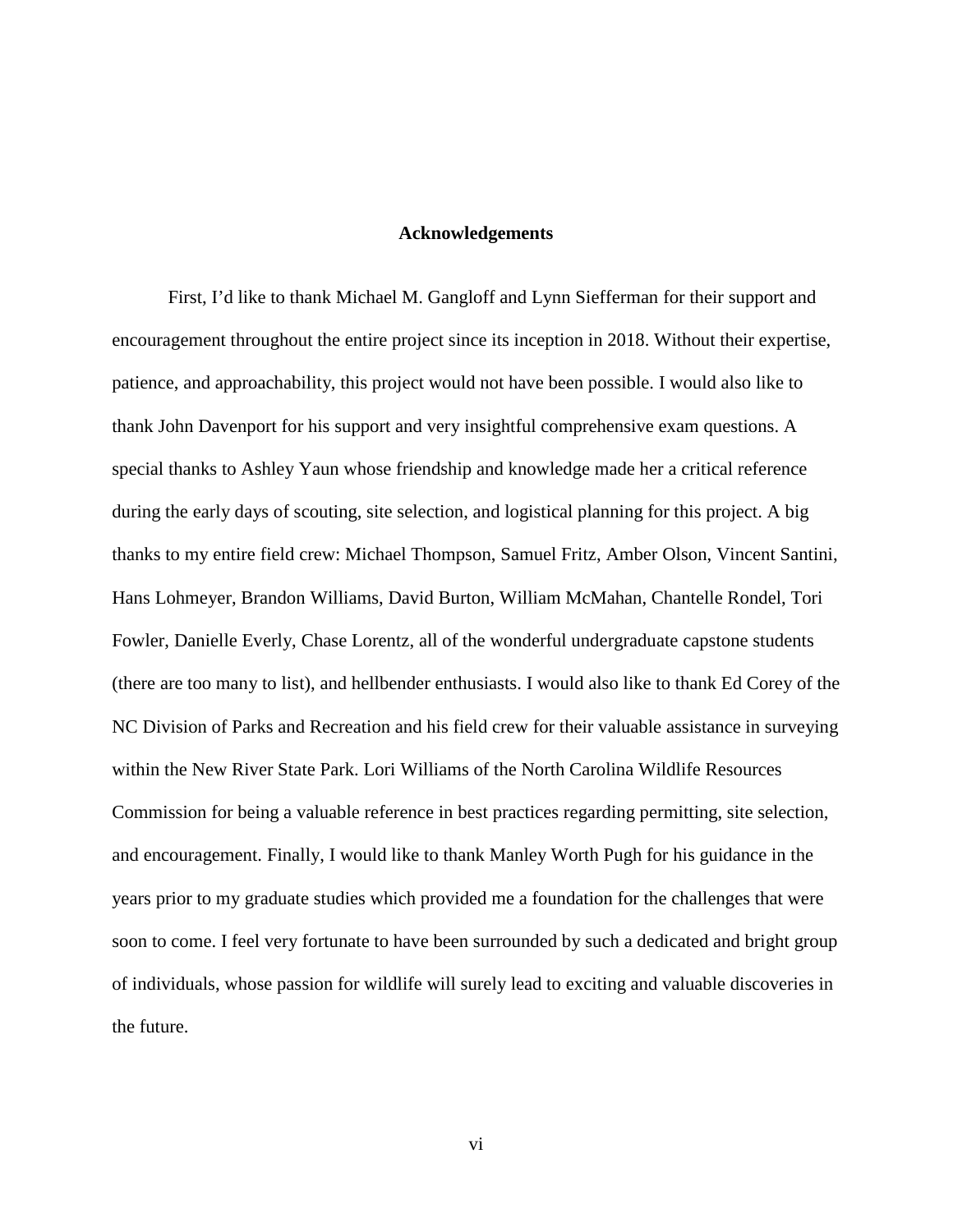# **Dedication**

This work is dedicated to my parents Maripili and Fredy Ortega whose love and support has allowed me to build a life in which I am able to pursue my dreams, this thesis is a clear example of that.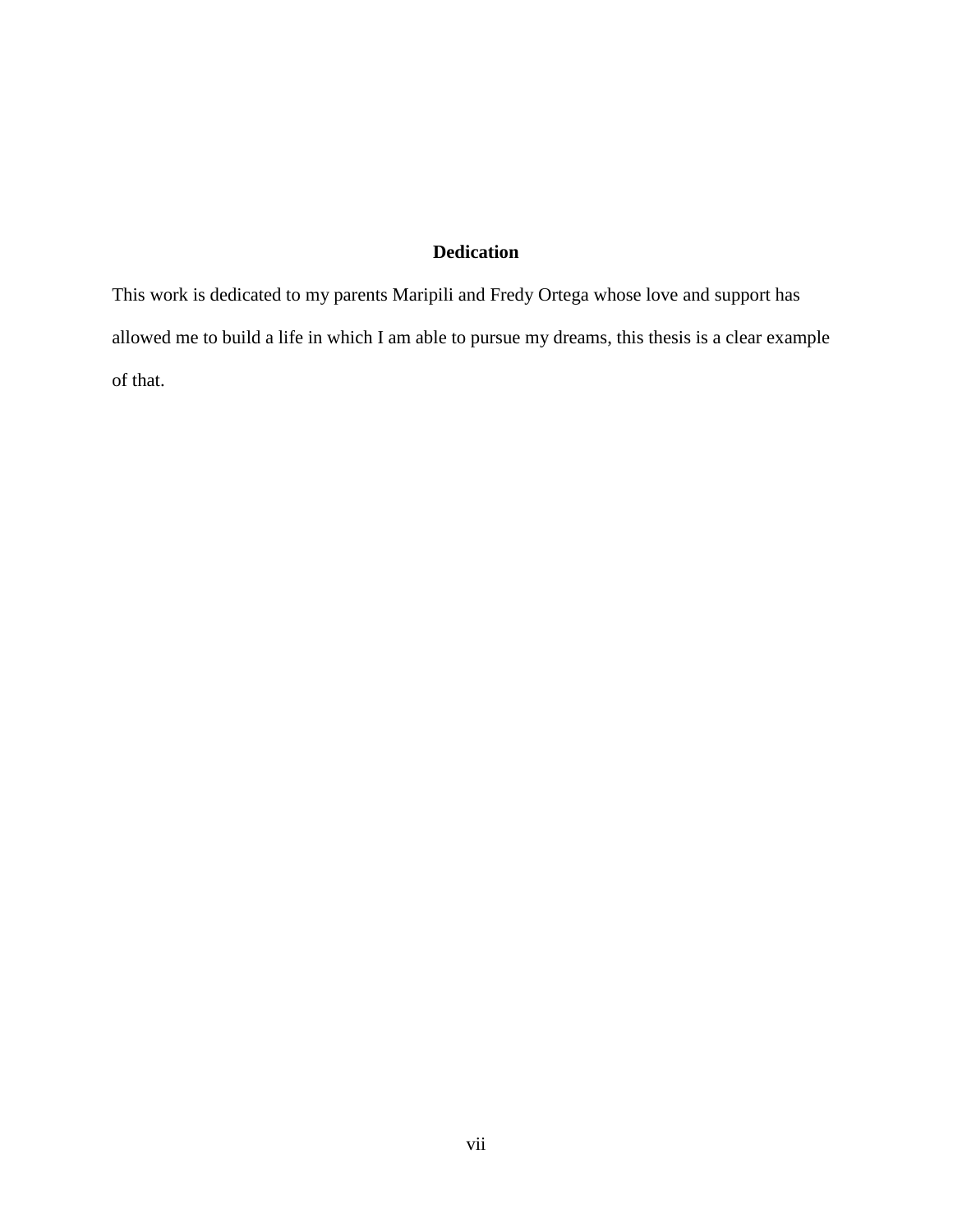## **Table of Contents**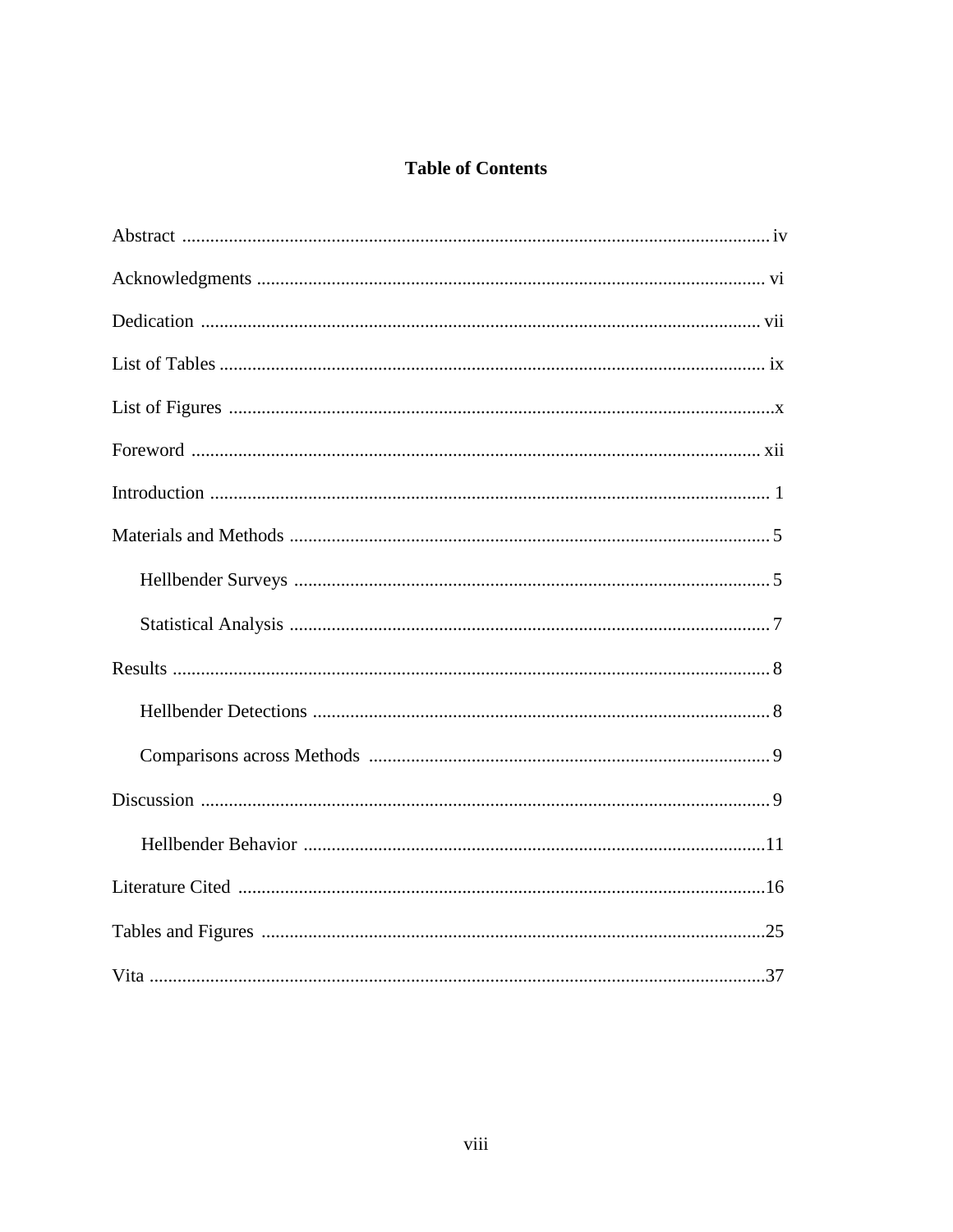# **List of Tables**

| Table 1. Sites surveyed for Eastern Hellbenders during Diurnal-summer (D-S), Nocturnal- |
|-----------------------------------------------------------------------------------------|
| summer (N-S), and Nocturnal-breeding (N-B) surveys in the New, Nolichucky and           |
|                                                                                         |

| Table 2. Morphometric and microhabitat data for each individual that was captured during |  |
|------------------------------------------------------------------------------------------|--|
|                                                                                          |  |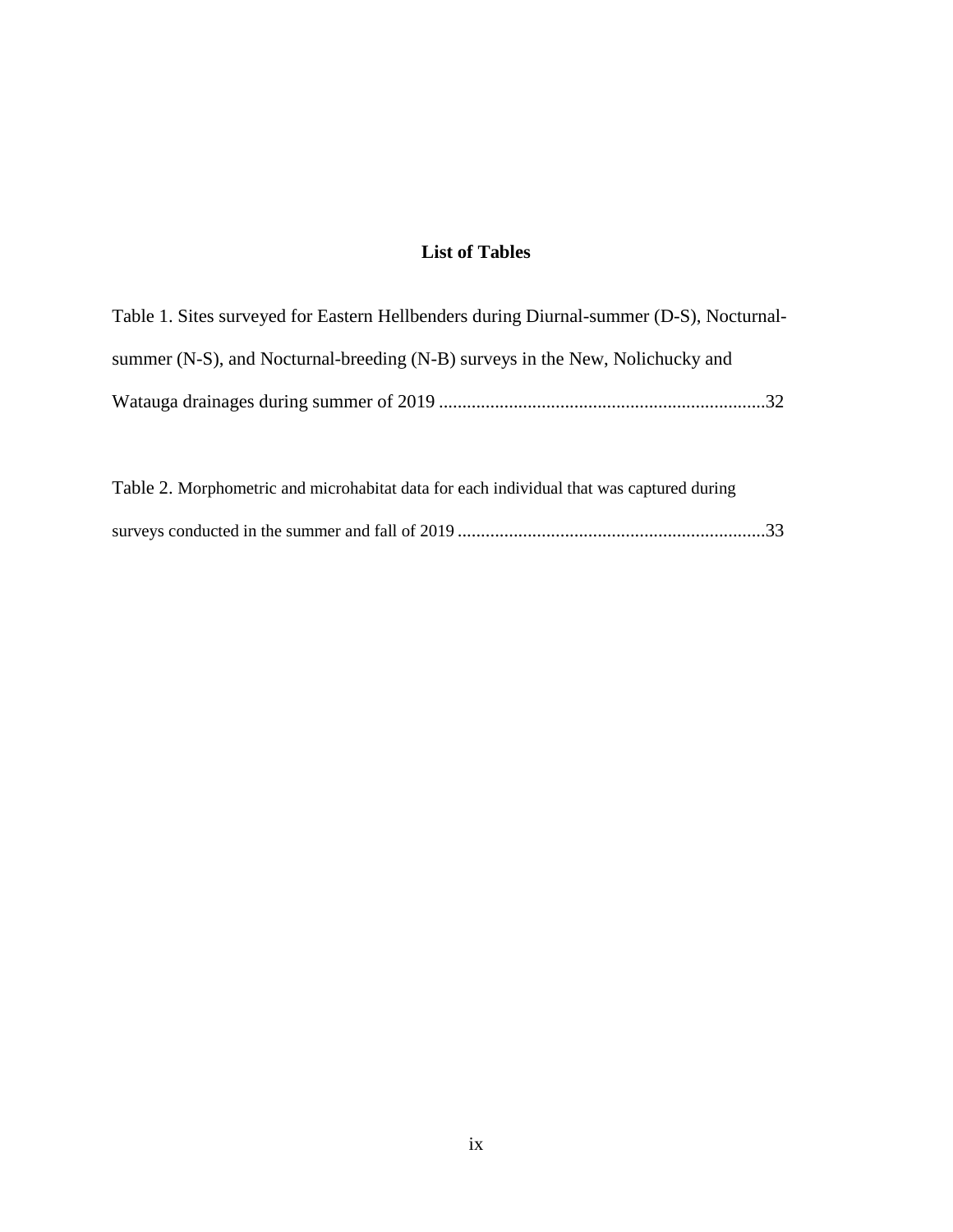# **List of Figures**

| Figure 1. Proportion of all hellbenders that were detected as either exposed on the   |
|---------------------------------------------------------------------------------------|
| streambed, or sheltering beneath bedrock or boulder substrates during diurnal and     |
| nocturnal surveys in summer (June-early August), and breeding season (late August-    |
|                                                                                       |
|                                                                                       |
| Figure 2. Number of hellbenders detected during each survey during the 2019 survey    |
|                                                                                       |
|                                                                                       |
| Figure 3. CPUE for surveys conducted during the 2019 survey season organized by field |
|                                                                                       |
|                                                                                       |
| Figure 4. Comparison of hellbender detections across three survey methods in western  |
|                                                                                       |
|                                                                                       |
| Figure 5. Comparison of hellbender CPUE across three survey methods; error bars       |
|                                                                                       |
|                                                                                       |
| Figure 6. Boxplot of rock lengths (mm) under which hellbenders were located during    |
|                                                                                       |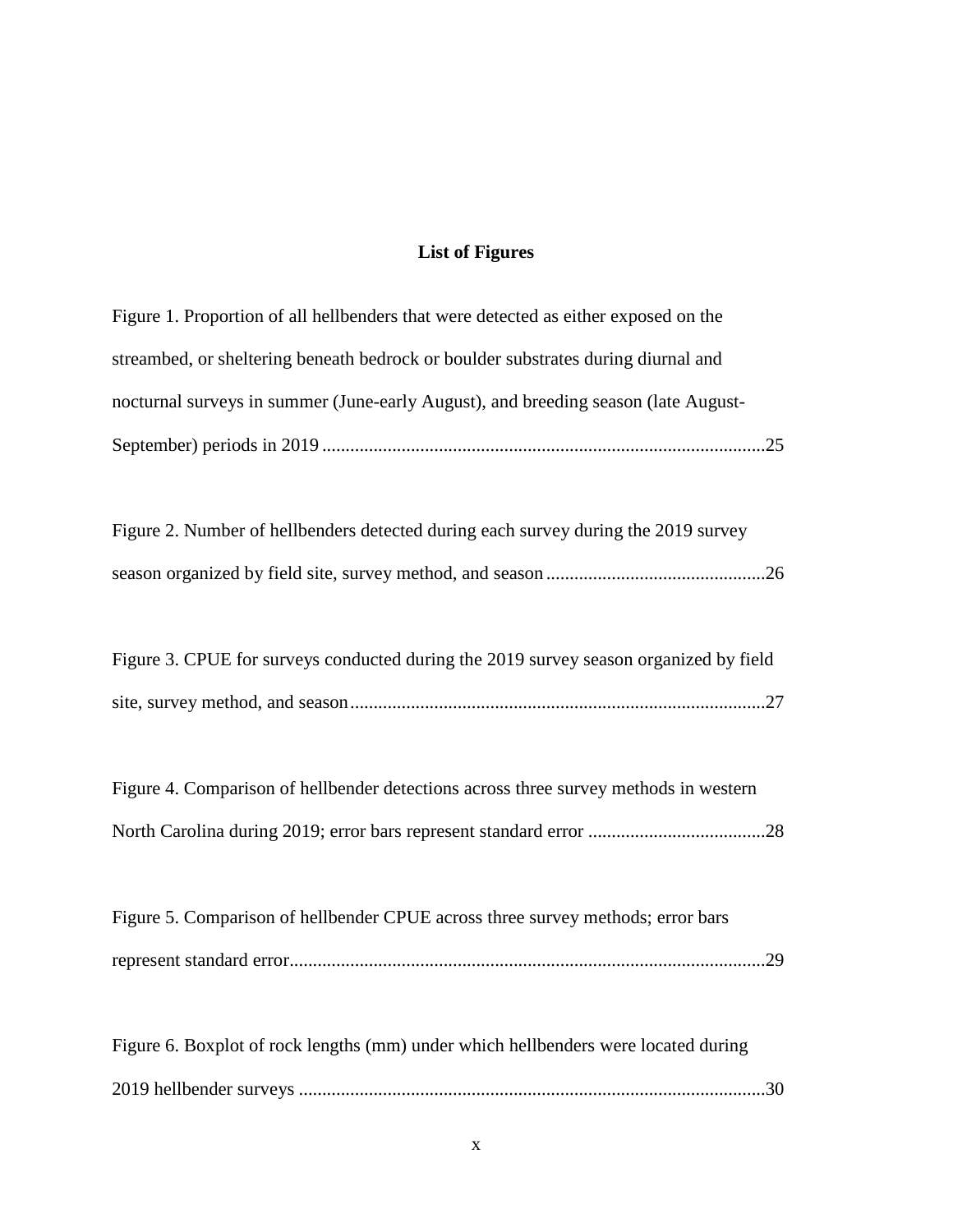Figure 7. Photo of a hellbender with its head exposed from under its shelter rock...........31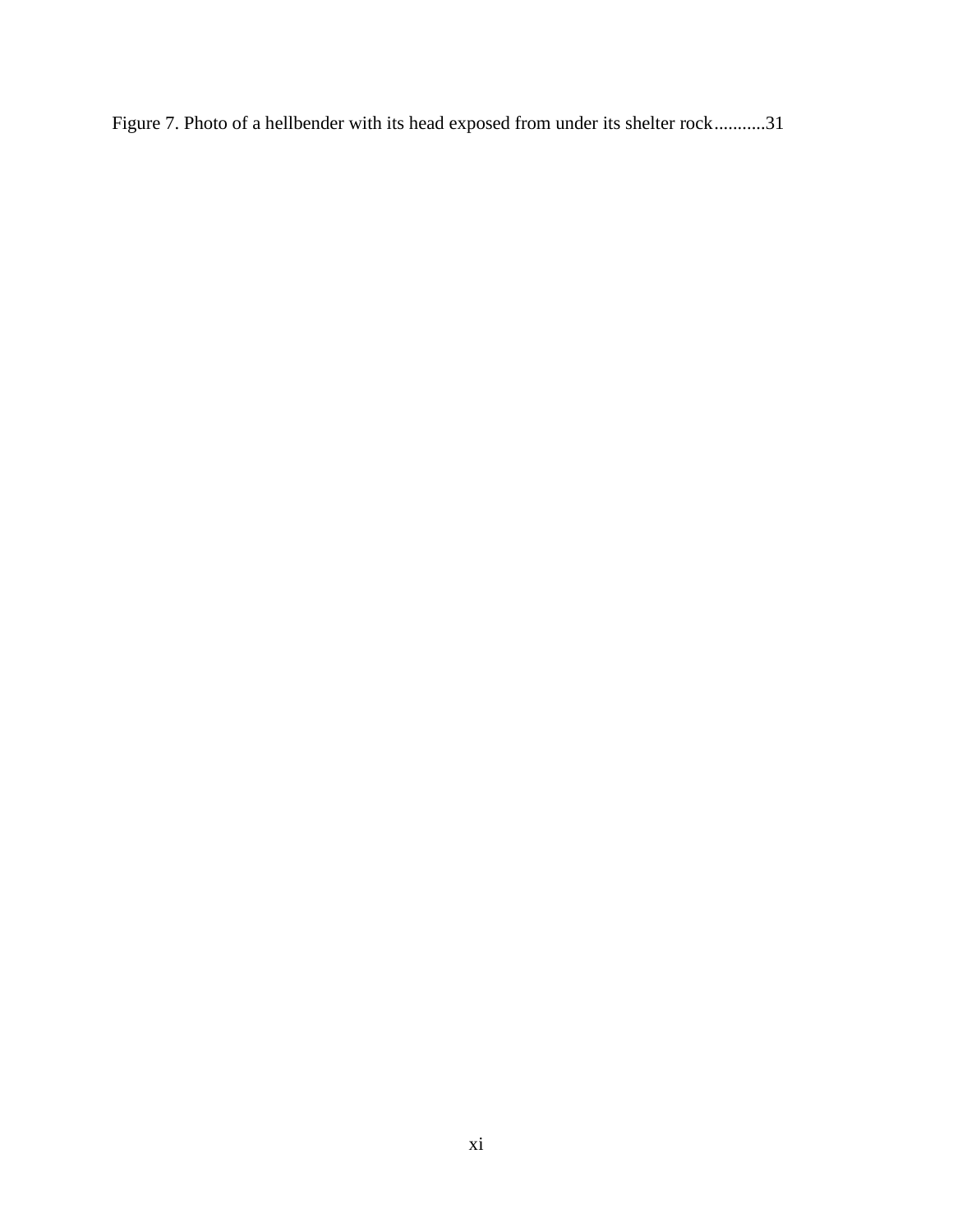# **Foreword**

The research detailed in this thesis will be submitted to the peer-reviewed journal *Herpetological Conservation and Biology*. This thesis has been prepared according to the style guideline of that journal.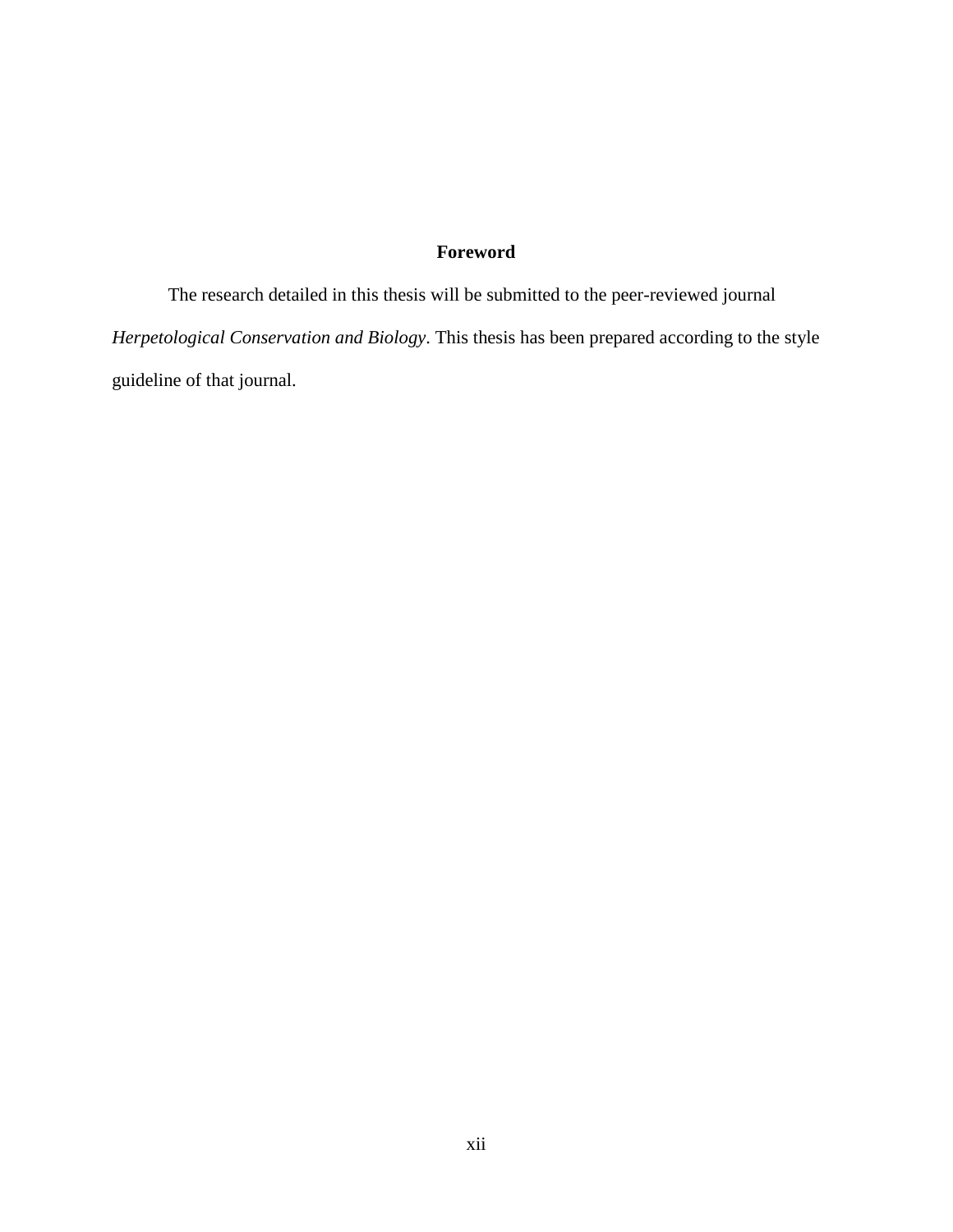#### **Introduction**

Global assessment of amphibians has shown that amphibian declines and threats are occurring at alarming rates and many declines remain largely misunderstood (Pechmann et al. 1991; Stuart et al. 2004). Habitat loss and overutilization have been tied to 52% of global declines, however the remainder fall under a wide array of potential threats including the fungal disease chytridiomycosis (Berger et al. 1998; Lips et al. 2003), Ranavirus (Kik et al. 2011; Souza et al. 2012), anthropogenic habitat disturbance (Unger et al. 2017), overexploitation (Nickerson and Briggler 2007). Given the broad range of potential threats to amphibian populations, it has become increasingly important to develop methods to effectively and efficiently monitor populations over an extended period of time in order to distinguish natural population fluctuations from legitimate changes in abundances (Pechmann et al. 1991). Also, it is important to assess the effectiveness of survey methods for innate limitations mediated by behavior and the habitat use of target species (Pechmann et al. 1991; Hyde and Simons 2001) and possible negative effects including the spread of pathogens and trauma to individuals during capture (Browne et al. 2011; Franklin 2016).

The Eastern Hellbender (*Cryptobranchus alleganiensis alleganiensis*) is a large, cryptic aquatic salamander that can reach a total length of ~74 cm (Nickerson and Mays 1973). Hellbenders occur in cool-water, swift-flowing, and well-oxygenated streams with ample lithic substrate heterogeneity (Nickerson and Mays 1973; Fobes 1995; Pugh 2013). Eastern Hellbenders are widely-dispersed across the Ohio and Missouri river basins, however, they are believed to be declining across this range, likely due to anthropogenic habitat modification and land-use change (Wheeler et al. 2003; Quinn et al. 2013; Pugh et al. 2016; Pitt et al. 2017). The Ozark Hellbender (*C. alleganiensis bishop*i), an endemic subspecies, is listed as endangered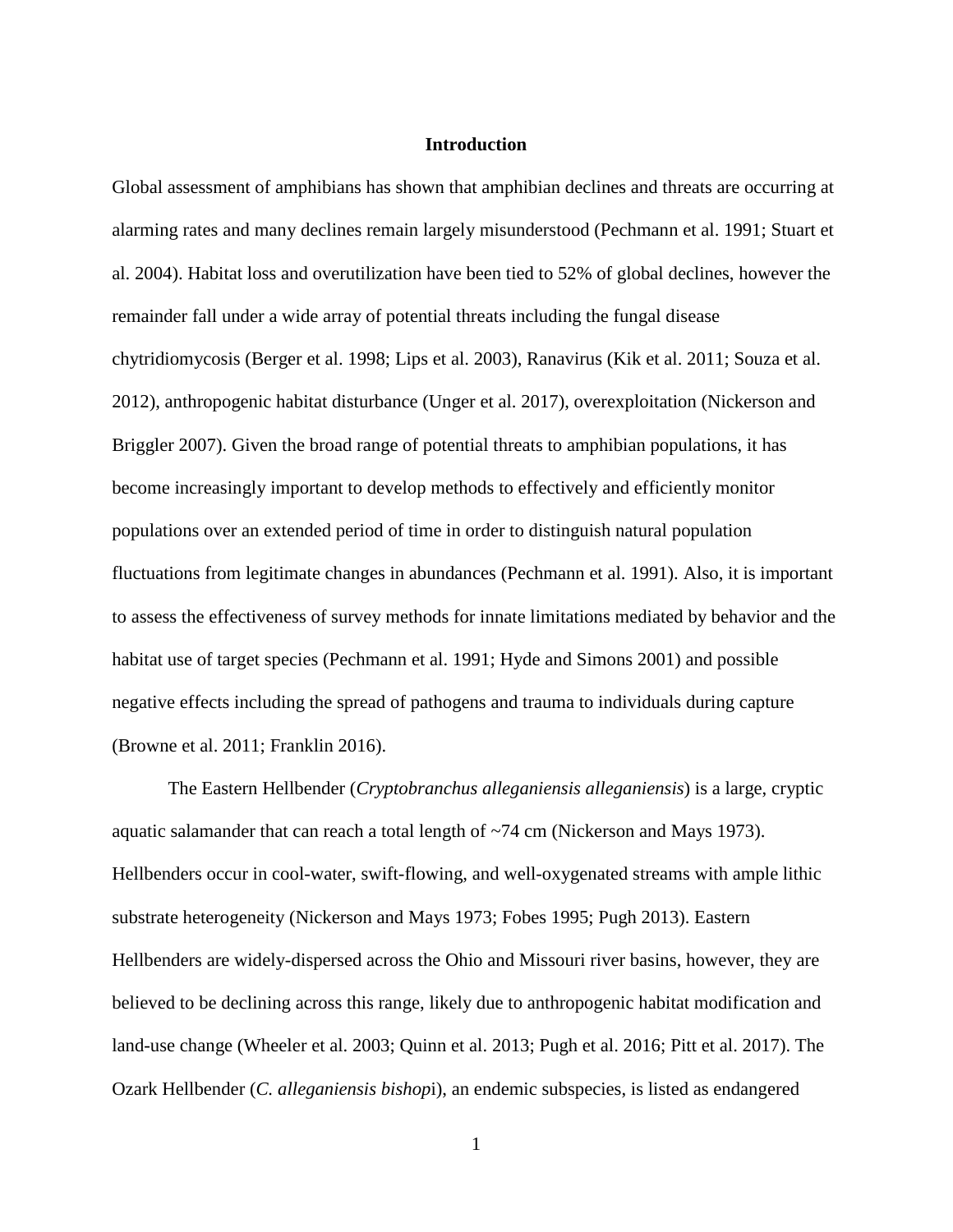under the U.S. Endangered Species Act (USFWS 2011) and USFWS has been petitioned to list the Eastern Hellbender multiple times during the last two decades (USFWS 2001; USFWS 2010; USFWS 2019).

Conservation biologists and resource managers have conducted an array of studies designed to determine presence-absence, quantify abundance and demography or examine genetic connectivity to understand the mechanisms driving hellbender population declines (Briggler et al. 2007; Unger et al. 2013; Franklin 2016; Pugh et al. 2016; Wineland et al. 2019). Because activity rates are highly variable among amphibian taxa, it is important to understand fundamental aspects of an organism's behavior when designing abundance or occupancy-based surveys (Pechmann et al. 1991; Humphries and Pauley 2000; Buderman and Liebgold 2012; Spear et al. 2015; Murphy et al. 2016)**.** Variability in behavioral traits influence population estimates, and survey methodologies that account for these differences can be used to improve detection rates. In Red-backed Salamanders, scotoperiod and its effect on diel activity patterns, has been found to influence detection rates (Buderman and Liebgold 2012). Hellbenders are considered to be nocturnally-active salamanders, however surface-active individuals have been observed during the middle of the day (Noeske and Nickerson 1979). Although these trends have not been well-studied, a range of observations appear to suggest that diel activity varies on a seasonal basis (Nickerson and Mays 1973; Nickerson and Tohulka 1986; Humphries 2007; Takahashi et al. 2018; Michael Gangloff pers. obs.; Worth Pugh pers. obs.). Japanese Giant Salamanders (*Andrias japonicus*) exhibit strong breeding/nest site defense with bouts of intense intraspecific combat and cannibalism documented among breeding males (Kawamichi and Ueda 1998). Nocturnal surveys are also more efficient at capturing terrestrial salamanders (family Plethodontidae) compared with both artificial cover boards and leaf litter searches (Hyde and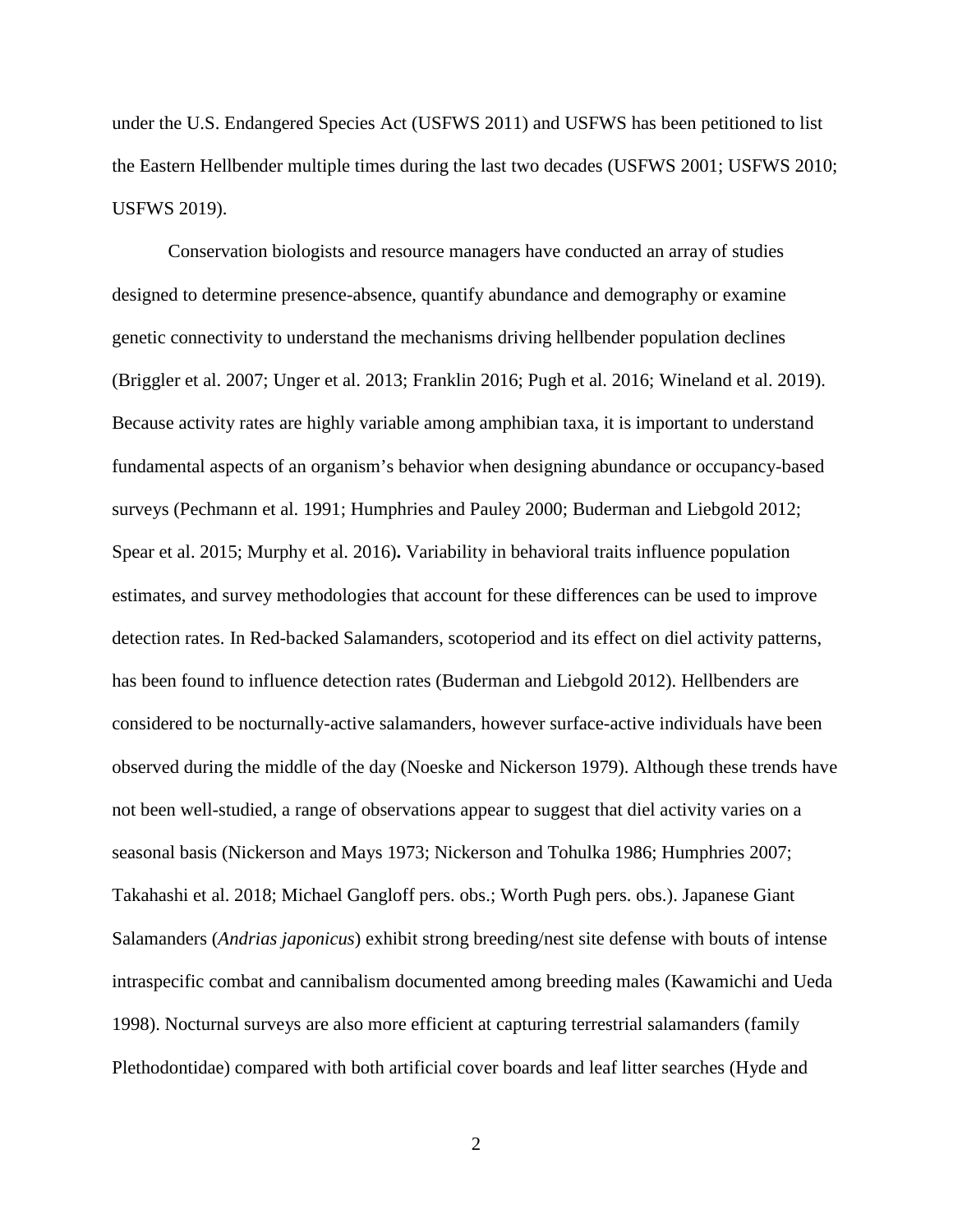Simons, 2001). Nocturnal searches for Red-backed Salamanders (*Plethodon cinereus*) consistently had higher initial encounter probabilities compared to daytime searches (Buderman and Liebgold 2012). It is possible that salamanders occupying cover objects during the day are exhibiting territorial behavior whereas surface counts represent all foraging individuals (i.e., counts include both territorial and non-territorial animals) (Jaeger 1979; Mathis 1990; Mathis 1991; Jaeger et al. 1995). Thus, targeting the period of peak hellbender activity may provide a more accurate estimate of population sizes as nocturnal searches are less likely to be biased by substrate composition and territorial behaviors.

Traditional hellbender studies have used diurnal snorkel/rock-lifting surveys to detect animals in water with up to a 1 m depth (Nickerson and Krysko 2003; Browne et al. 2011). However, despite widespread use of this technique, researchers have recently raised concerns about rock-lifting surveys (Browne et al. 2011; Santas et al. 2013; Franklin 2016). Main concerns revolve around rock-lifting altering hellbender habitats and causing injury to animals if rocks are dropped (Browne et al. 2011; Santas et al. 2013; Franklin 2016). Additionally, lifting large boulders is both effort intensive and hazardous to investigators and hellbenders commonly escape capture when large clouds of sediment become suspended in the moments following a rock-lifting event (Browne et al. 2011; Franklin 2016). In previous reports the maximum activity of hellbenders was reported to occur ~2 hours after sunset (Noeske and Nickerson 1979). Blais (1996) investigated nighttime activity of hellbenders in south-central New York but reported very low amounts of nocturnal activity, seemingly contradicting similar studies in the Allegheny River (e.g., Swanson 1948).

Seasonal changes in hellbender behavior including surface activity, sheltering rates and feeding strategies at night remain unknown, likely because diurnal rock turning techniques do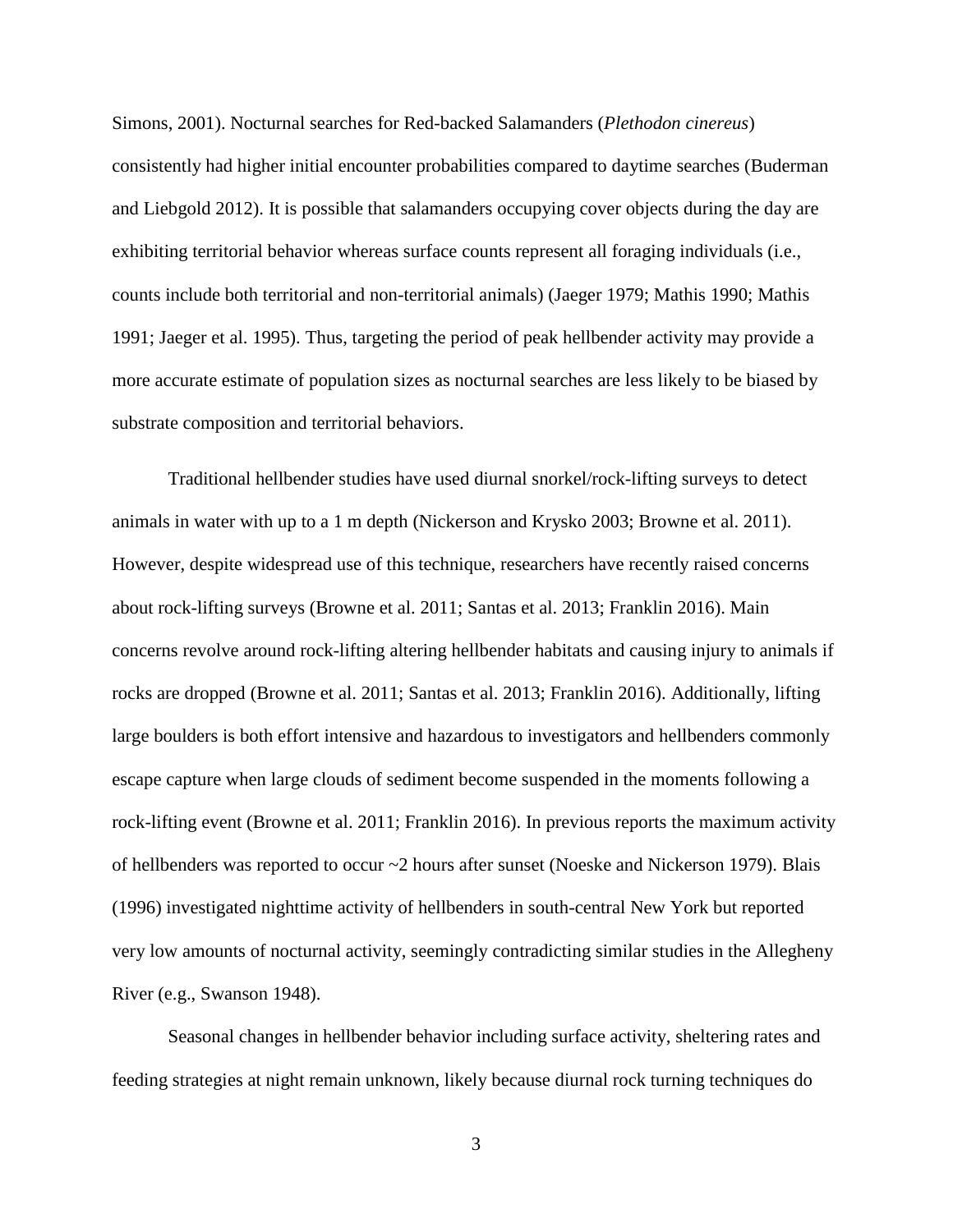not overlap with periods of nocturnal, or breeding activity (Smith 1907; Green 1934; Bishop 1941; Nickerson and Mays 1973; Browne et al. 2011; Pugh et al. 2018). In West Virginia, Humphries and Pauley (2000) conducted repeated surveys for hellbenders within a 215 x 20 m by wading with spotlights. Between May and October 1998, they captured 59 individuals, with 12 detections of sheltering individuals, and observations of as many as 10 individuals sheltering and/or active on the streambed on some nights. Hellbender surface activity decreased and sheltering rates increased over the course of summer and into the breeding period, and this result is contrary to prior reports of increased surface activity during the breeding season (Smith 1907; Green 1934; Bishop 1941; Humphries and Pauley 2000). However, it remains unclear whether the hellbenders in this study were changing their sheltering behavior in response to seasonal life history cues (i.e. increased breeding season territoriality), or to the frequency (every 2 weeks) of surveys. Additionally, because individuals were not marked, detection probability remained unknown. Despite this study's limitations, Humphries and Pauley (2000) did provide evidence that nocturnal surveys can yield hellbender detection rates that are comparable to those of daytime rock-lifting surveys (Pugh et al. 2016, Pugh et al. 2018).

To date, no prior studies have directly compared the effectiveness of diurnal and nocturnal hellbender surveys. Indeed, only a few studies have attempted to quantify seasonal changes in hellbender activity periods (Humphries and Pauley 2000; Humphries 2007). Nocturnal surveys have been shown to be broadly effective for detecting other cryptobranchid salamanders. Nocturnal spotlighting is the most common survey method employed to detect populations of the Japanese and Chinese (*Andrias davidianus*) Giant Salamanders and is often used independently or in conjunction with diurnal rock-lifting (Kawamichi and Ueda 1998; Wang et al. 2004; Okada et al. 2008; Browne et al. 2011; Takahashi et al. 2016). Here, I test the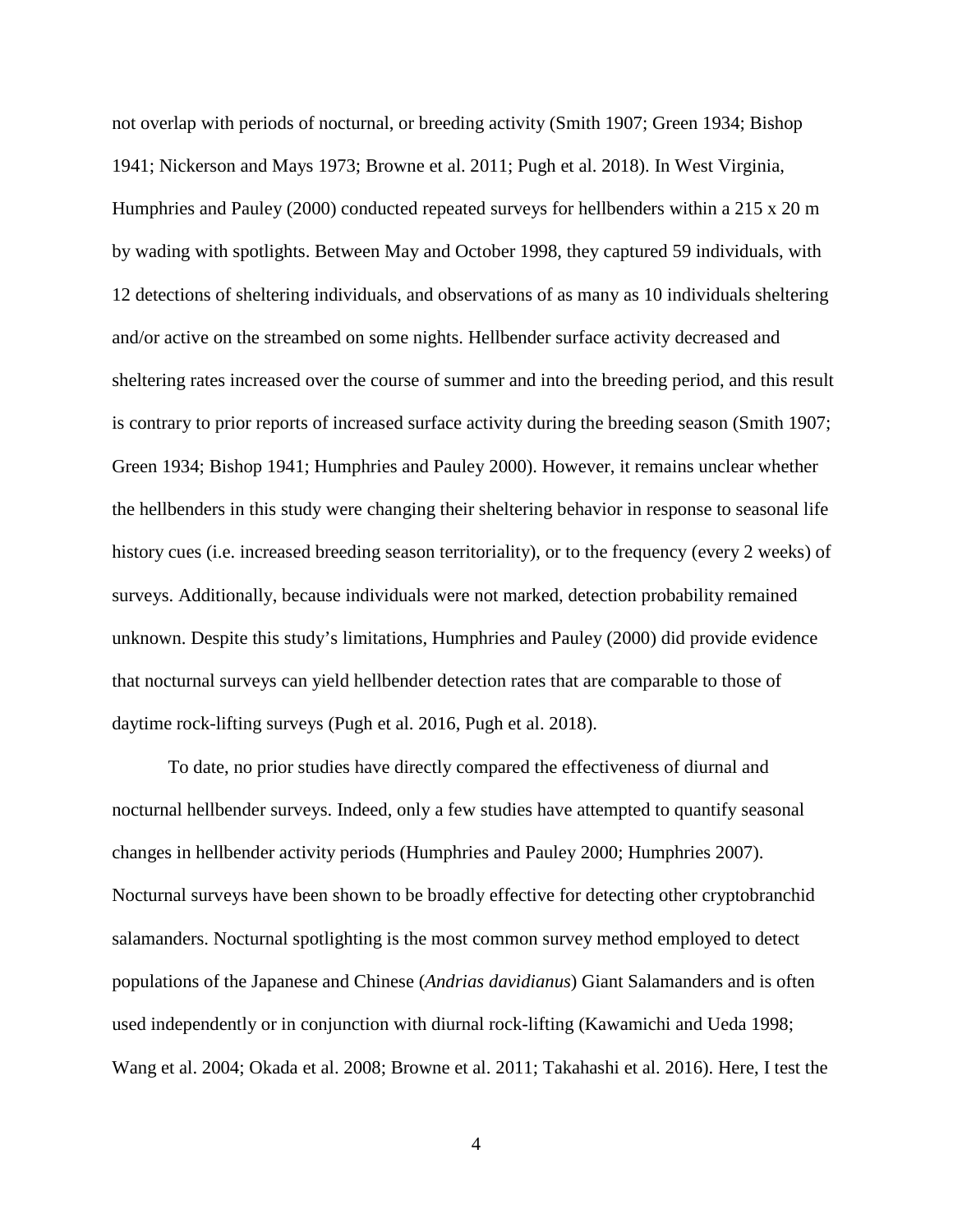hypothesis that a survey method targeting the period of increased surface activity in hellbenders can provide estimates of hellbenders abundance that are equivalent to those obtained from diurnal rock-lifting surveys. I predict that nocturnal survey methods will provide similar estimates but the effectiveness of this approach may be influenced by habitat conditions. Additionally, by conducting nocturnal dive-lighting surveys across two seasons, I tested the hypothesis that season influences detection of hellbenders. Because hellbenders tend to begin exhibiting pre-breeding behaviors (e.g., increased levels of territoriality and male-male combat) beginning in August 15 and continuing through early autumn (Lori Williams pers. obs.; Humphries 2007; Spear et al. 2015). I predict that hellbender detections and CPUE will increase during late summer and early autumn surveys.

#### **Materials and Methods**

#### *Hellbender surveys*

I selected 11 study sites for surveys within the New, Watauga and Nolichucky river drainages in western North Carolina based on results of previous hellbender surveys (e.g., Pugh 2013; Franklin 2016; Pugh et al. 2018; Yaun 2019; Gangloff et al. unpubl. data). I conducted an initial round of mid-summer surveys between 14 June 2019 and 10 August 2019. First, I used nocturnal surveys aided by dive lights and then 1-6 days later, I surveyed the same reach using the traditional diurnal rock-lifting method. Finally, I conducted a second nocturnal pass at eight sites between 23 August and 29 September to reveal any breeding period effect on nocturnal detection rates. Due to logistical constraints (i.e. time, weather, crew availability etc.), nocturnal breeding period surveys did not follow the same order as those conducted during the summer and passes ranged from 32 to 84 days apart (Table. 1).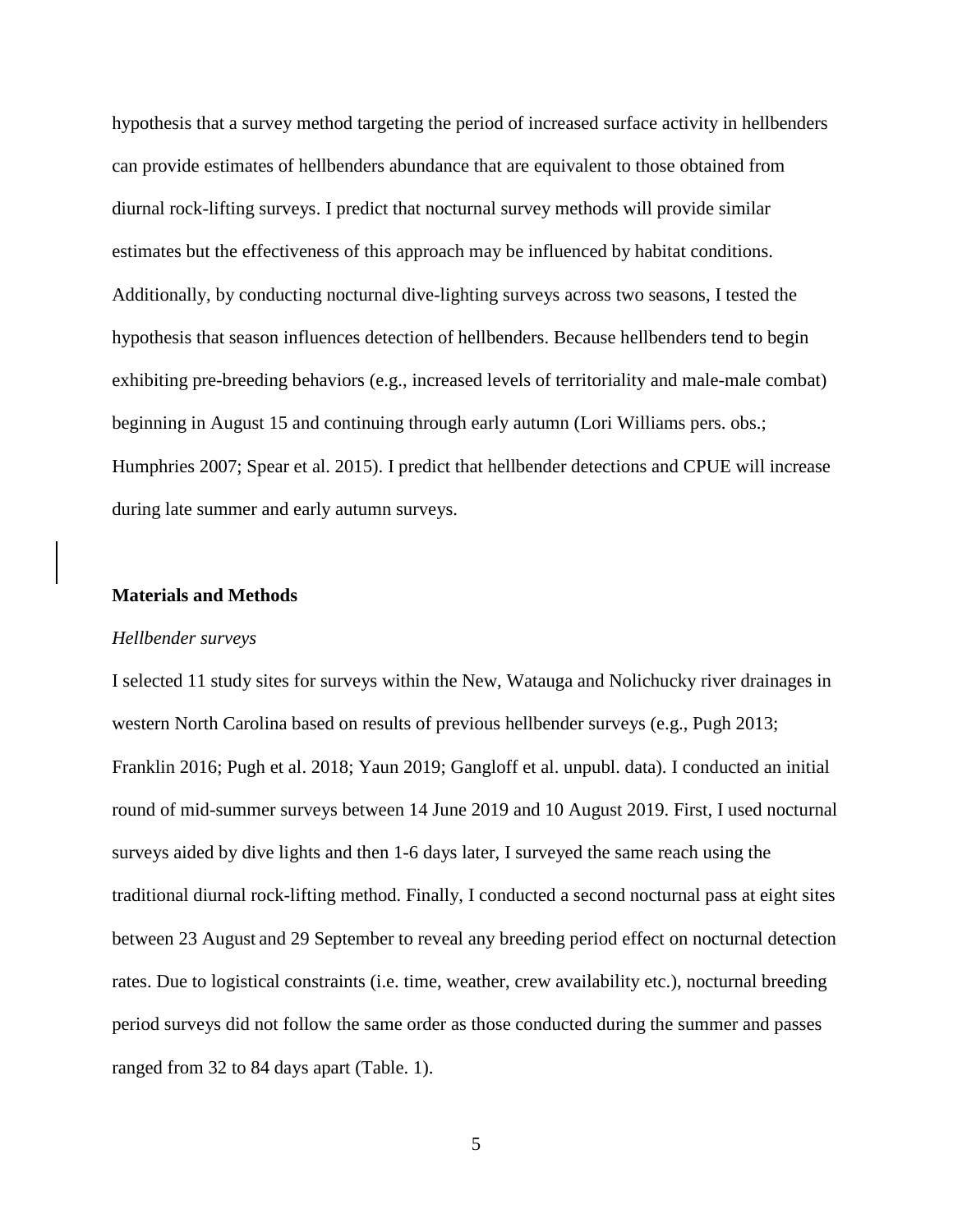I used the spatially constrained transect-based survey method described by Pugh et al. (2018) to maintain a standardized protocol to compare data across space and time. For each site, I surveyed a 150-m stream reach divided into 15 cross-channel transects spaced 10-m apart. Snorkelers proceeded in an upstream direction and survey teams of two to five searchers (with the exception of one survey that involved 25 searchers) completely searched each transect. To minimize disruption of substrates and natural behavioral patterns, I first conducted nocturnal surveys and then returned to the site, typically within 1-2 days (site 6 was sampled five days apart) to conduct diurnal surveys. This minimized both habitat disturbance and the effects of spacing out surveys over the course of a summer field season (i.e., seasonal effects).

During both nocturnal and diurnal surveys, snorkelers moved in an upstream direction searching the streambed for active hellbenders and examining the spaces beneath boulders and bedrock for sheltering hellbenders (Nickerson and Krysko 2003). I quantified search time, number of searchers, and number of hellbender detections/captures separately for each transect. I calculated catch per unit effort (CPUE) to account for variation in effort (time and number of individuals searching) for each survey. During nocturnal surveys, snorkelers used Underwater Kinetics SL4 ELED (Model MK2 600 Lumen) dive lights<sup>®</sup> and 3AAA Vizion Z3 (210 Lumens) Herculite headlamps<sup> $\circledast$ </sup> to observe both individuals that were sheltering and those active on the streambed. I only captured or attempted to capture hellbenders that were active on the streambed. I marked shelter rocks and/or position of capture of all individuals by deploying a numbered glow marker. I constructed glow markers of bright orange duct tape with two 4.5 cm round steel washers at one end, and a 10.2 cm glow stick attached to the other end. I recorded the location of all captured hellbenders and hellbender shelter rocks using a Bad Elf GNSS Surveyor Bluetooth GPS unit<sup>®</sup> (Bad Elf, LLC).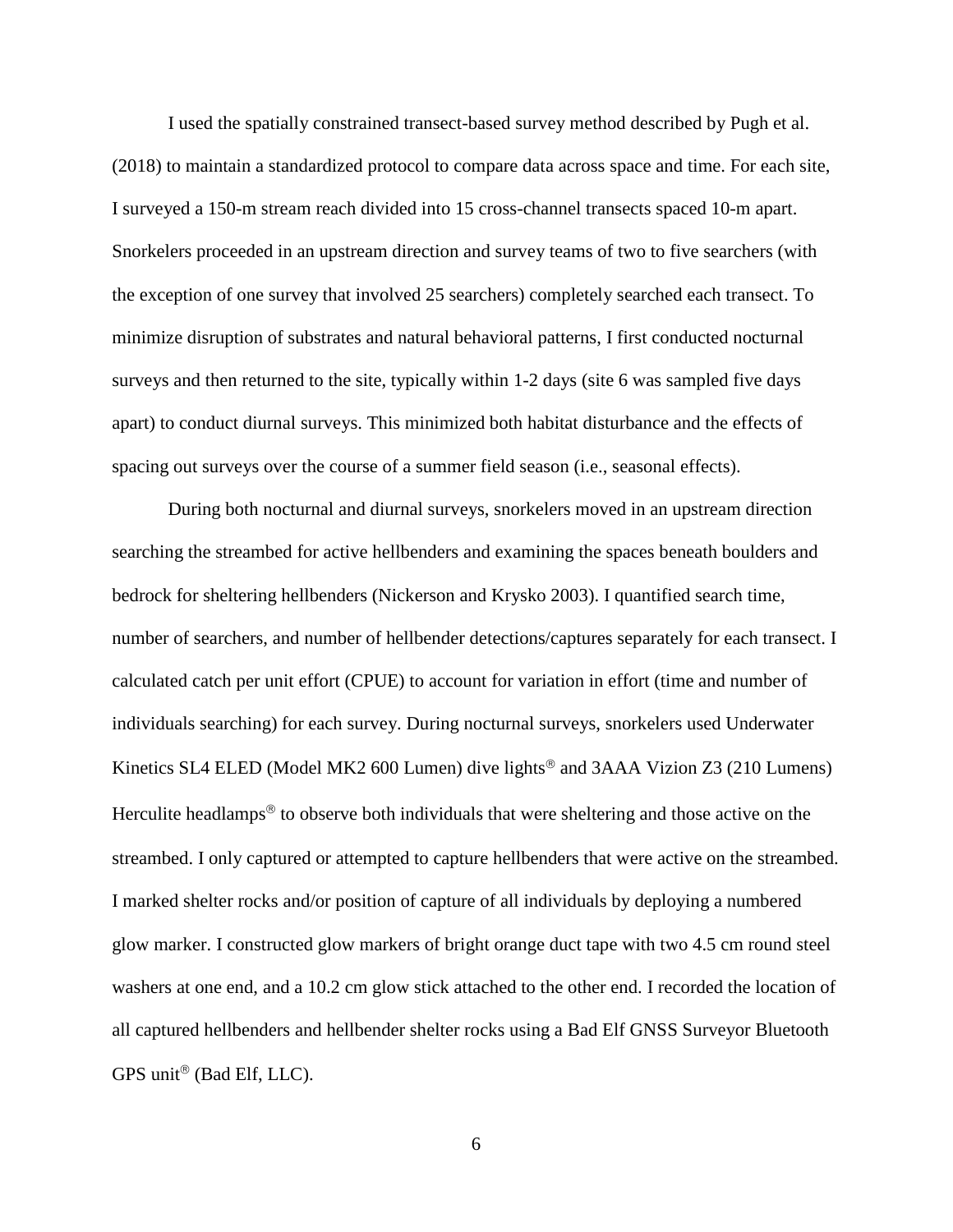During daytime surveys, researchers searched for juvenile/larval hellbenders beneath cobble (64-256 mm), boulder (>256 mm) and bedrock substrates. I used log-peaveys to lift boulders coupled with placing dip-nets directly downstream of cobbles and boulders to capture larger hellbenders (Gordon et al., 2004). Dip-nets were placed directly downstream of cobbles and boulders to reduce escapement. For all captured hellbenders (night and day), I recorded the following morphological measurements: total length (TL), snout-vent length (SVL), tail width (TW), weight, and any abnormalities (i.e. missing limbs, scars etc.). Sex was not discernable as no captures were made during the breeding period when swollen cloacae could be observed (Nickerson and Mays, 1973). Additionally, I used a Marsh McBirney Flo-Mate model 2000<sup>®</sup> to measure flow at the upstream end of each occupied shelter object. At each occupied shelter object, I also recorded: water depth (highest point of rock), rock length (RL), and rock width (RW). After processing, I measured depth and mid-channel flow velocity at five equi-distant points across the stream channel using a Marsh McBirney Flo-Mate model 2000<sup>®</sup> and a meter stick. At each locality at which hellbenders were encountered, depth (top of rock or stream bed), flow (immediately upstream of location), and rock length was recorded. Finally, I returned hellbenders to their respective cover objects or their approximate point of capture in the study reach.

#### *Statistical Analysis*

I compared the numbers of detections between diurnal and nocturnal surveys during the summer, and between nocturnal-summer and nocturnal-breeding treatments using a Wilcoxon signed-rank test because the distribution of detections was not normal for these data. CPUE data were compared using a paired sample t-test however. I also excluded a site in New River State Park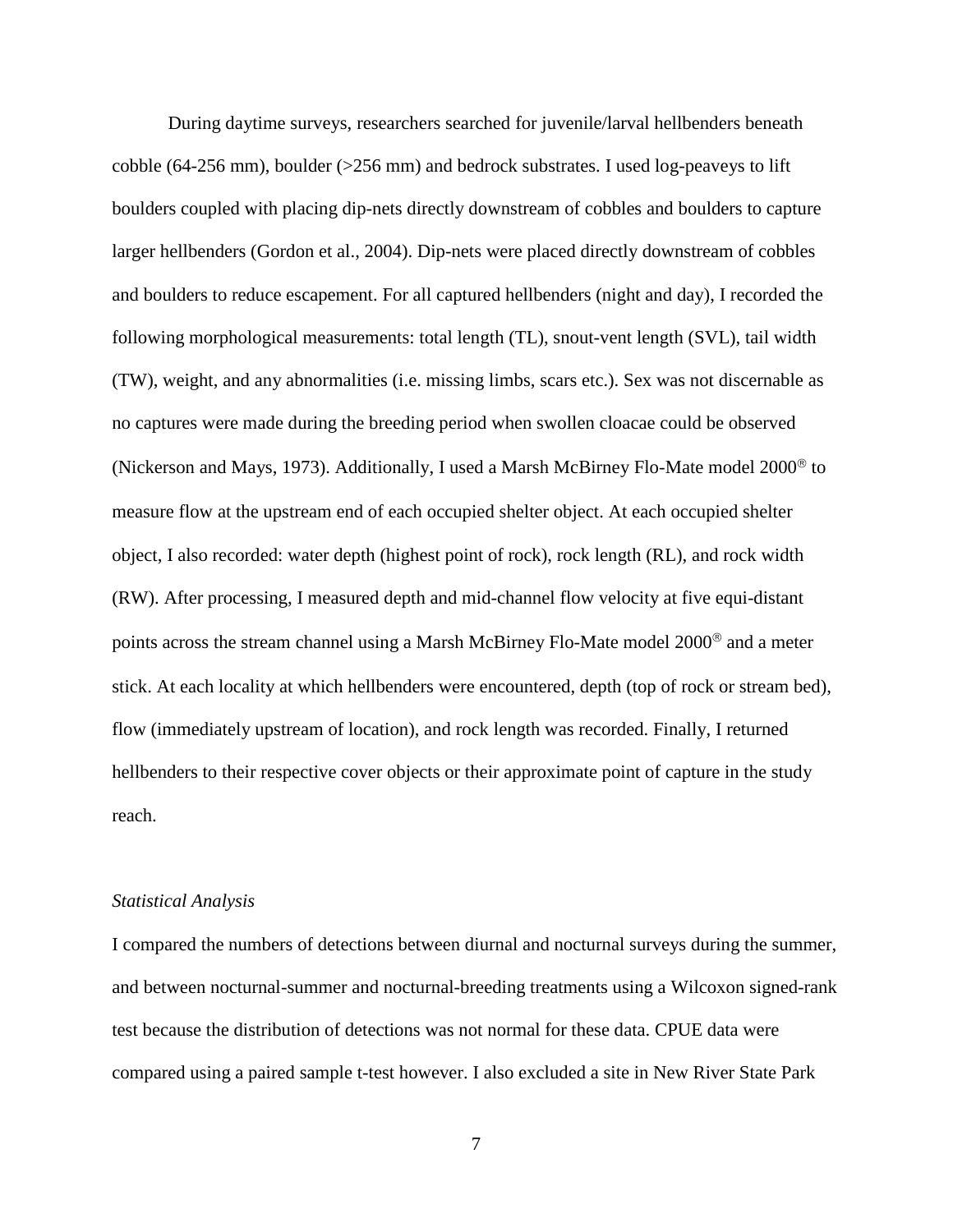(Site 7) because this site was sampled as part of a larger inventory effort. At this site, 25 searchers located only two hellbenders and generated an artificially-low CPUE of 0.04. I used IBM SPSS Statistical Software  $26^{\circ}$  to analyze data.

#### **Results**

#### *Hellbender Detections*

During my 2019 summer and breeding period surveys, I detected a total of 122 hellbenders during 19 nocturnal dive-lighting surveys and 11 diurnal rock-lifting surveys. Diurnal (summer) surveys yielded 32 hellbender detections, all of which were from captures of individuals sheltering below boulder substrate that could be lifted (with one exception). I detected 43 individuals using nocturnal-summer surveys. Of these, 29 (67.4%) were detected beneath boulders, and 11 (25.6%) were detected beneath bedrock. Only 3 (7%) hellbenders were observed to be exposed on the streambed and not sheltering beneath substrate. I detected 47 hellbenders using nocturnal-breeding season surveys. Of these, I found 37 (78.7%) beneath boulders, 6 (12.8%) beneath bedrock, and 4 (8.5%) active on the streambed (Fig. 1). I did not detect any individuals during diurnal surveys at two sites that were occupied during nocturnal surveys (Site 6 in the Watauga and Site 8 in the Nolichucky River Drainage, Table 1). During summer surveys, detections increased in 7 of 11 sites during nocturnal surveys and CPUE increased in 8 out of 10 sites when compared to diurnal surveys (Fig. 3). During the nocturnal surveys in the breeding season, CPUE increased in 5 locations when compared to nocturnal summer surveys (Fig. 3). At two other sites, hellbender detections increased substantially during the breeding season: site 9 detections increased from 13 during the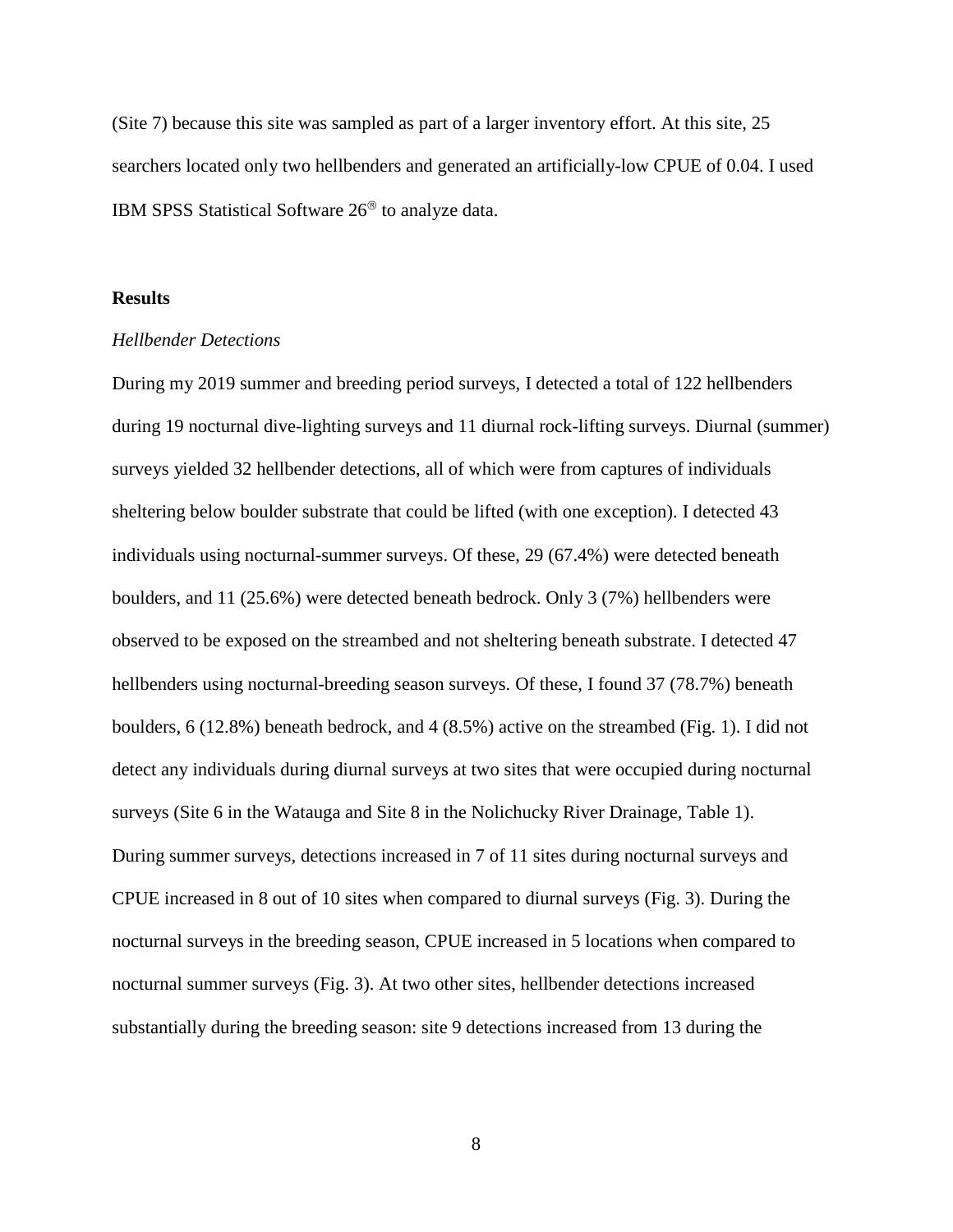nocturnal-summer to 22 during the nocturnal-breeding surveys and Site 11 nocturnal detections increased from 3 to 7 (Fig. 2).

#### *Comparisons Across Methods*

I found marginally significant increases in hellbender detections using nocturnal summer surveys compared to diurnal-summer surveys  $(Z = 37, df = 10, P = 0.08)$  (Fig. 4). However, contrary to findings by Humphries and Pauley (2000), I found no significant differences in summer versus breeding season hellbender detection rates using nocturnal methods ( $Z = 9$ , df = 7,  $P = 0.68$ ) (Fig. 4). CPUE comparisons revealed that more animals were detected per survey effort during nocturnal versus diurnal methods in the summer  $(t = 2.69, df = 9, P = 0.025)$  (Fig. 4). There was no significant difference in CPUE when comparing nocturnal-summer and nocturnal-breeding surveys which further suggests that activity increases in the breeding season ( $t = -0.95$ , df = 7, *P*  $= 0.37$ ) (Fig. 5). Despite not finding statistical differences, we surpassed our summer season number of 43 detected hellbenders during the breeding season by 5 individuals, even with the omission of three sites. These increases can be attributed to spikes in Site 11 going from 3 to 7, and a very successful survey at Site 9 in which water levels were extremely low and 22 hellbenders were detected (13 during the summer) (Fig. 2, Table 1).

#### **Discussion**

My data show that nocturnal surveys can detect hellbenders in comparable numbers to diurnal methods (Fig. 4). When effort (i.e., CPUE) was incorporated into the comparisons, I found that nocturnal dive-lighting methods were significantly more efficient in locating hellbenders than diurnal surveys (Fig. 5). A likely explanation for the increased efficiency of nocturnal surveys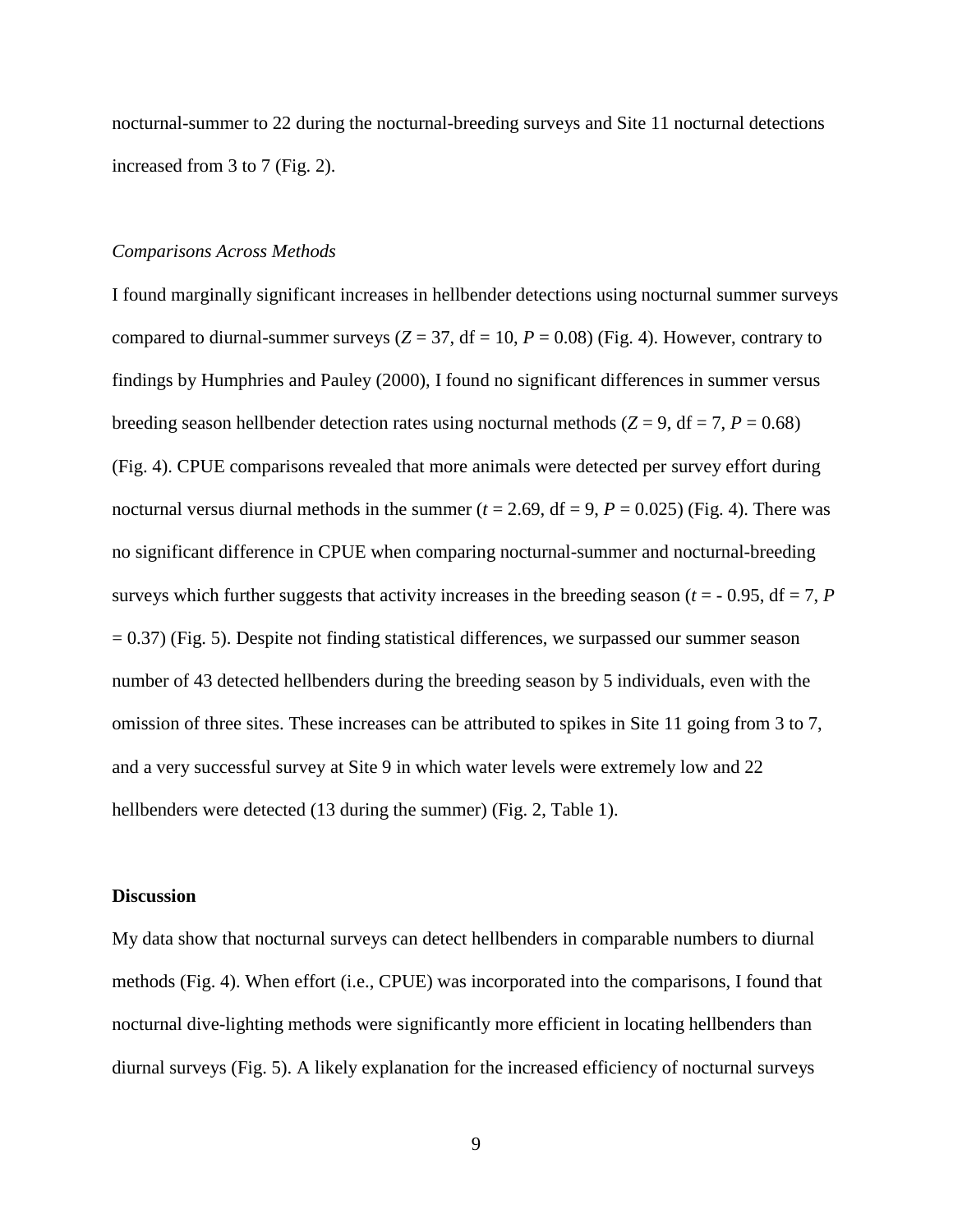lies in the fact that considerable time is invested by field teams in lifting shelter rocks. Additionally, during nocturnal surveys I had higher detection of hellbenders that were sheltering under large, unliftable boulders and bedrock shelves. In a study aimed at characterizing optimal release sites for Ozark Hellbenders, resource selection models indicated that bedrock provided important microhabitat in areas where coarse substrate, the most positively associated microhabitat type in resource utility models, was patchy (Bodinof et al. 2012b). Bodinof et al. (2012b) also noted that estimates of resource utility were substantially higher in sites with less continuous bedrock (i.e., bedrock with more crevices). Given that diurnal rock-lifting methods are limited by substrate that can be lifted, it is possible for investigators to locate hellbender nests beneath bedrock (Nickerson and Tohulka 1986). Bedrock has proven to be a challenging microhabitat in which to access hellbenders in the past (Bodinof 2010). Peterson (1988) and Nickerson and Tohulka (1986) used crowbars and steel bars to fracture bedrock to expose individuals and/or nests with mixed success. Bodinof et al. (2012a) followed translocated hellbenders and found an unequal detectability because of the researchers' limited access to bedrock sheltering individuals.

During both the 2019 summer and breeding season, nocturnal surveys were more efficient than diurnal surveying for a variety of reasons. First, when lifting and searching large boulders, field teams of 3-5 searchers are required to safely and effectively lift large boulders as well as to help prevent escapement. Also, when an animal was located visually during nocturnal surveys, searchers were able to drop a marker, and almost immediately return to searching. These two reasons lead to uninterrupted sampling efforts in which much efficiency can be gained during the time of search (Fig. 3, Fig. 5) over diurnal rock lifting. Lastly, some substrates could not be lifted safely with log peaveys. During summer diurnal surveys the largest lithic substrate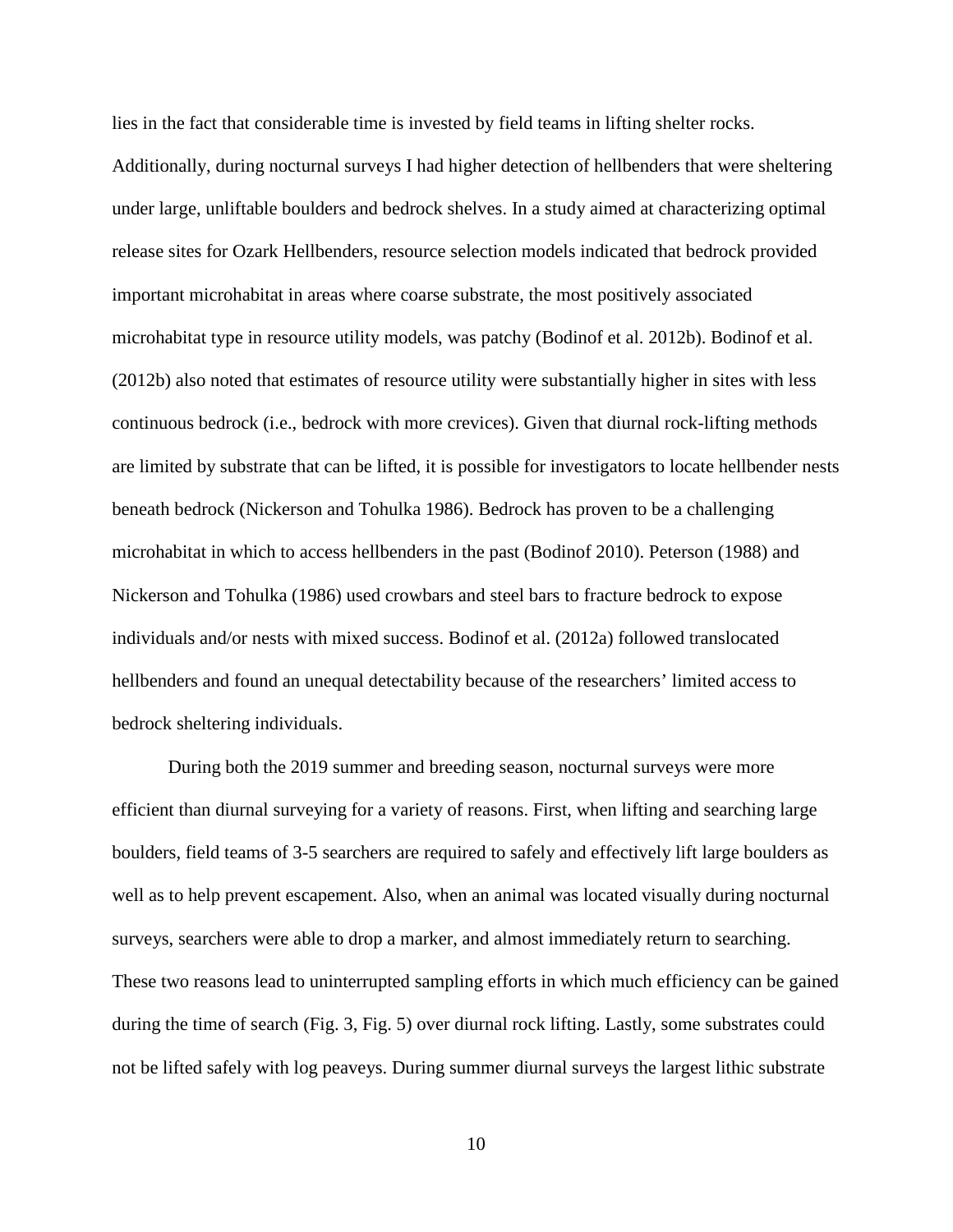(omitting outliers) was 1570 mm (Fig. 6), while during both nocturnal surveys the size of the largest occupied shelter rock was 3110 mm (Fig. 6). Nickerson et al. (2002) predicted the utility of nocturnal surveying in accessing hellbenders that sheltered under crevices and rocks that are too large to turn; I was able to confirm this in my study.

#### *Hellbender Behavior*

Of the 90 hellbender detections observed during nocturnal-summer and nocturnal-breeding surveys, only 7 individuals were active on the surface with an overwhelming majority observed sheltering beneath lithic substrate. In hellbenders, aggressive intraspecific combat between males has been widely-observed along with cutaneous abrasion, loss of limbs, and death, most frequently during the breeding season (Pfingsten 1990; Wheeler et al. 2002; Miller & Miller 2005). Sheltering individuals were typically observed with only their heads protruding from beneath cover objects (Fig. 7). Minimal exposure by hellbenders reflects a territorial/nest defense behavior that has been observed both within and outside of the breeding period (Smith, 1907; Bishop, 1941; Hillis and Bellis 1971; Nickerson and Mays 1973). In populations of *P. cinereus*, territoriality in superior competitors is a way of guaranteeing exclusive access to certain resources, thereby increasing their fitness*.* Excluded individuals experienced lower fitness and were potentially failing to breed altogether (Mathis 1991). Similar exclusion behavior has been observed in hellbenders (Hillis and Bellis 1971) and male size can determine the outcome of bouts of intraspecific competition for breeding habitat in *A. japonicus* (Kawamichi and Ueda 1998). Cover object size was correlated with temperature and moisture and the role of cover objects as predation refuges and prior residence under an object mediated cover selection.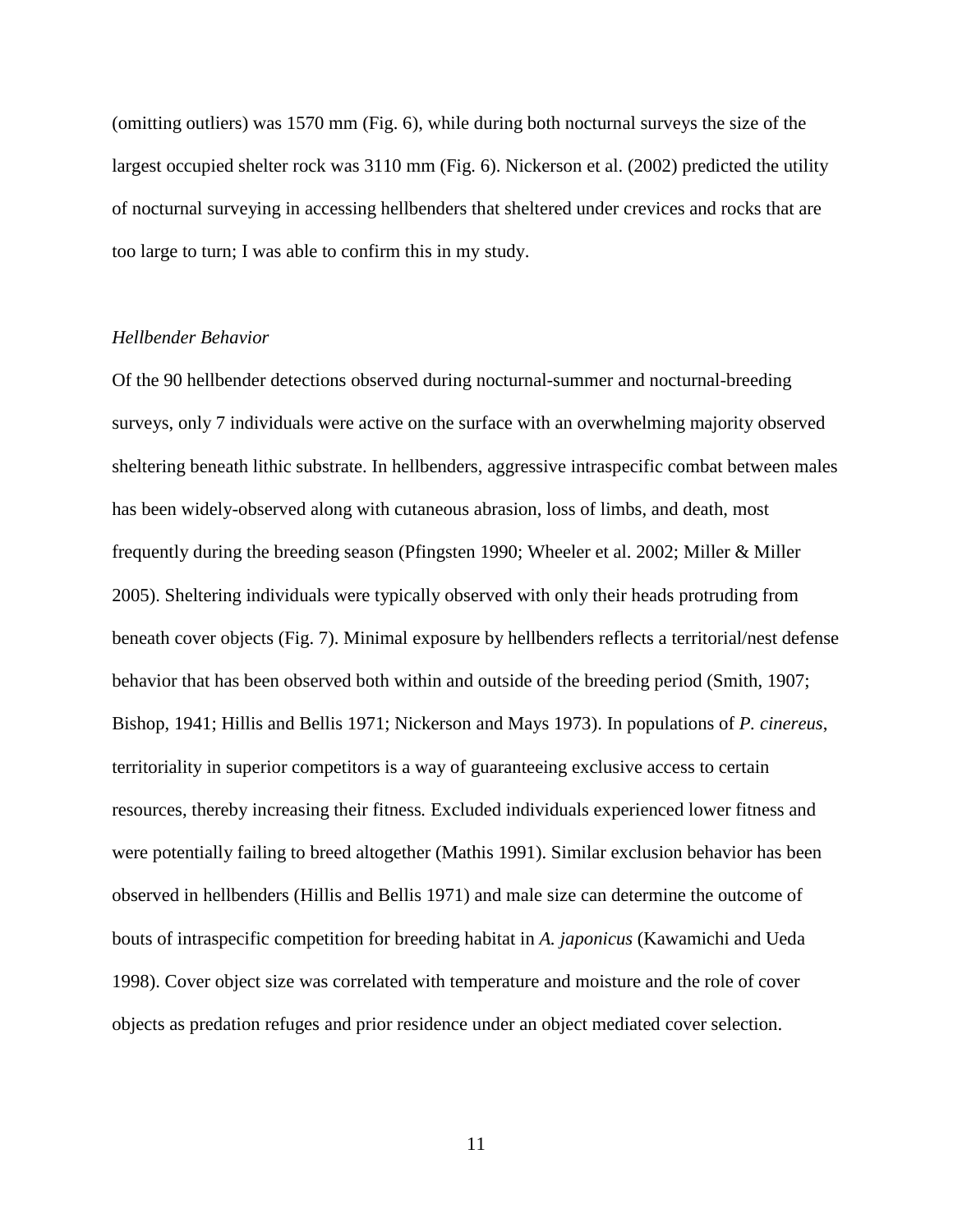Nocturnal spot-lighting observations of *A. japonicus* at nesting sites showed relatively sedentary behaviors during much of the year (Kawamichi and Ueda 1998). However, during the spawning period (late summer and early fall), large males referred to as 'den masters' were observed with their heads protruding from the entrances of desirable nest cavities, presumably in an effort to exclude other males. Males approaching the nest were frequently attacked and forced to fight the (often larger) male or flee (a behavior most commonly observed among smaller males). Den masters frequently left the nest to patrol the area and attack any males in the vicinity. These conflicts sometimes resulted in severe injury or mortality of individuals involved in territorial disputes. The aggressive intraspecific competition observed among *A. japonicus* in this study was largely constrained to the spawning season. During much of the remainder of my study, individuals had no reaction even when incidental physical contact between individuals sheltering in the same crevices occurred. Future behavioral studies could build on my observations and potentially address many questions regarding hellbender life history and behavior including: (1) How long does the spring period of surface activity extend? (2) When do breeding-associated aggressive behaviors begin? (3) How frequent are agonistic interactions among competing males during the breeding season and perhaps most interestingly from a conservation perspective (4) How important might these agonistic encounters be to densitydependent regulation of population density. I observed hellbender mortalities coincident with the breeding season at one of my study sites during a nocturnal-breeding survey, and in another western North Carolina stream where freshwater mussels were being surveyed.

During nocturnal surveys, 92% of detected individuals were observed with their heads protruding from beneath cover (in a few exceptions, another portion of their bodies were visible from shelter openings by searchers). Nocturnal observations suggest that hellbenders are able to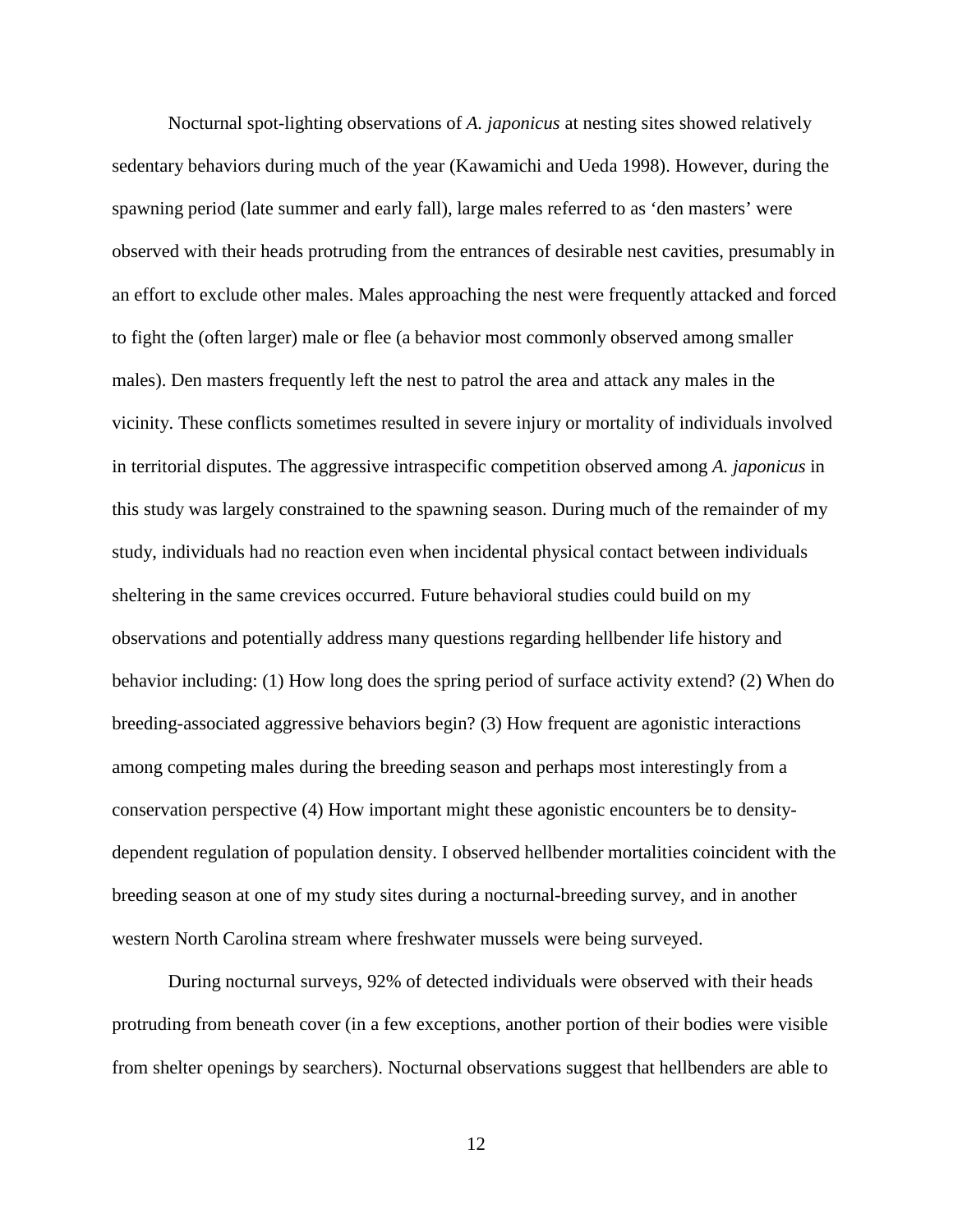remain undetected by prey items such as crayfishes (Smith 1907; Netting 1929; Green 1935; Bishop 1941; Swanson 1948; Nickerson and Mays 1973; Peterson et al. 1989) and fishes (Swanson 1948, Yaun 2019) and/or predators by only exposing a small portion of their body i.e. their head. During the nocturnal-summer survey at Site 5, one hellbender was observed attempting, but failing, to eat a passing fish with only its head exposed from the shelter rock; this is a previously undocumented sit-and-wait feeding strategy. I was unable to distinguish whether individuals were males defending nest rocks (Smith 1907; Hillis and Bellis 1971), males or females attempting to ambush their prey, or both. Sheltering individuals rarely reacted to the presence of observers during nocturnal surveys with responses restricted to retreating slightly into shelters but were never observed fleeing. Humphries and Pauley (2000) observed individuals sheltering and feeding in a similar manner, however, their observations were made from above the water's surface. Interestingly, during two early-summer nocturnal surveys (May 1998), all individuals detected were encountered fully exposed on the stream bottom.

In only a single case (Site 2), was I able to locate a hellbender sheltering beneath a boulder with its head protruding during a diurnal survey. Otherwise, all individuals were located after lifting boulders during diurnal surveys. In several instances, boulders where a hellbender was observed to be sheltering previously during nocturnal surveys were not found to be occupied during subsequent diurnal surveys, suggesting that individuals may not use the same shelters from day to day, at least during the summer. A nocturnal radio-telemetric study by Coatney (1982) revealed that monophasic activity in Ozark Hellbenders occurred in the first two hours of darkness in which a mean elliptical home range for males and females was  $90.01 \text{ m}^2$ ), although this was in August. At Site 1, two individuals located in the second transect were not detected during rock-lifting surveys just one day after the initial observation. However, during nocturnal-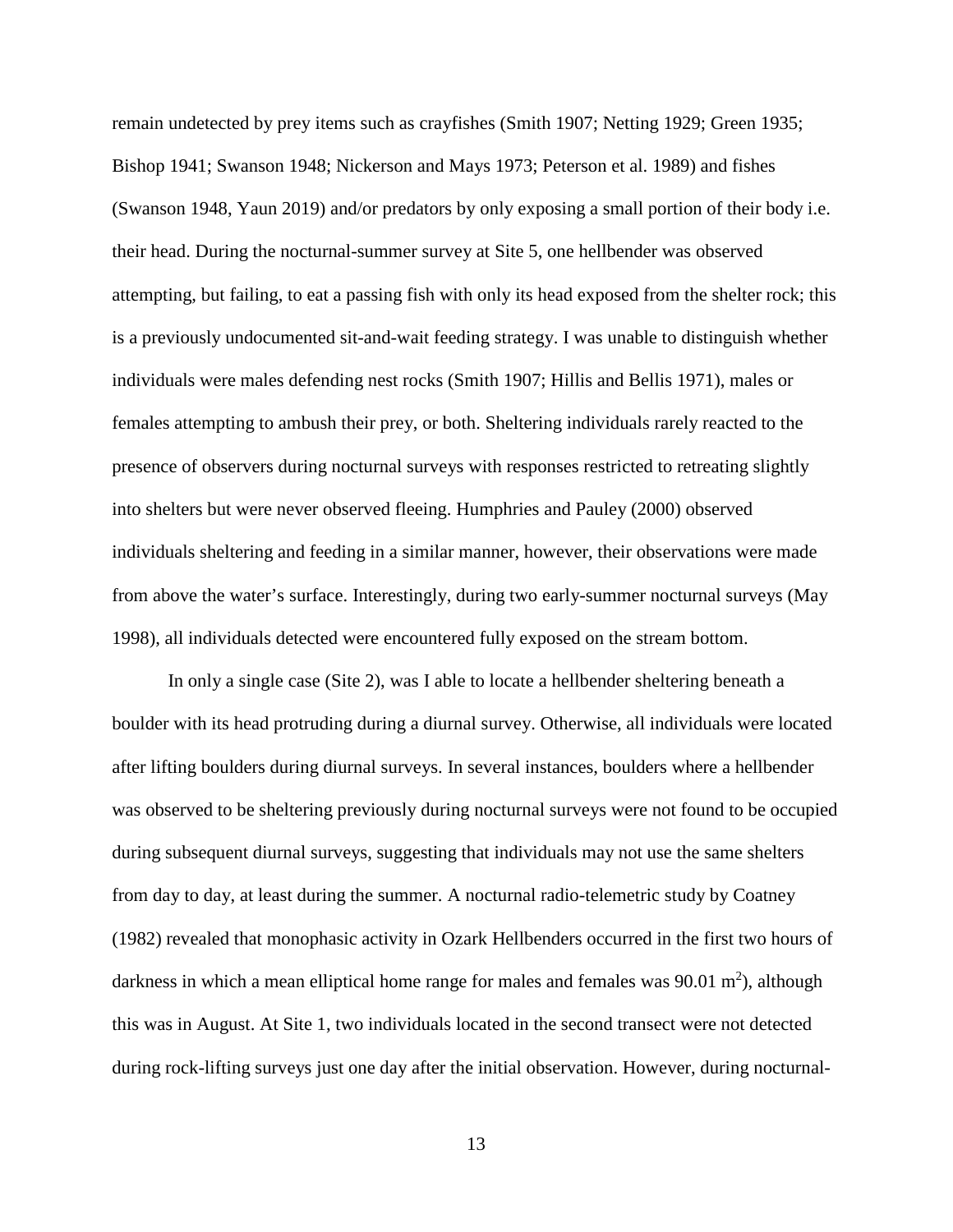breeding surveys, two hellbenders were located in the same transect with their heads protruding from beneath the same shelter rocks. Interestingly, this was also the only time two individuals were observed sheltering together beneath the same rock; limited reports exist for this behavior (Smith 1907; Hillis and Bellis 1971; Nickerson and Mays 1973). During nocturnal-summer surveys in the Watauga River (Site 6), a single individual that was spotted at 22:34 through a narrow opening between two boulders. Only its leg was visible. After completing the survey (23:41), I returned to the marked rock and the hellbender's head was now protruding from the opening. Although nocturnal activity does not always translate to exposure on the streambed, these observations may indicate that hellbenders are considerably more active nocturnally at the sites sampled during my study.

Nocturnal surveys may also improve the effectiveness and accuracy of occupancy-model based surveys for hellbenders. My results suggest that nocturnal visual surveys could, despite their logistical challenges, provide a more efficient, low-impact method for assessing the current distribution and change in status of hellbenders. One potential drawback with nocturnal surveys is a lack of population demographic information (i.e. sex and a distinction between juvenile and adult age class) for sheltering hellbenders. Horchler (2010) was able to capture sheltering hellbenders using a crushed crayfish lure placed near the crevice of a shelter rock; I have not tested this myself however. Nocturnal surveys could be used to help managers target reaches for more time-intensive diurnal rock-lifting surveys to obtain demographic parameters (Keitzer et al. 2013; Pugh et al. 2016). Because hellbenders did not react strongly to the presence of nocturnal observers in my study (possibly in an effort to reduce detection by a presumed predators- otters, water snakes, large turtles, native and non-native fishes, it may be possible to use images from a waterproof camera with a size standard in the image to estimate body size of sheltering animals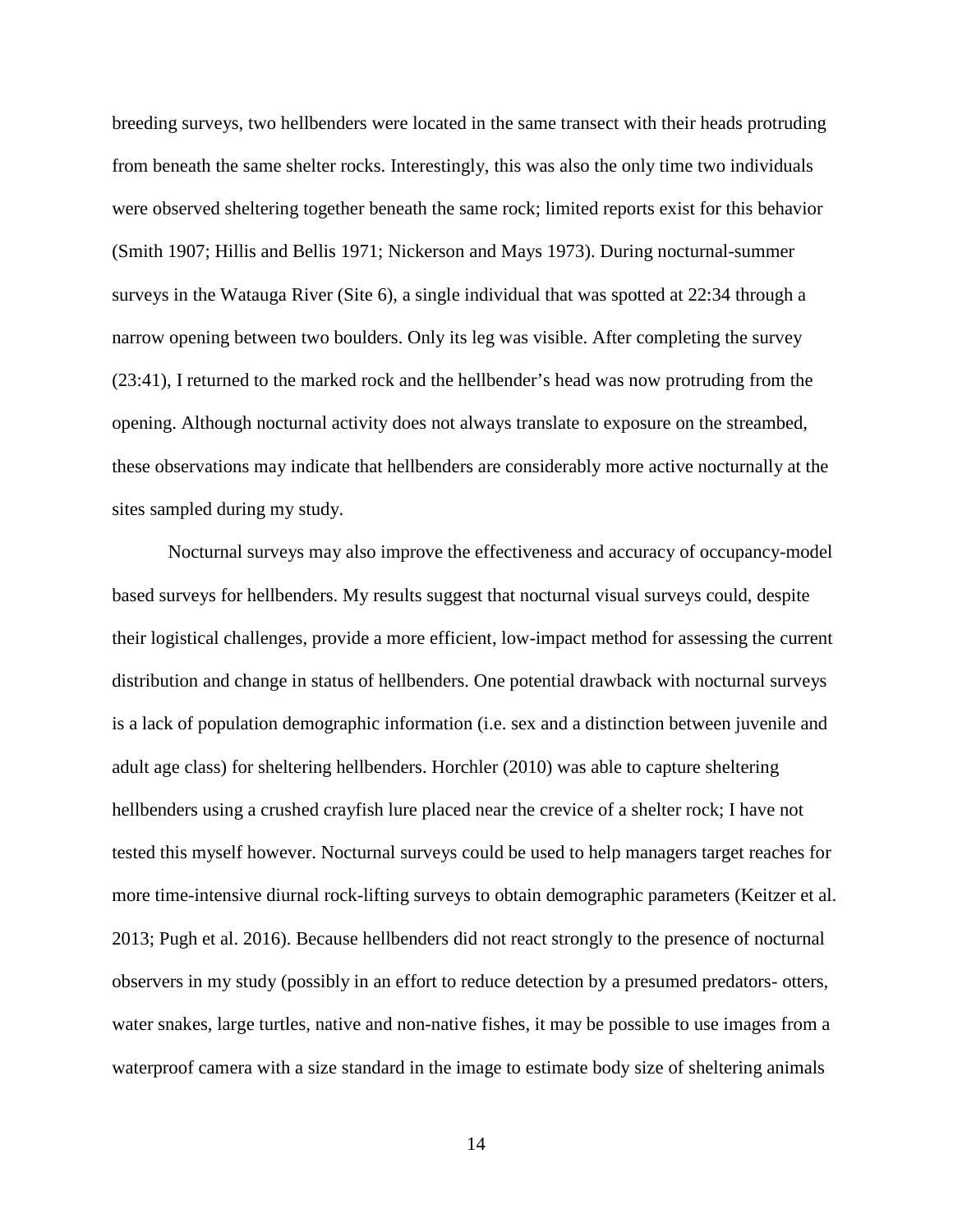(Nickerson and Mays 1973; Kniest et al. 2010; Bendik et al. 2013; Browne et al. 2014; Nickerson et al. 2017).

My study reveals that nocturnal searches using a timed, spatially-segregated approach supported by powerful dive-lights provide an efficient, non-invasive, albeit logistically challenging method for detecting hellbender populations. Future studies designed to assess changes in hellbender detectability and occupancy, especially those with limited resources, or studies in streams with small or declining populations may want to consider employing nocturnal surveys. Unfortunately, occupancy and detection models using pseudo-occupancy were not possible due to limitations in the quantity of occupied transects in my data; this prevented our models from converging. Finally, if hellbenders are listed range-wide as endangered species, nocturnal surveys may prove to be an effective way of assessing distribution and population sizes without risking substantial 'take' (defined by USFWS as 'killing, removing, harassing or altering the habitat') of a federally-protected species during monitoring (ESA 1973).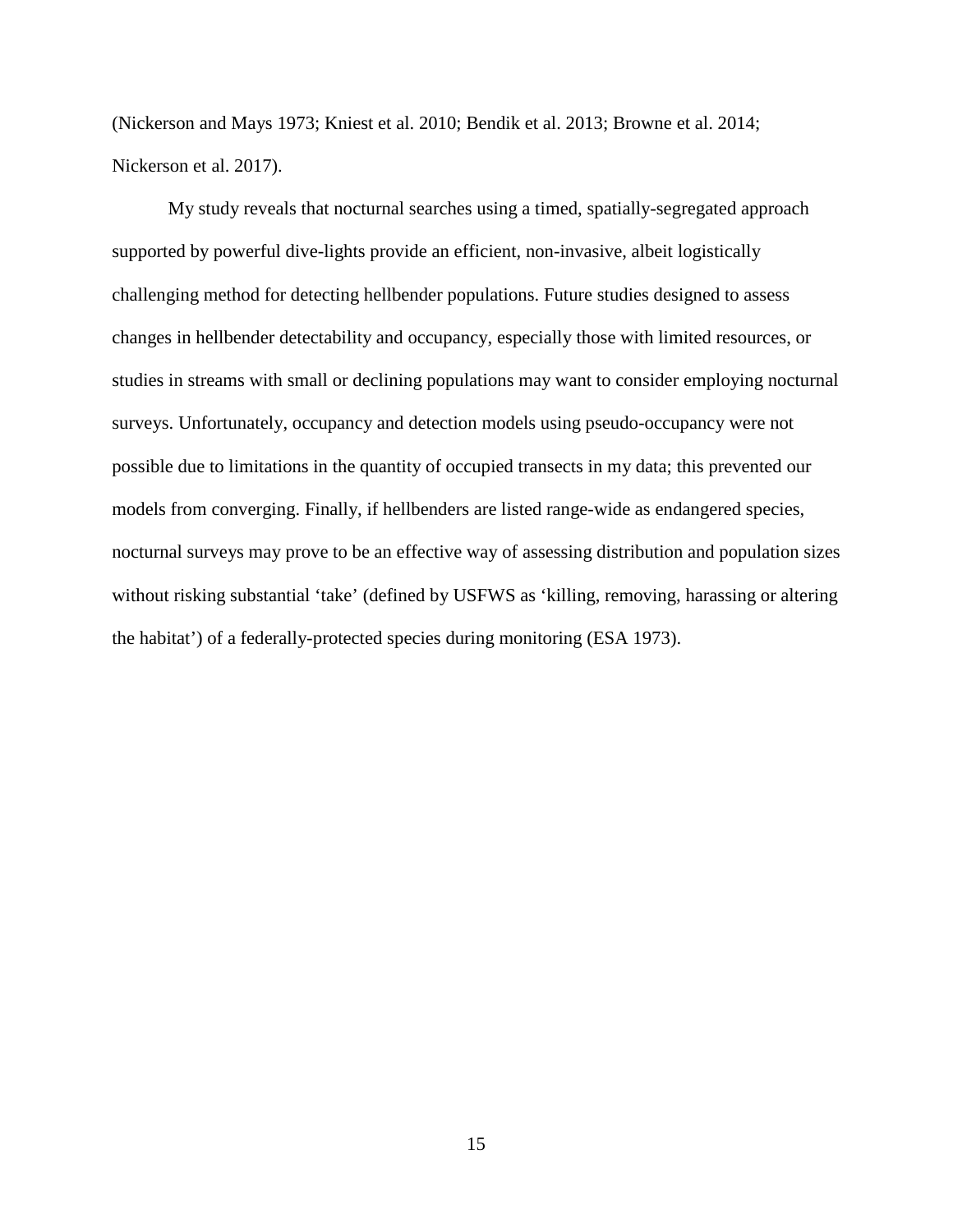#### **Literature Cited**

- Bendik, N.F., T.A. Morrison, A.G. Gluesenkamp, M.S. Sanders, and L.J. O'Donnell. 2013. Computer-assisted photo identification outperforms visible implant elastomers in an endangered salamander, *Eurycea tonkawae*. PLOS ONE 8:e59424.
- Berger, L., R. Speare, P. Daszak, D.E. Green, A.A. Cunningham, C.L. Goggin, R. Slocombe, M.A. Ragan, A.D. Hyatt, K.R. McDonald, et al. 1998. Chytridiomycosis causes amphibian mortality associated with population declines in the rain forests of Australia and Central America. Proceedings of the National Academy of Sciences 95:9031–9036.
- Bishop, S.C. 1941. Notes on salamanders with descriptions of several new forms. Occasional Papers of the Museum of Zoology, University of Michigan 451:1–28.
- Blais, D.P. 1996. Movement, home range, and other aspects of the biology of the Eastern Hellbender (*Cryptobranchus alleganiensis alleganiensis*): a radio telemetric study. M.S. Thesis, State University of New York at Binghamton, Binghamton, New York, USA.
- Bodinof, C.M. 2010. Translocation and conservation of hellbenders (*Cryptobranchus alleganiensis*) in Missouri. M.S. Thesis, University of Missouri, Springfield, Missouri, USA. 152 p.
- Bodinof, C.M., J.T. Briggler, R.E. Junge, J. Beringer, M.D. Wanner, C.D. Schuette, J. Ettling, and J.J. Millspaugh. 2012a. Habitat attributes associated with short-term settlement of Ozark Hellbender (*Cryptobranchus alleganiensis bishopi*) salamanders following translocation to the wild. Freshwater Biology 57:178–192.
- Bodinof, C.M., J.T. Briggler, R.E. Junge, T. Mong, J. Beringer, M.D. Wanner, C.D. Schuette, J. Ettling, and J.J. Millspaugh. 2012b. Survival and body condition of captive-reared juvenile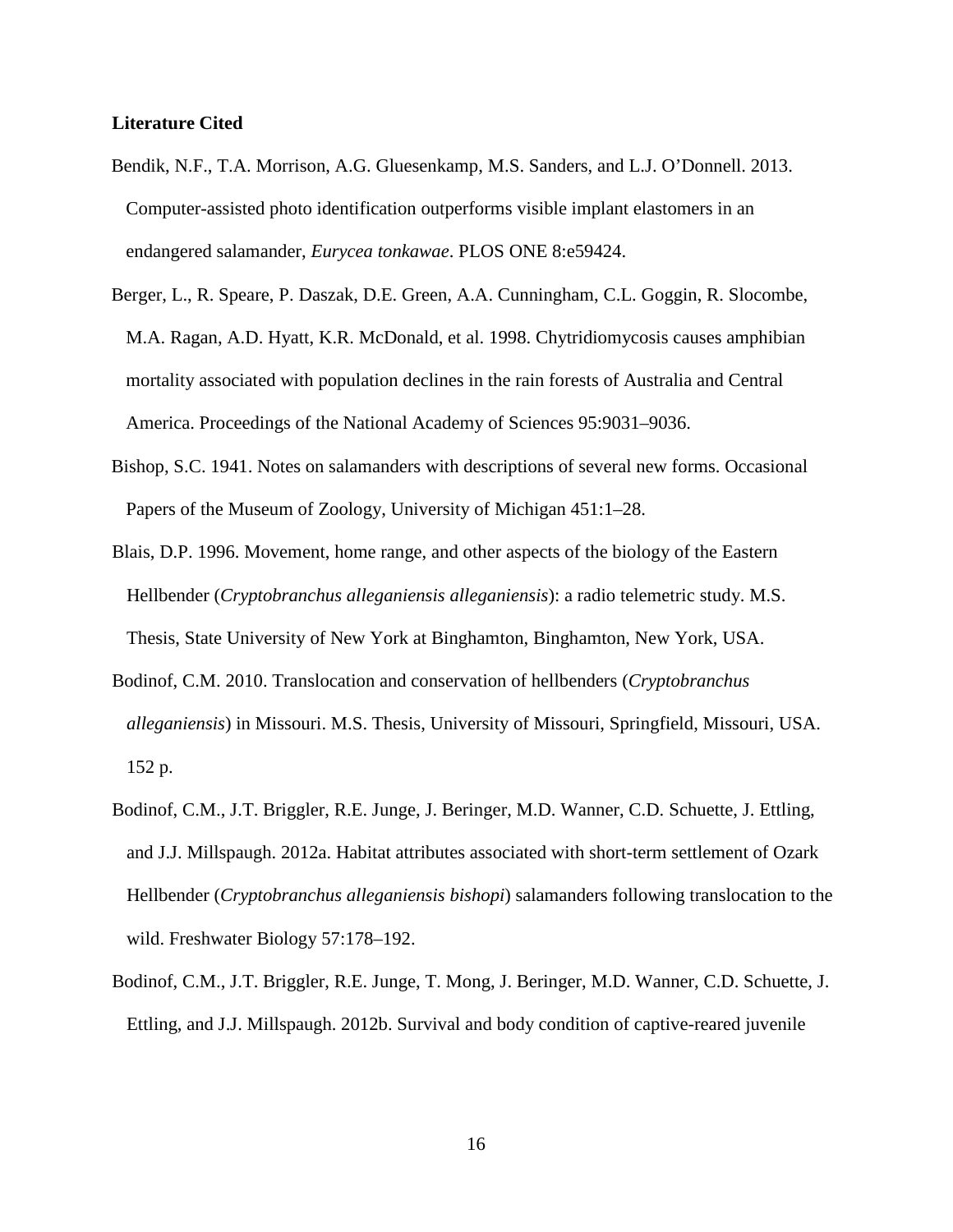Ozark Hellbenders (*Cryptobranchus alleganiensis bishopi*) following translocation to the wild. Copeia 2012:150–159.

- Briggler J.T., J. Utrip, C. Davidson, J. Humphries, J. Groves, T. Johnson, J. Ettling, M. Wanner, K. Traylor-Holzer, D. Reed, et al. (Eds.). 2007. Hellbender population and habitat viability assessment: final report. IUCN/ SSC Conservation Breeding Specialist Group, Apple Valley, Minnesota. USA.
- Browne, R.K., H. Li, D. Mcginnity, S. Okada, W. Zhenghuan, C.M. Bodinof, K.J. Irwin, A. McMillan, and J.T. Briggler. 2011. Survey techniques for giant salamanders and other aquatic Caudata. Amphibian & Reptile Conservation 5:1–16.
- Browne, R.K., H. Li, Z. Wang, S. Okada, P. Hime, A. McMillan, M. Wu, R. Diaz, D. McGinnity, and J. Briggler. 2014. The giant salamanders (Cryptobranchidae): part B. Biogeography, ecology and reproduction. Amphibian and Reptile Conservation 5:35–50.
- Buderman, F.E., and E.B. Liebgold. 2012. Effect of search method and age class on markrecapture parameter estimation in a population of Red-backed Salamanders. Population Ecology 54:157–167.
- Coatney, C. 1982. Home range and nocturnal activity of the Ozark Hellbender. M.S. Thesis, Missouri State University, Springfield, Missouri, USA.
- Endangered Species Act (ESA). 1973. Public Law Number 93-205, 87 Statute 884 (28 December 1973).
- Fobes, T.M. 1995. Habitat analysis of the Ozark Hellbender, *Cryptobranchus alleganiensis bishop*i, in Missouri. M.S. Thesis, Missouri State University, Springfield, Missouri, USA.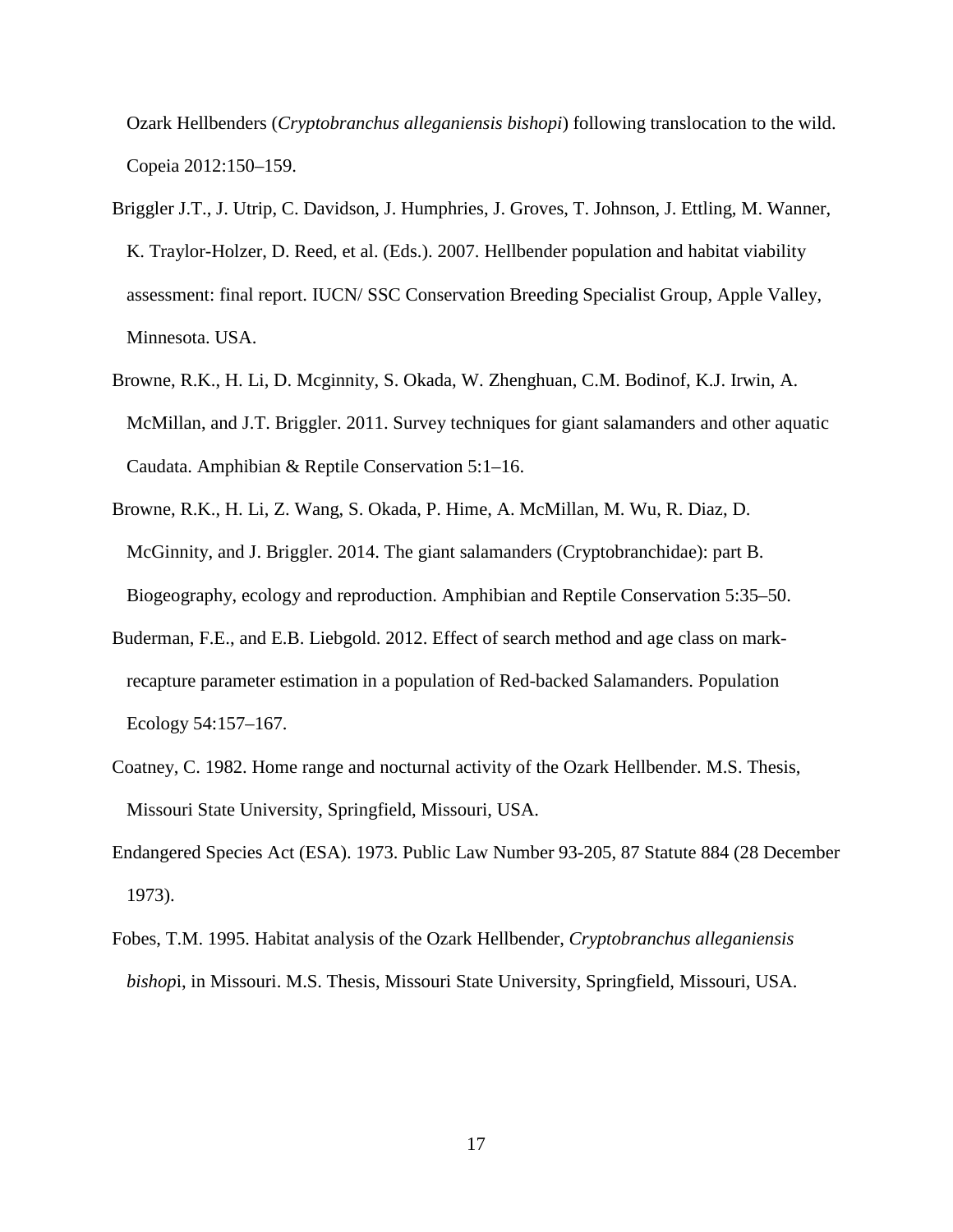- Franklin, T.W. 2016. Estimates of Eastern Hellbender (*Cryptobranchus alleganiensis alleganiensis*) occupancy and detection using two sampling methods. M.S. Thesis, Appalachian State University, Boone, North Carolina, USA. 75 p.
- Gordon, N.D., T.A. McMahon, B.L. Finlayson, C.J. Gippel, and R.J. Nathan. 2004. Stream Hydrology: An Introduction for Ecologists. John Wiley and Sons, Chichester, West Sussex, England.
- Green, N.B. 1935. Further notes on the food habits of the water dog, *Cryptobranchus alleganiensis* Daudin. Proceedings of the West Virginia Academy of Sciences 9:36
- Hillis, R.E., and E.D. Bellis. 1971. Some aspects of the ecology of the hellbender, *Cryptobranchus alleganiensis*, in a Pennsylvania stream. Journal of Herpetology 5:121–126.

Horchler, D. 2010. Long-term growth and monitoring of the Eastern Hellbender (*Cryptobranchus a. alleganiensis*) in Eastern West Virginia. M.S. Theses, Marshall University, Huntington, West Virginia, USA. 48 p.

- Humphries, W.J. 2007. Diurnal seasonal activity of *Cryptobranchus alleganiensis* (hellbender) in North Carolina. Southeastern Naturalist 6:135–140.
- Humphries, W.J., and T.K. Pauley. 2000. Seasonal Changes in Nocturnal Activity of the hellbender, *Cryptobranchus alleganiensis*, in West Virginia. Journal of Herpetology 34:604– 607.
- Hyde, E.J., and T.R. Simons. 2001. Sampling Plethodontid salamanders: sources of variability. The Journal of Wildlife Management 65:624–632.
- Jaeger, R.G. 1979. Seasonal spatial distributions of the terrestrial salamander *Plethodon cinereus*. Herpetologica 35:90–93.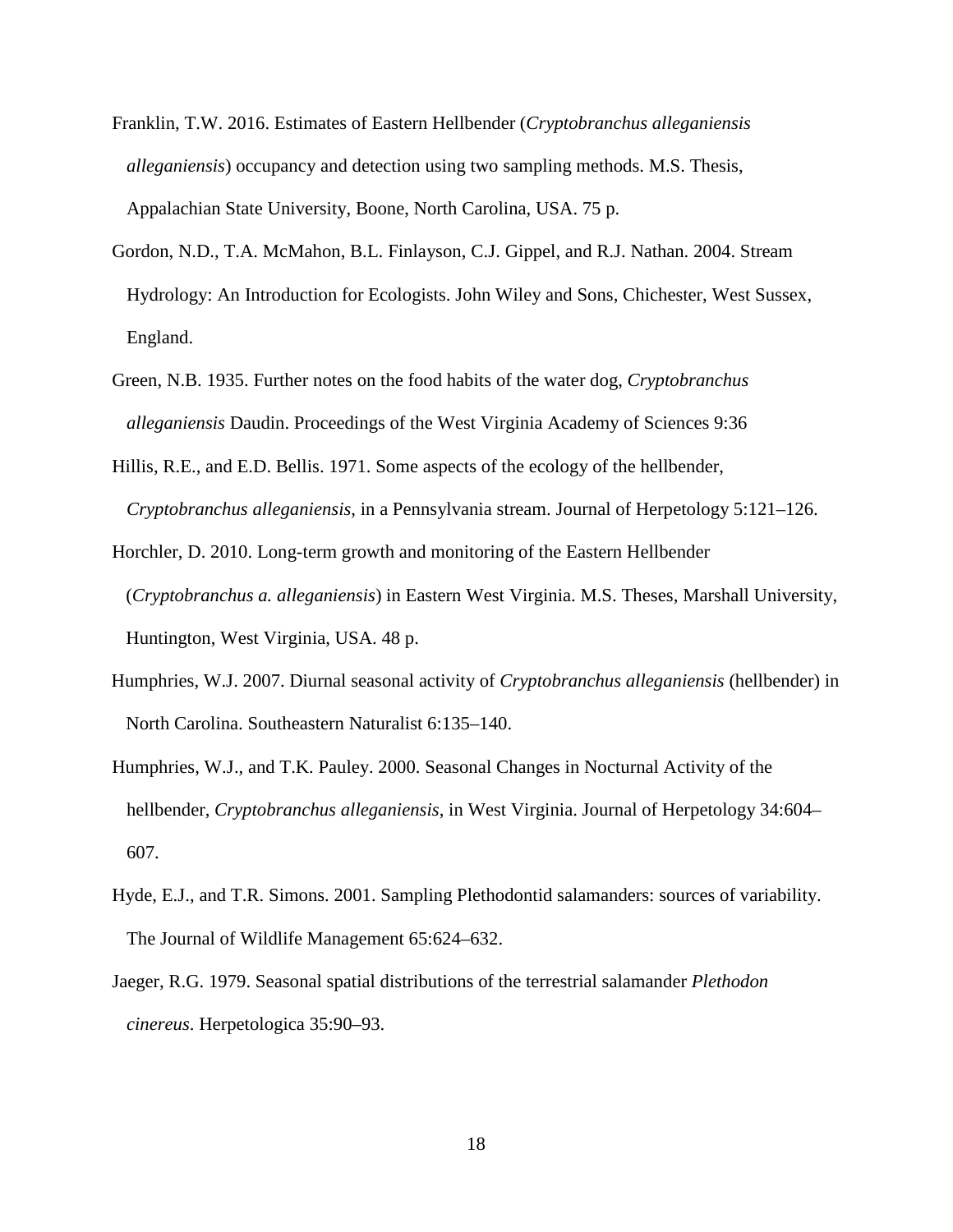- Jaeger, R.G., J.A. Wicknick, M.R. Griffis, and C.D. Anthony. 1995. Socioecology of a terrestrial salamander: juveniles enter adult territories during stressful foraging periods. Ecology 76:533– 543.
- Kawamichi, T., and H. Ueda. 1998. Spawning at nests of extra-large males in the giant salamander *Andrias japonicus*. Journal of Herpetology 32:133–136.
- Keitzer, S.C., T.K. Pauley, and C.L. Burcher. 2013. Stream characteristics associated with site occupancy by the Eastern Hellbender, *Cryptobranchus alleganiensis*, in Southern West Virginia. Northeastern Naturalist 20:666–677.
- Kik, M., A. Martel, A.S. der Sluijs, F. Pasmans, P. Wohlsein, A. Gröne, and J.M. Rijks. 2011. Ranavirus-associated mass mortality in wild amphibians, The Netherlands, 2010: A first report. The Veterinary Journal 190:284–286.
- Kniest, E., D. Burns, and P. Harrison. 2010. Fluke Matcher: a computer-aided matching system for Humpback Whale (*Megaptera novaeangliae*) flukes. Marine Mammal Science 26:744-756.
- Lips, K.R., D.E. Green, and R. Papendick. 2003. Chytridiomycosis in Wild Frogs from Southern Costa Rica. Journal of Herpetology 37:215–218.
- MacKenzie, D.I., J.D. Nichols, G.B. Lachman, S. Droege, J.A. Royle, and C.A. Langtimm. 2002. Estimating site occupancy rates when detection probabilities are less than one. Ecology 83:2248–2255.
- Mathis, A. 1990. Territoriality in a terrestrial salamander: the influence of resource quality and body size. Behaviour 112:162–175.
- Mathis, A. 1991. Territories of male and female terrestrial salamanders: costs, benefits, and intersexual spatial associations. Oecologia 86:433–440.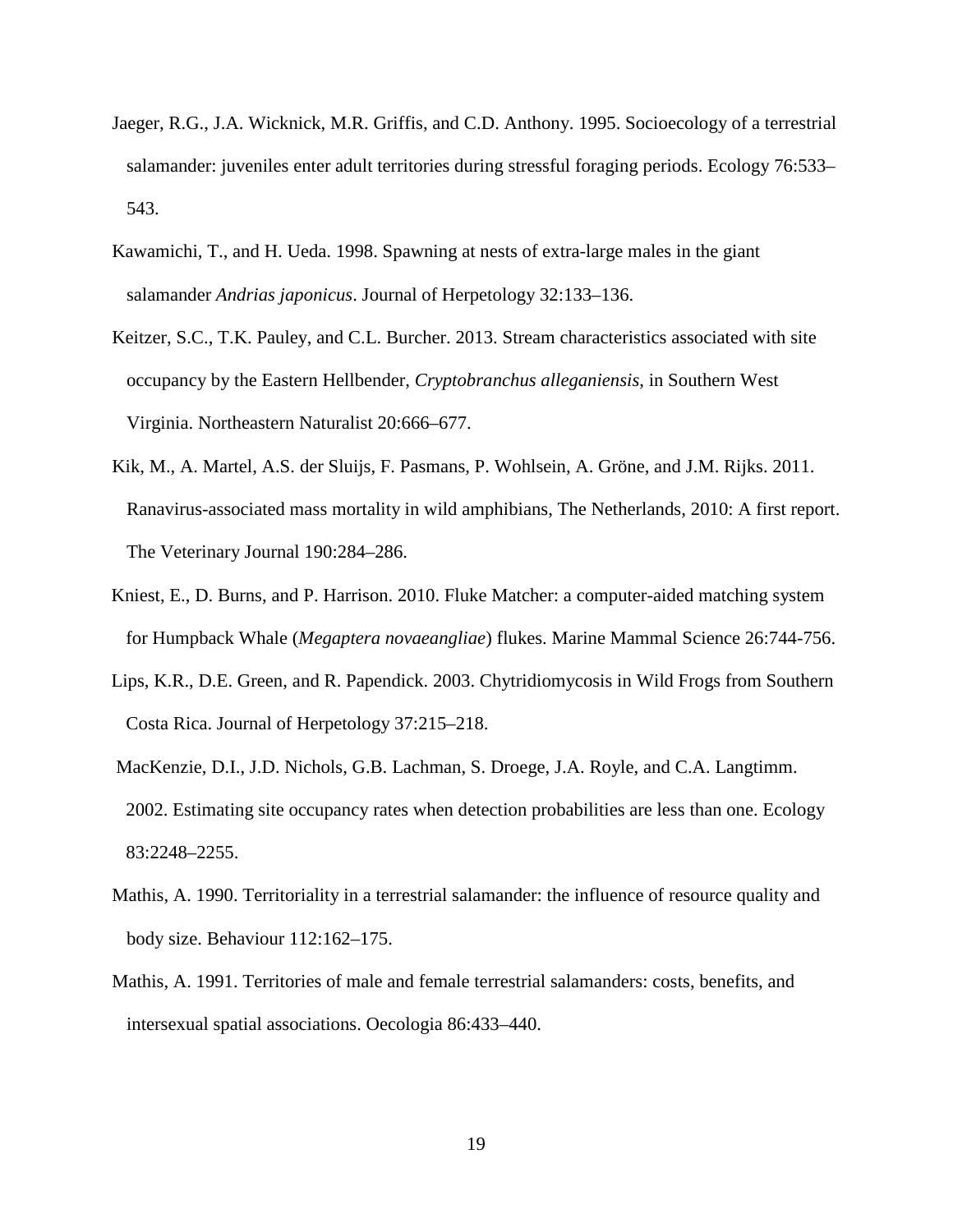- Miller, B.T., and J.L. Miller. 2005. Prevalence of physical abnormalities in Eastern Hellbender (*Cryptobranchus alleganiensis alleganiensis*) populations of middle Tennessee. Southeastern Naturalist 4:513–520.
- Murphy, M.O., S.J. Price, P.M. Hime, A.N. Drayer, and D.W. Weisrock. 2016. A review of Common Mudpuppy (*Necturus maculosus*) capture methods and description of a revised trap design. Herpetological Review 47:575–578.
- Netting, M.G. 1929. The food of the hellbender, *Cryptobranchus alleganiensis* (Daudin). Copeia 170:23-34.
- Nickerson, M.A., and J.T. Briggler. 2007. Harvesting as a factor in population decline of a longlived salamander; the Ozark Hellbender*, Cryptobranchus alleganiensis bishopi* Grobman. Applied Herpetology 4:207–216.
- Nickerson, M.A., K.L. Krysko, and R.D. Owen. 2002. Ecological status of the hellbender (*Cryptobranchus alleganiensis*) and the mudpuppy (*Necturus maculosus*) salamanders in the Great Smoky Mountains National Park. Journal of the North Carolina Academy of Science 118:27–34.
- Nickerson, M.A, and K.L. Krysko. 2003. Surveying for hellbender salamanders, *Cryptobranchus alleganiensis* (Daudin): A review and critique. Applied Herpetology 1:37–44.
- Nickerson, M.A., and C.E. Mays. 1973. The hellbenders: North American "giant salamanders". Milwaukee Public Museum, Milwaukee, Wisconsin, USA.
- Nickerson, M.A., A.L. Pitt, J.J. Tavano, K.A. Hecht, and J.C. Mitchell. 2017. Forest Removal and the cascade of effects corresponding with an Ozark Hellbender population decline. Bulletin of the Florida Museum of Natural History 54:147–164.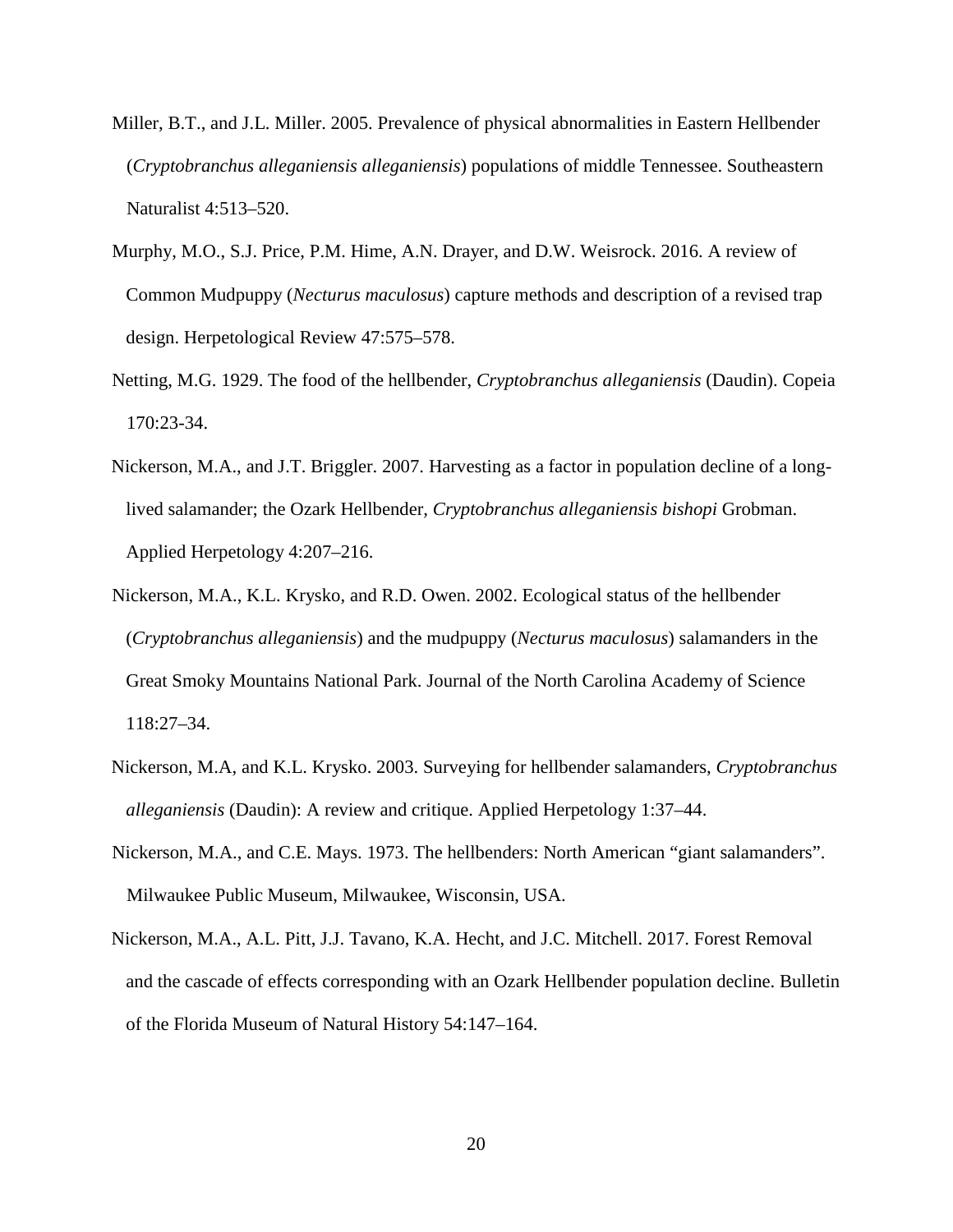- Nickerson, M.A., and M.D. Tohulka. 1986. The nests and nest site selection by Ozark Hellbenders, *Cryptobranchus alleganiensis bishopi* Grobman. Transactions of the Kansas Academy of Science 89:66–69.
- Noeske, T.A., and M.A. Nickerson. 1979. Diel activity rhythms in the hellbender, *Cryptobranchus alleganiensis* (Caudata: Cryptobranchidae). Copeia 1979:92–95.
- Okada, S., T. Utsunomiya, T. Okada, Z.I. Felix, and F. Ito. 2008. Characteristics of Japanese Giant Salamander (*Andrias japonicus*) populations in two small tributary streams in Hiroshima prefecture, western Honshu, Japan. Herpetological Conservation and Biology 3:192–202.
- Pechmann, J., D. Scott, R. Semlitsch, J. Caldwell, L. Vitt, and J. Gibbons. 1991. Declining Amphibian Populations: The Problem of Separating Human Impacts from Natural Fluctuations. Science 253:892–895.
- Peterson, C.L. 1988. Breeding activities of the hellbender in Missouri. Herpetological Review 19:28–29.
- Peterson, C.L., J.W. Reed, and R.F. Wilkinson. 1989. Seasonal food habits of *Cryptobranchus alleganiensis* (Caudata: Cryptobranchidae). The Southwestern Naturalist 34:438–441.
- Pfingsten, R.A. 1990. The status and distribution of the hellbender, *Cryptobranchus alleganiensis*, in Ohio. Herpetological Review. 21:48–51.
- Pitt, A.L., J.L. Shinskie, J.J. Tavano, S.M. Hartzell, T. Delahunty, and S.F. Spear. 2017. Decline of a giant salamander assessed with historical records, environmental DNA and multi-scale habitat data. Freshwater Biology 62:967–976.

Pugh, M.W. 2013. Effects of physiochemical parameters and land-use composition on the abundance of Eastern Hellbenders (*Cryptobranchus alleganiensis alleganiensis*). M.S. Thesis,

Appalachian State University, Boone, North Carolina, USA. 37 p.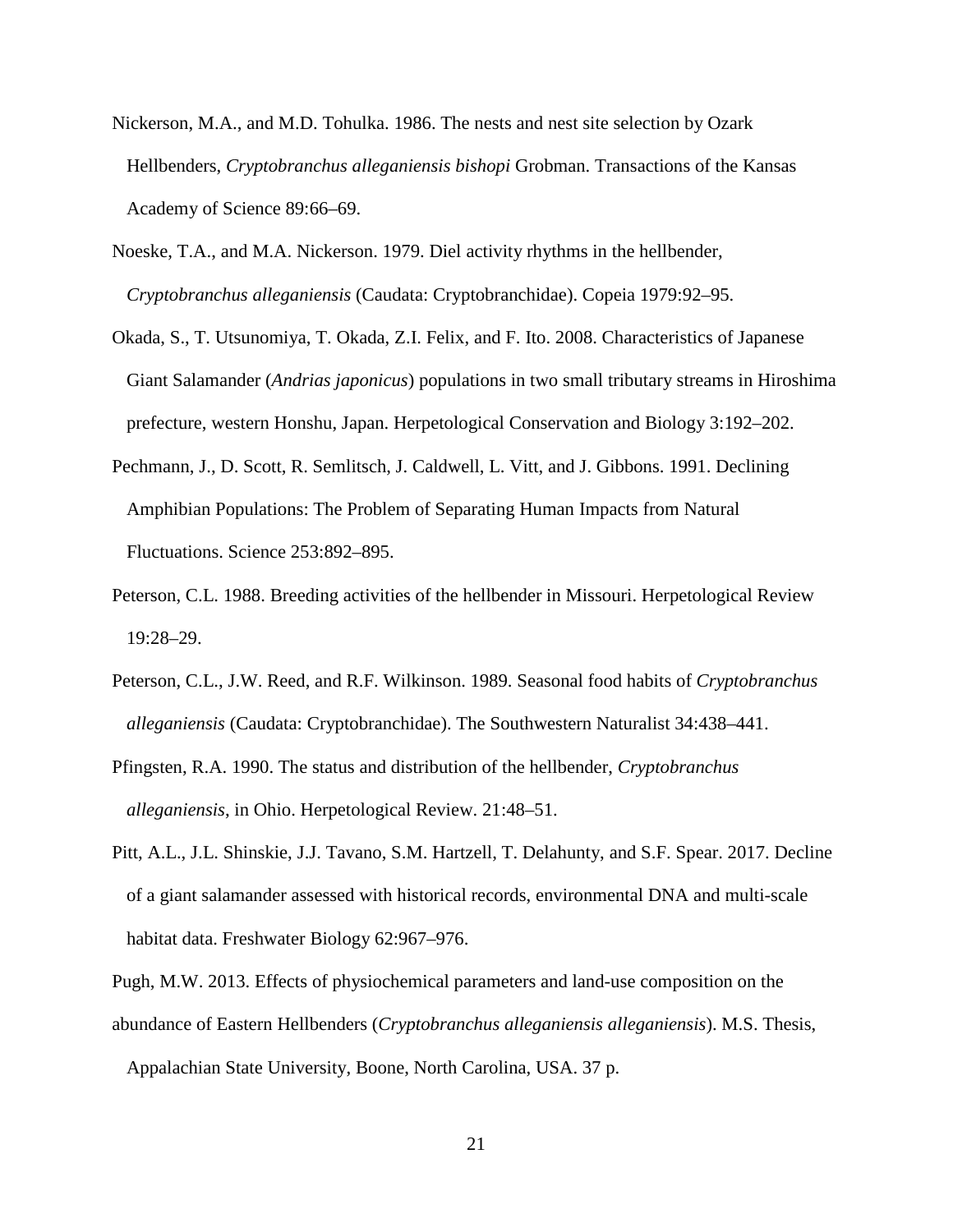- Pugh, M.W., T. Franklin, L. Siefferman, and M.M. Gangloff. 2018. A protocol for quantifying hellbender abundance and in-stream habitat. Herpetological Conservation and Biology 13:598– 608.
- Pugh, M.W., M. Hutchins, M. Madritch, L. Siefferman, and M.M. Gangloff. 2016. Land-use and local physical and chemical habitat parameters predict site occupancy by hellbender salamanders. Hydrobiologia 770:105–116.
- Quinn, S.A., J.P. Gibbs, M.H. Hall, and P.J. Petokas. 2013. Multiscale factors influencing distribution of the Eastern Hellbender salamander (*Cryptobranchus alleganiensis alleganiensis*) in the northern segment of its range. Journal of Herpetology 47:78–84.
- Register, F. 2010. Inclusion of the hellbender, including the Eastern Hellbender and the Ozark Hellbender in Appendix III of the Convention on International Trade in Endangered Species of Wild Fauna and Flora (CITES). US Fish and Wildlife Service, Arlington.
- Santas, A.J., T. Persaud, B.A. Wolfe, and J.M. Bauman. 2013. Noninvasive method for a statewide survey of Eastern Hellbenders *Cryptobranchus alleganiensis* using environmental DNA. International Journal of Zoology 2013:1–6.
- Smith, B.G. 1907. The life history and habits of *Cryptobranchus allegheniensis.* The Biological Bulletin. 13:5-39.
- Souza, M.J., M.J. Gray, P. Colclough, and D.L. Miller. 2012. Prevalence of infection by *Batrachochytrium dendrobatidis* and *Ranavirus* in Eastern Hellbenders (*Cryptobranchus alleganiensis alleganiensis*) in eastern Tennessee. Journal of Wildlife Diseases 48:560–566.
- Spear, S.F., J.D. Groves, L.A. Williams, and L.P. Waits. 2015. Using environmental DNA methods to improve detectability in a hellbender (*Cryptobranchus alleganiensis*) monitoring program. Biological Conservation 183:38–45.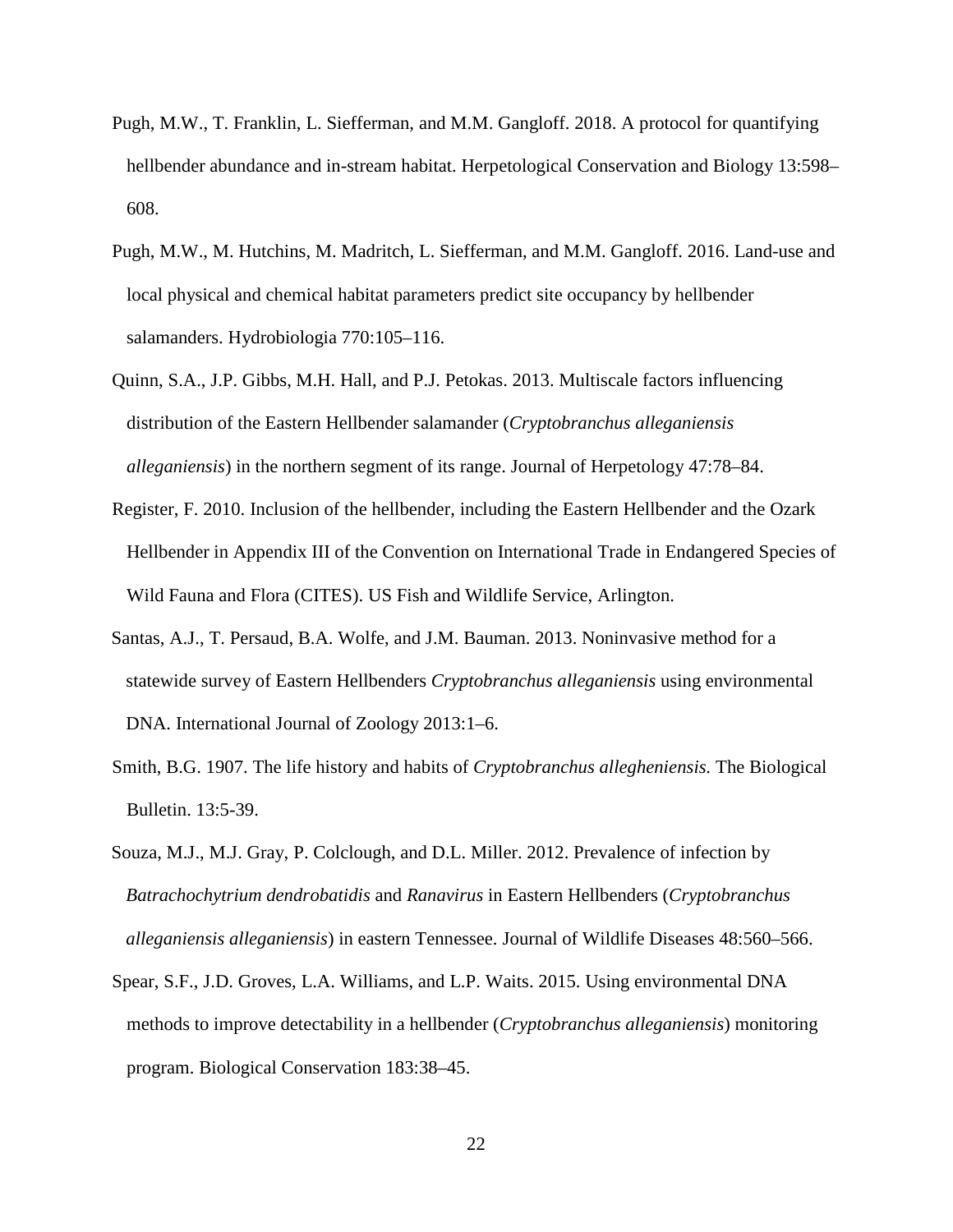- Stuart, S.N., J.S. Chanson, N.A. Cox, B.E. Young, A.S.L. Rodrigues, D.L. Fischman, and R.W. Waller. 2004. Status and trends of amphibian declines and extinctions worldwide. Science 306:1783-1786.
- Swanson, P.L. 1948. Notes on the amphibians of Venango County, Pennsylvania. The American Midland Naturalist 40:362–371.
- Takahashi, Y., M.H. Rashid, A. Sarkar, T. Asaeda, M. Isono, T. Omura, and K. Koga. 2016. Use of ladderways in fragmented habitat to aid the movement of Japanese Giant Salamander (*Andrias japonicus*). International Journal of River Basin Management 14:233–241.
- Unger, S.D., O.E. Rhodes, T.M. Sutton, and R.N. Williams. 2013. Population genetics of the Eastern Hellbender (*Cryptobranchus alleganiensis alleganiensis*) across multiple spatial scales. PLoS ONE 8:1–14.
- Unger, S.D., L.A. Williams, J.D. Groves, C.R. Lawson, and W.J. Humphries. 2017. Anthropogenic associated mortality in the Eastern Hellbender (*Cryptobranchus alleganiensis alleganiensis*). Southeastern Naturalist 16:N9–N13.
- United States Fish and Wildlife Service (USFWS). 2001. Endangered and threatened wildlife and plant and animal species that are candidates or proposed for listing as endangered or threatened, annual notice of findings on recycled petitions, and annual description of progress on listing actions. Federal Register 66:54808-54832.
- United States Fish and Wildlife Service (USFWS). 2010. Inclusion of the hellbender, including the eastern hellbender and the Ozark hellbender in Appendix III of the Convention on International Trade in Endangered Species of Wild Fauna and Flora (CITES). Federal Register 75:54579-54585.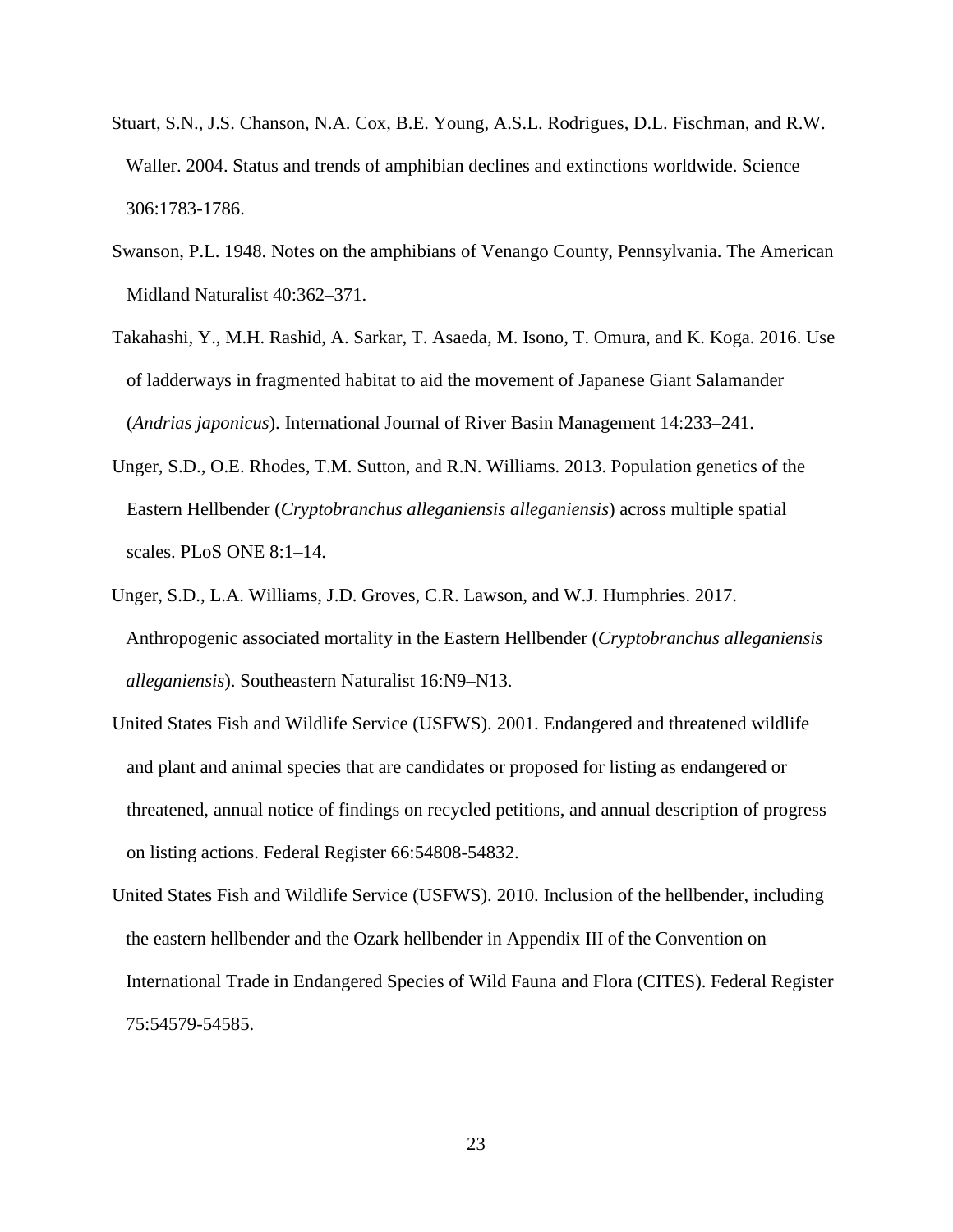- United States Fish and Wildlife Service (USFWS). 2011. Endangered and threatened wildlife and plants; endangered status for the Ozark Hellbender Salamander. Federal Register 76:61956-61978.
- United States Fish and Wildlife Service (USFWS). 2019. Endangered and threatened wildlife and plants; 12-month petition finding and endangered species status for the Missouri distinct population segment of Eastern Hellbender. Federal Register 84:13223-13237.
- Wang, X., K. Zhang, Z. Wang, Y. Ding, W. Wu, and S. Huang. 2004. The decline of the Chinese Giant Salamander *Andrias davidianus* and implications for its conservation. Oryx 38:197–202.
- Wheeler, B.A., M.L. McCallum, and S.E. Trauth. 2002. Abnormalities in the Ozark Hellbender, (*Cryptobranchus alleganiensis bishopi*). Journal of the Arkansas Academy of Science 56:250– 252.
- Wheeler, B.A., E. Prosen, A. Mathis, and R.F. Wilkinson. 2003. Population declines of a longlived salamander: a 20+-year study of hellbenders, *Cryptobranchus alleganiensis*. Biological Conservation 109:151–156.
- Wineland, S.M., R.F. Arrick, S.M. Welch, T.K. Pauley, J.J. Mosher, J.J. Apodaca, M. Olszack, J.N. Holmes, and J.L. Waldron. 2019. Environmental DNA improves Eastern Hellbender (*Cryptobranchus alleganiensis alleganiensis*) detection over conventional sampling methods. Environmental DNA 1:86–96.
- Yaun, A.E. 2019. Trophic ecology of an imperiled giant salamander (*Cryptobranchus a. alleganiensis*) in southern Appalachian streams. M.S. Thesis, Appalachian State University, Boone, North Carolina, USA. 68 p.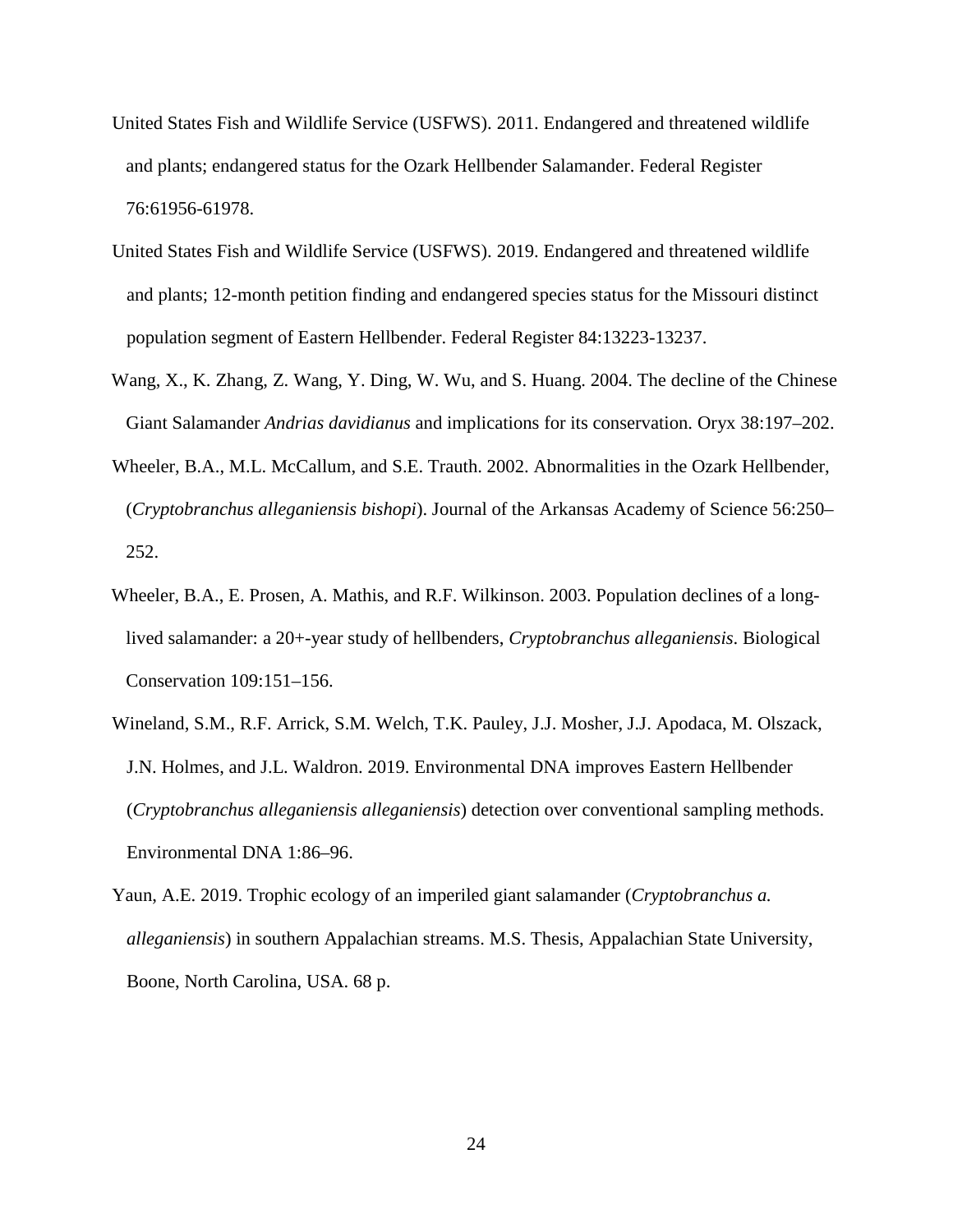## **Tables and Figures**



**Figure 1. Proportion of all hellbenders that were detected as either exposed on the streambed, or sheltering beneath bedrock or boulder substrates during diurnal and nocturnal surveys in summer (June-early August), and breeding season (late August-September) periods in 2019.**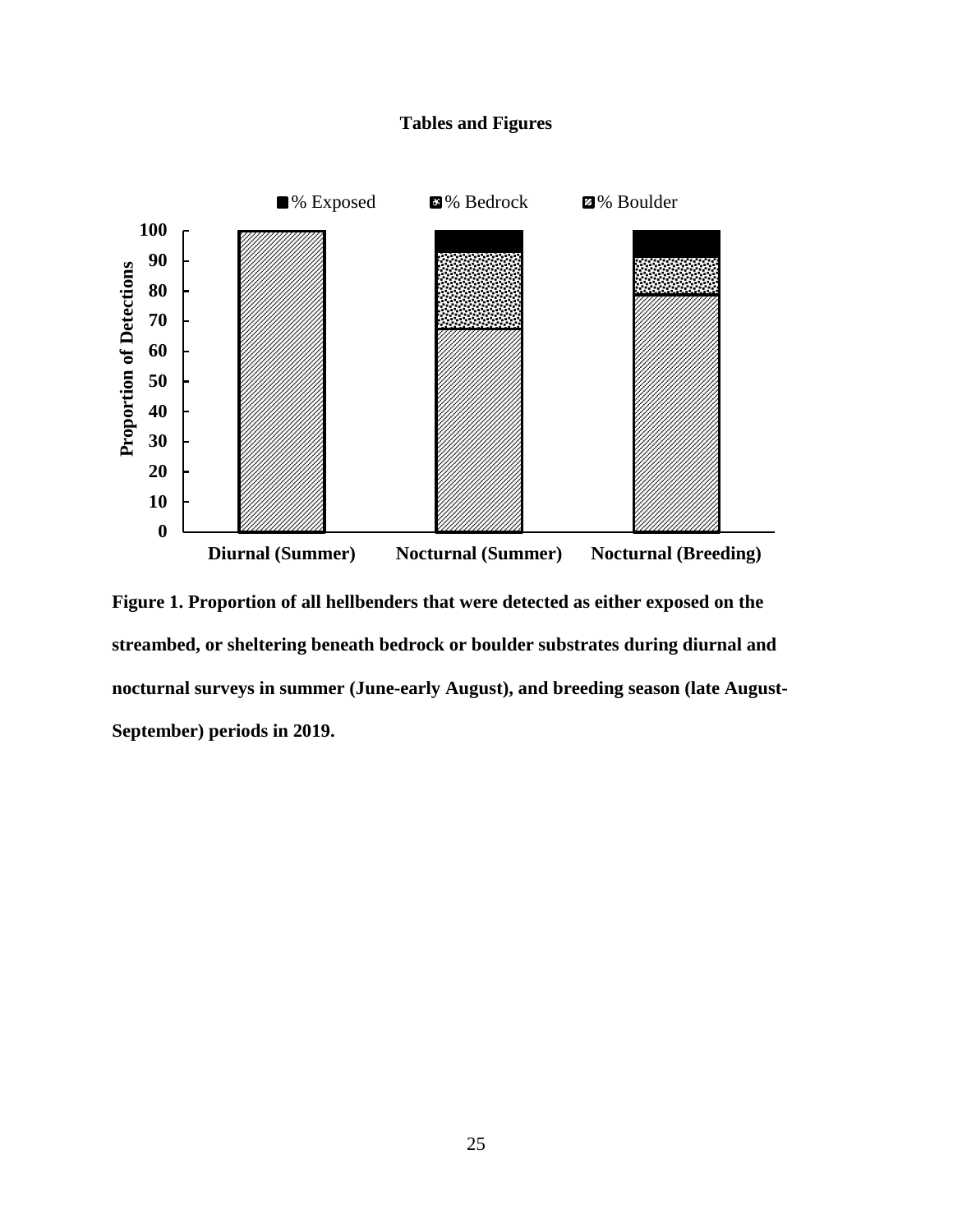

**Figure 2. Number of hellbenders detected during each survey during the 2019 survey season organized by field site, survey method, and season.**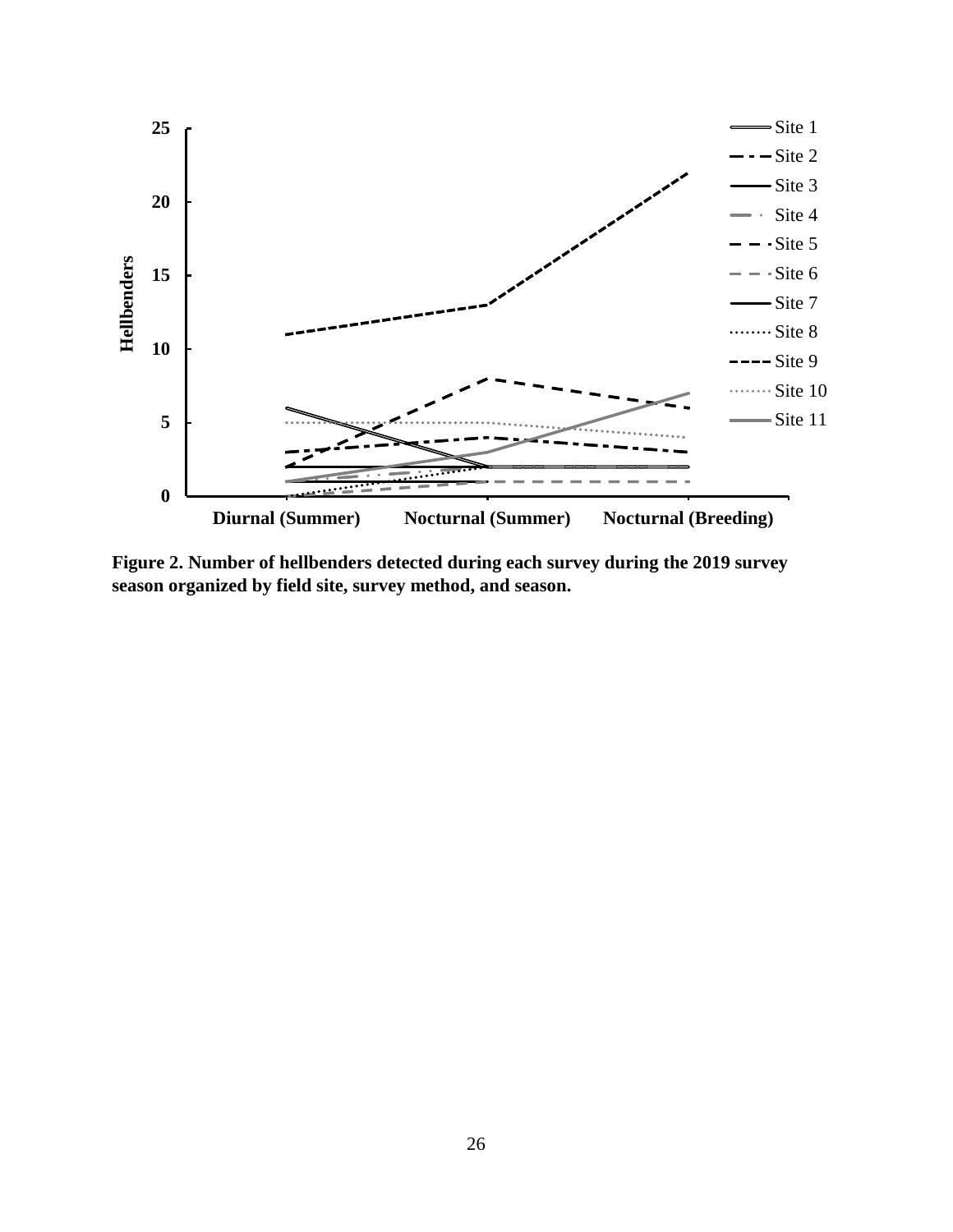

**Figure 3. CPUE for surveys conducted during the 2019 survey season organized by field site, survey method, and season.**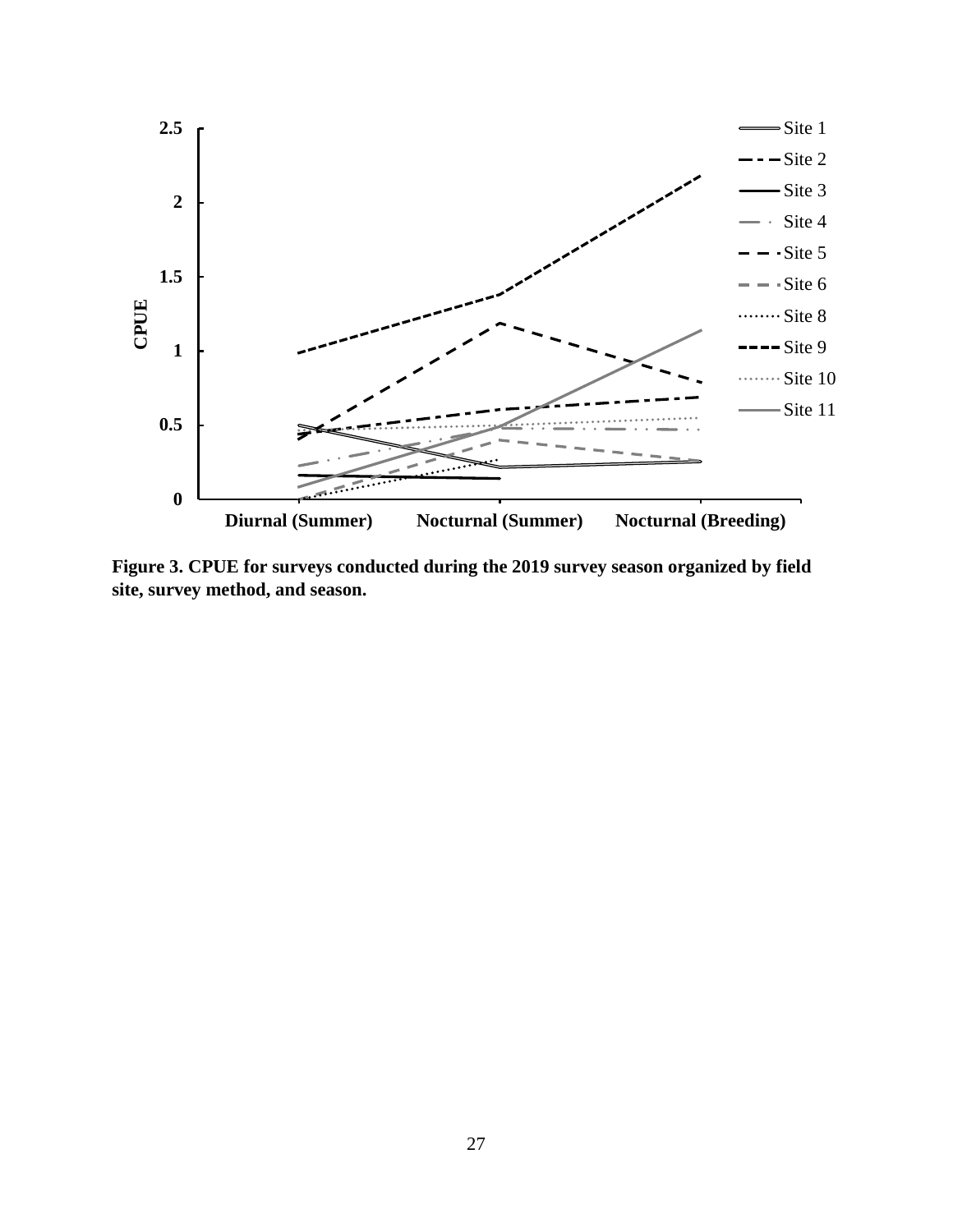

**Figure 4. Comparison of hellbender detections across three survey methods in western North Carolina during 2019; error bars represent standard error.** Number of animals detected did not vary with method (diurnal to nocturnal-summer:  $(Z = 37, df = 10, p = 0.08)$ ; nocturnal-summer to nocturnal breeding:  $(Z = 9, df = 7, p = 0.68)$ .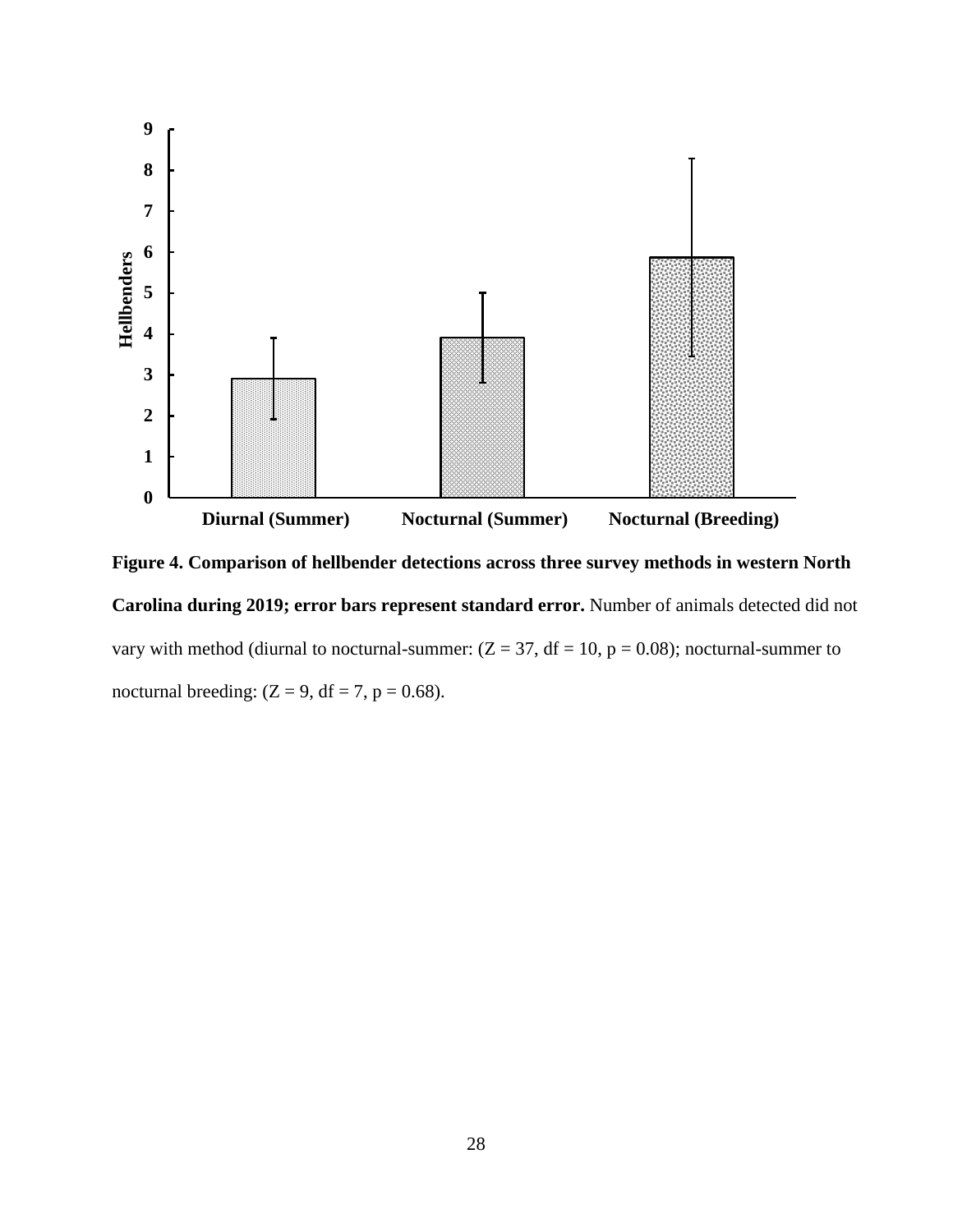

**Figure 5. Comparison of hellbender CPUE across three survey methods; error bars** represent standard error. CPUE did vary with method (diurnal to nocturnal-summer: (paired t  $= -2.69$ , df = 9, p = 0.025); nocturnal-summer to nocturnal breeding (paired t = - 0.95, df = 7, p = 0.37).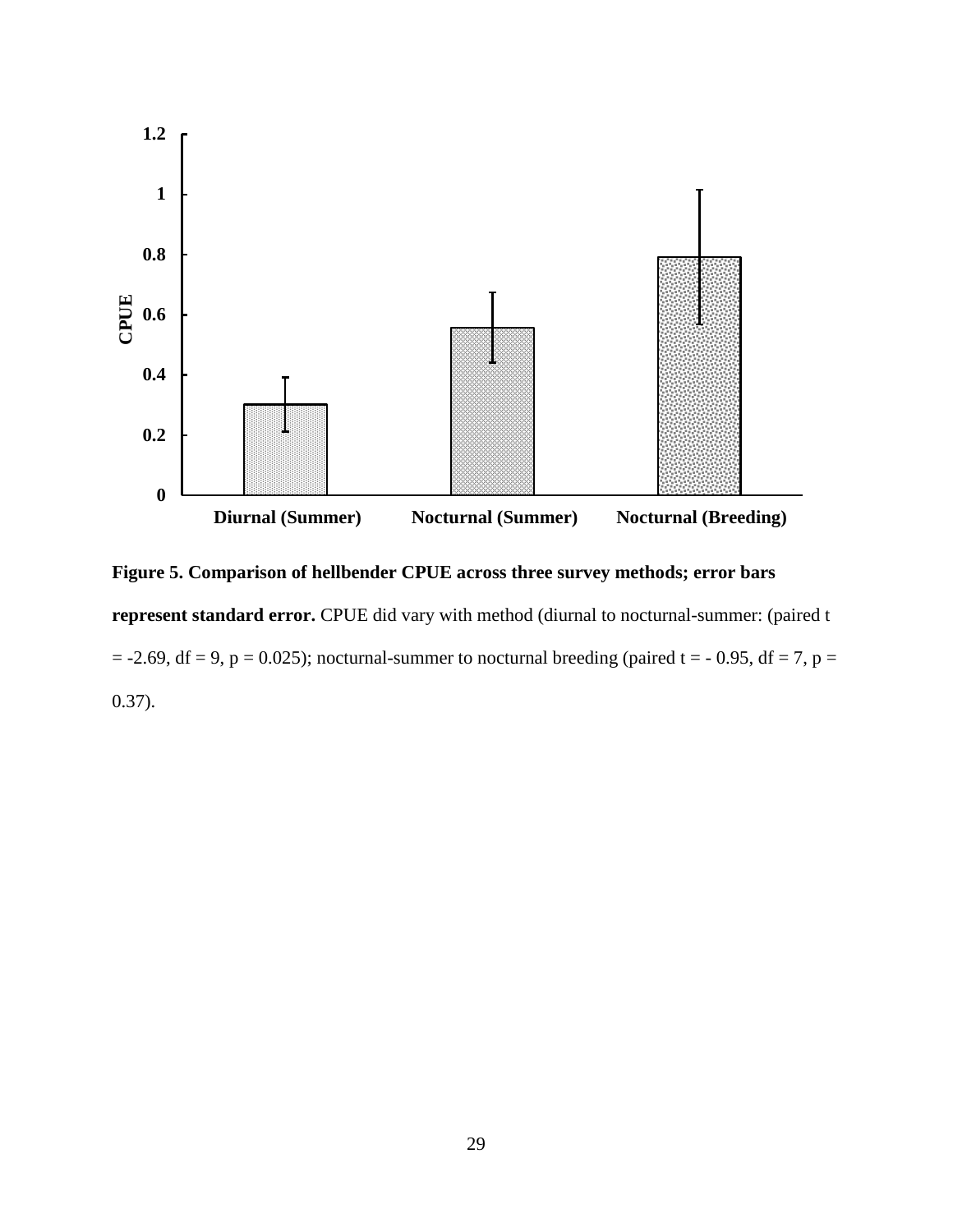

**Figure 6. Boxplot of rock lengths (mm) under which hellbenders were located during 2019 hellbender surveys.**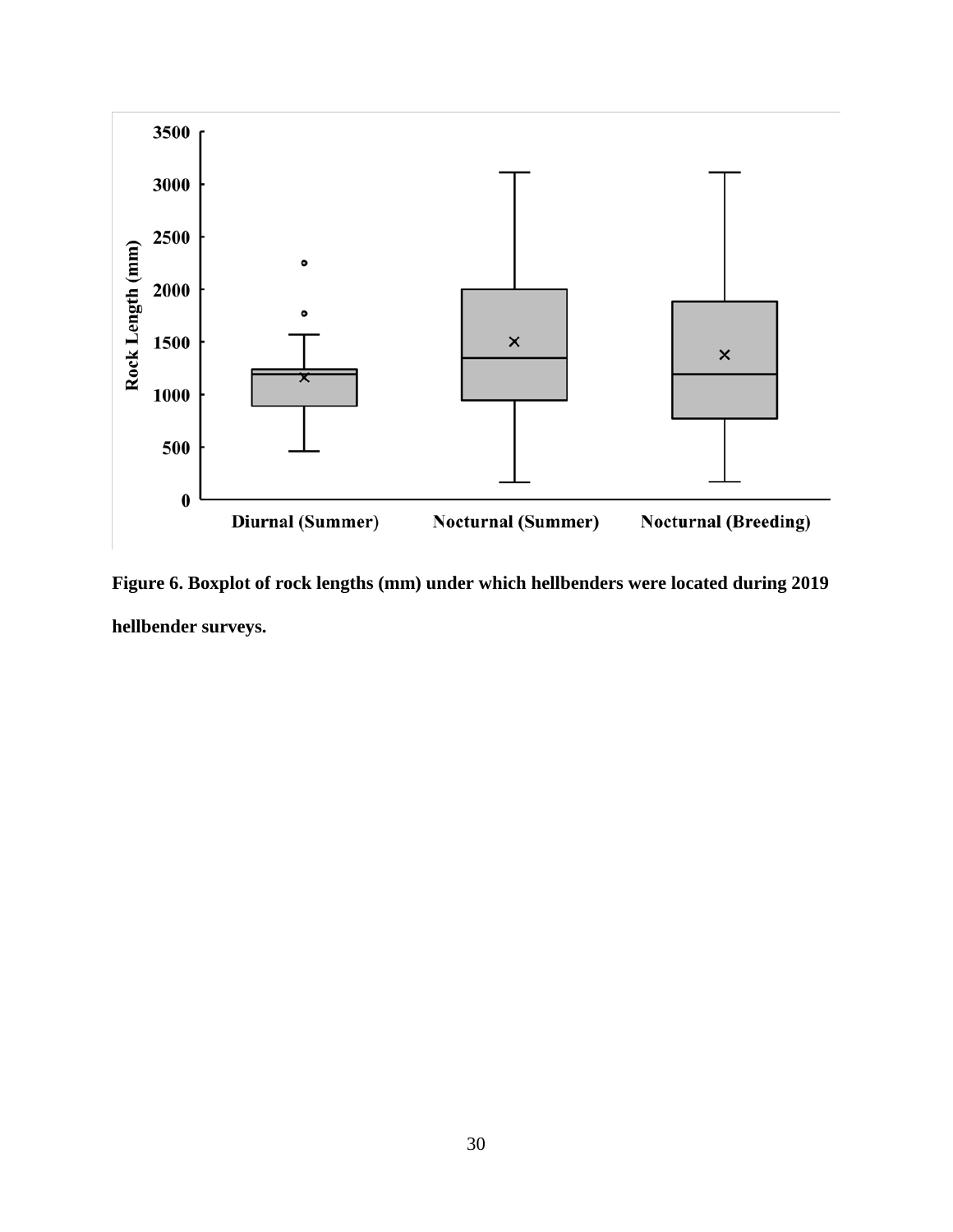

**Figure 7. Photo of a hellbender with its head exposed from under its shelter rock.** 

91% of hellbenders were located by illuminating crevices in boulder and bedrock 5substrate during summer and fall 2019 nocturnal surveys. Photo was taken at Site 11 in the South Fork of the New River.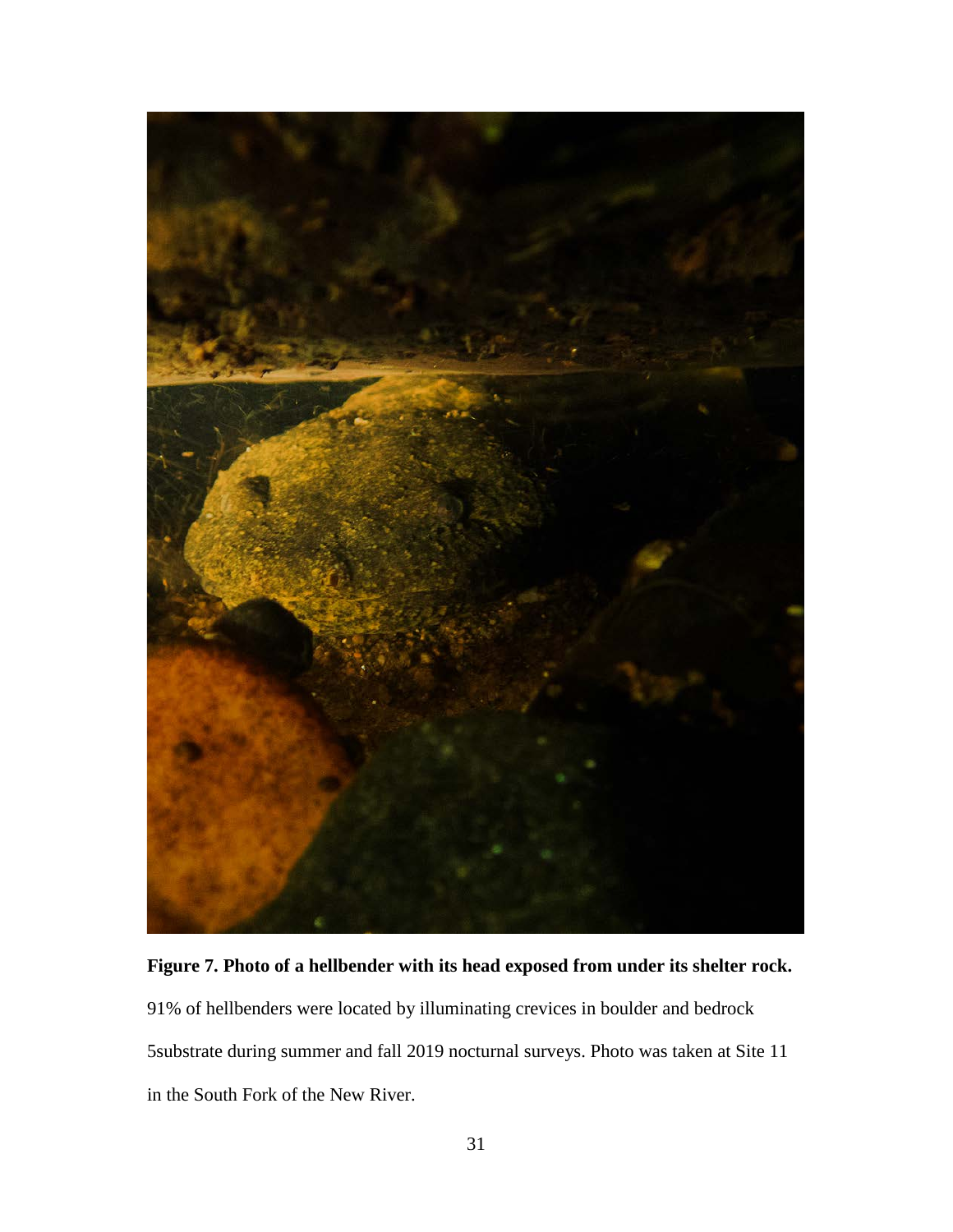**Table 1. Sites surveyed for Eastern Hellbenders during Diurnal-summer (D-S), Nocturnalsummer (N-S), and Nocturnal-breeding (N-B) surveys in the New, Nolichucky and Watauga drainages during summer of 2019.**

|       | <b>Site</b>      | <b>Date</b> | <b>Drainage</b> | <b>Detections</b> | <b>Time</b><br><b>Searched</b><br>(min) | <b>Searchers</b> | <b>CPUE</b> |
|-------|------------------|-------------|-----------------|-------------------|-----------------------------------------|------------------|-------------|
| $D-S$ | $\mathbf{1}$     | 6/15        | <b>New</b>      | 6                 | 180                                     | $\overline{4}$   | 0.5         |
|       | $\overline{2}$   | 6/27        | Nolichucky      | 3                 | 102                                     | $\overline{4}$   | 0.4         |
|       | 3                | 6/28        | Nolichucky      | 1                 | 92                                      | $\overline{4}$   | 0.16        |
|       | $\overline{4}$   | 6/31        | <b>New</b>      | 1                 | 88                                      | 3                | 0.23        |
|       | 5                | 7/8         | Watauga         | $\overline{2}$    | 147                                     | $\overline{2}$   | 0.41        |
|       | 6                | 7/15        | Watauga         | $\overline{0}$    | 119                                     | $\overline{3}$   | 0.00        |
|       | $\boldsymbol{7}$ | 7/17        | <b>New</b>      | $\overline{2}$    | 108                                     | 25               | $*0.04$     |
|       | 8                | 7/22        | Nolichucky      | $\overline{0}$    | 179                                     | $\overline{4}$   | 0.00        |
|       | 9                | 7/26        | Watauga         | 11                | 167                                     | $\overline{4}$   | 0.99        |
|       | 10               | 8/7         | <b>New</b>      | 5                 | 161                                     | $\overline{4}$   | 0.47        |
|       | 11               | 8/10        | <b>New</b>      | $\mathbf{1}$      | 235                                     | 3                | 0.09        |
| $N-S$ | $\mathbf{1}$     | 6/14        | <b>New</b>      | $\overline{2}$    | 138                                     | $\overline{4}$   | 0.22        |
|       | $\overline{2}$   | 6/25        | Nolichucky      | $\overline{4}$    | 99                                      | $\overline{4}$   | 0.61        |
|       | 3                | 6/26        | Nolichucky      | $\mathbf{1}$      | 106                                     | $\overline{4}$   | 0.14        |
|       | $\overline{4}$   | 6/30        | <b>New</b>      | $\overline{2}$    | 125                                     | $\overline{2}$   | 0.48        |
|       | 5                | 7/7         | Watauga         | 8                 | 101                                     | $\overline{4}$   | 1.19        |
|       | 6                | 7/10        | Watauga         | 1                 | 75                                      | $\overline{2}$   | 0.40        |
|       | 7                | 7/16        | <b>New</b>      | $\overline{2}$    | 87                                      | 3                | 0.46        |
|       | 8                | 7/20        | Nolichucky      | $\overline{2}$    | 111                                     | $\overline{4}$   | 0.27        |
|       | 9                | 7/24        | Watauga         | 13                | 113                                     | 5                | 1.38        |
|       | 10               | 8/6         | <b>New</b>      | 5                 | 150                                     | $\overline{4}$   | 0.50        |
|       | 11               | 8/8         | <b>New</b>      | 3                 | 122                                     | 3                | 0.49        |
| $N-B$ | $\mathbf{1}$     | 8/23        | <b>New</b>      | $\overline{2}$    | 94                                      | 5                | 0.26        |
|       | $\overline{2}$   | 8/26        | Nolichucky      | 3                 | 87                                      | 3                | 0.69        |
|       | $\overline{4}$   | 8/30        | <b>New</b>      | $\overline{2}$    | 85                                      | $\overline{3}$   | 0.47        |
|       | 5                | 9/29        | Watauga         | 6                 | 114                                     | $\overline{4}$   | 0.79        |
|       | 6                | 9/1         | Watauga         | $\mathbf{1}$      | 77                                      | 3                | 0.26        |
|       | 9                | 9/15        | Watauga         | 22                | 121                                     | 5                | 2.18        |
|       | 10               | 9/7         | <b>New</b>      | $\overline{4}$    | 109                                     | $\overline{4}$   | 0.55        |
|       | 11               | 9/22        | <b>New</b>      | $\overline{7}$    | 123                                     | 3                | 1.14        |

∗ CPUE was omitted from analysis.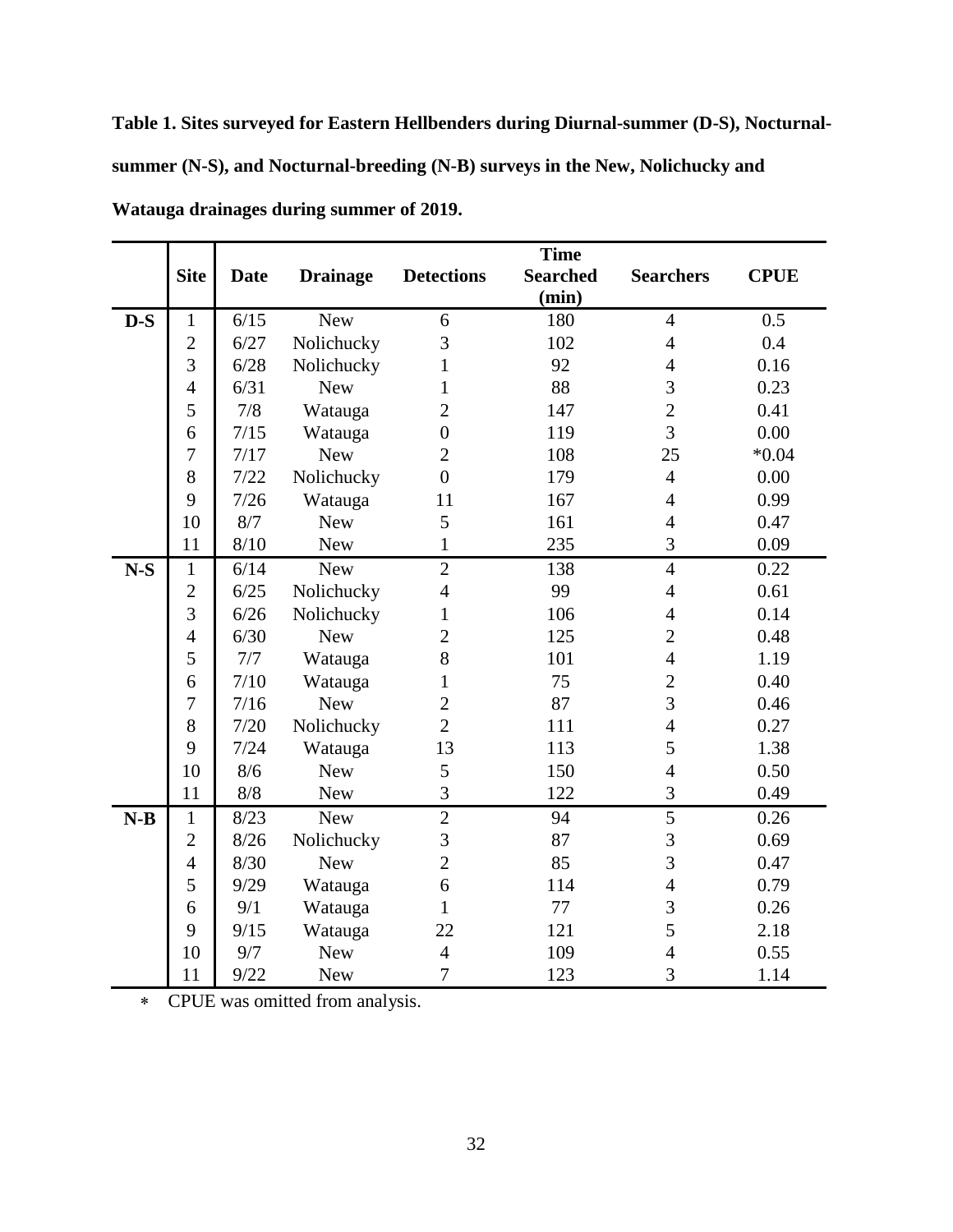**Table 2. Morphometric and microhabitat data for each individual that was captured during surveys conducted in the summer and fall of 2019; HB # (order in which hellbender was detected), TL (total length), SVL (snout-vent length), WT (weight), TW (tail width), RL (rock length), RW (rock width), DNR (did not recover).** Depth was taken at the top of shelter rock or at approximate location in which individual was first observed, flow was taken directly upstream of location detected.

|       | <b>Site</b><br># | <b>Transect</b><br># | <b>HB</b><br>#   | TL<br>(cm)               | <b>SVL</b><br>(cm)       | <b>WT</b><br>(g) | TW<br>(mm)               | <b>Depth</b><br>(cm) | Flow<br>(m/s)    | <b>RL</b><br>(mm) | $\mathbf{R}\mathbf{W}$<br>(mm) |
|-------|------------------|----------------------|------------------|--------------------------|--------------------------|------------------|--------------------------|----------------------|------------------|-------------------|--------------------------------|
| $N-S$ | $\mathbf{1}$     | $\overline{2}$       | $\mathbf{1}$     | $\overline{a}$           | $\overline{a}$           | $\overline{a}$   | $\overline{a}$           | 44                   | $\overline{0}$   | 3100              | 1820                           |
|       | $\mathbf{1}$     | $\overline{2}$       | $\overline{2}$   |                          |                          |                  |                          | 44                   | $\boldsymbol{0}$ | 3100              | 1820                           |
|       | $\overline{2}$   | $\overline{3}$       | $\mathbf{1}$     |                          |                          |                  |                          | 98                   | 0.91             | 2000              | 1500                           |
|       | $\overline{2}$   | 3                    | $\overline{2}$   |                          |                          |                  |                          | 119                  | 0.85             | 2250              | 1650                           |
|       | $\overline{2}$   | 8                    | 3                |                          |                          |                  |                          | 57                   | 57               | 1600              | 1100                           |
|       | $\overline{2}$   | 15                   | $\overline{4}$   |                          |                          |                  |                          | 36                   | 36               | 850               | 450                            |
|       | $\overline{3}$   | 6                    | $\mathbf{1}$     |                          |                          |                  |                          | 126                  | 1.28             | <b>BR</b>         | <b>BR</b>                      |
|       | $\overline{4}$   | 5                    | $\mathbf{1}$     |                          |                          |                  |                          | 32                   | 0.47             | 1250              | 1400                           |
|       | $\overline{4}$   | 15                   | $\overline{2}$   | 40                       | 25                       | 370              | 30.8                     | 73                   | 0.46             | ${\bf E}$         | ${\bf E}$                      |
|       | 5                | 3                    | $\mathbf{1}$     | 0.65                     | 40                       |                  | 4.7                      | 41                   | 0.11             | 42                | 30                             |
|       | 5                | $\tau$               | $\overline{2}$   |                          | $\overline{\phantom{0}}$ |                  | $\overline{\phantom{0}}$ | $\overline{0}$       | 0.35             | 1300              | 1250                           |
|       | 5                | $\overline{7}$       | 3                |                          |                          |                  |                          | 30                   | 0.46             | 1390              | 1000                           |
|       | 5                | $\overline{7}$       | $\overline{4}$   |                          |                          |                  |                          | $\boldsymbol{0}$     | 0.04             | 1290              | 860                            |
|       | 5                | 8                    | 5                |                          |                          |                  |                          | $\overline{0}$       | 0.03             | 1350              | 820                            |
|       | 5                | 10                   | 6                |                          |                          |                  |                          | 14                   | 0.6              | 910               | 480                            |
|       | 5                | 13                   | $\boldsymbol{7}$ | 41                       | 25                       | 420              | 31                       | 20                   | 0.51             | ${\bf E}$         | ${\bf E}$                      |
|       | 5                | 14                   | 8                |                          | $\overline{a}$           |                  |                          | $\mathbf{1}$         | 0.41             | 650               | 520                            |
|       | 6                | $\mathbf{2}$         | $\mathbf{1}$     |                          |                          |                  |                          | $\boldsymbol{0}$     | 0.09             | 950               | 590                            |
|       | $\overline{7}$   | 6                    | $\mathbf{1}$     |                          |                          |                  |                          | 12                   | 0.41             | 2000              | 1900                           |
|       | $\overline{7}$   | 8                    | $\overline{2}$   |                          |                          |                  |                          | 16                   | 0.27             | <b>BR</b>         | <b>BR</b>                      |
|       | 8                | 3                    | $\mathbf{1}$     | 39                       | 25                       | 350              | 34                       | 78                   | 0.38             | ${\bf E}$         | ${\bf E}$                      |
|       | 8                | 5                    | $\overline{2}$   | $\overline{\phantom{a}}$ | $\overline{\phantom{0}}$ |                  |                          | 20                   | 0.24             | 1600              | 1100                           |
|       | 9                | $\overline{2}$       | $\mathbf{1}$     |                          |                          |                  |                          | 35                   | 0.29             | 1290              | 1280                           |
|       | 9                | $\overline{2}$       | $\overline{2}$   |                          |                          |                  |                          | $\boldsymbol{0}$     | 0.44             | 2700              | 900                            |
|       | 9                | 3                    | 3                |                          |                          |                  |                          | $\overline{0}$       | 0.54             | <b>BR</b>         | $\rm{BR}$                      |
|       | 9                | 3                    | $\overline{4}$   |                          |                          |                  |                          | $\overline{0}$       | 0.05             | 2080              | 1190                           |
|       | 9                | 3                    | 5                |                          |                          |                  |                          | 61                   | 0.17             | 560               | 1150                           |
|       | 9                | $\overline{4}$       | 6                |                          |                          |                  |                          | 27                   | 0.43             | 1340              | 630                            |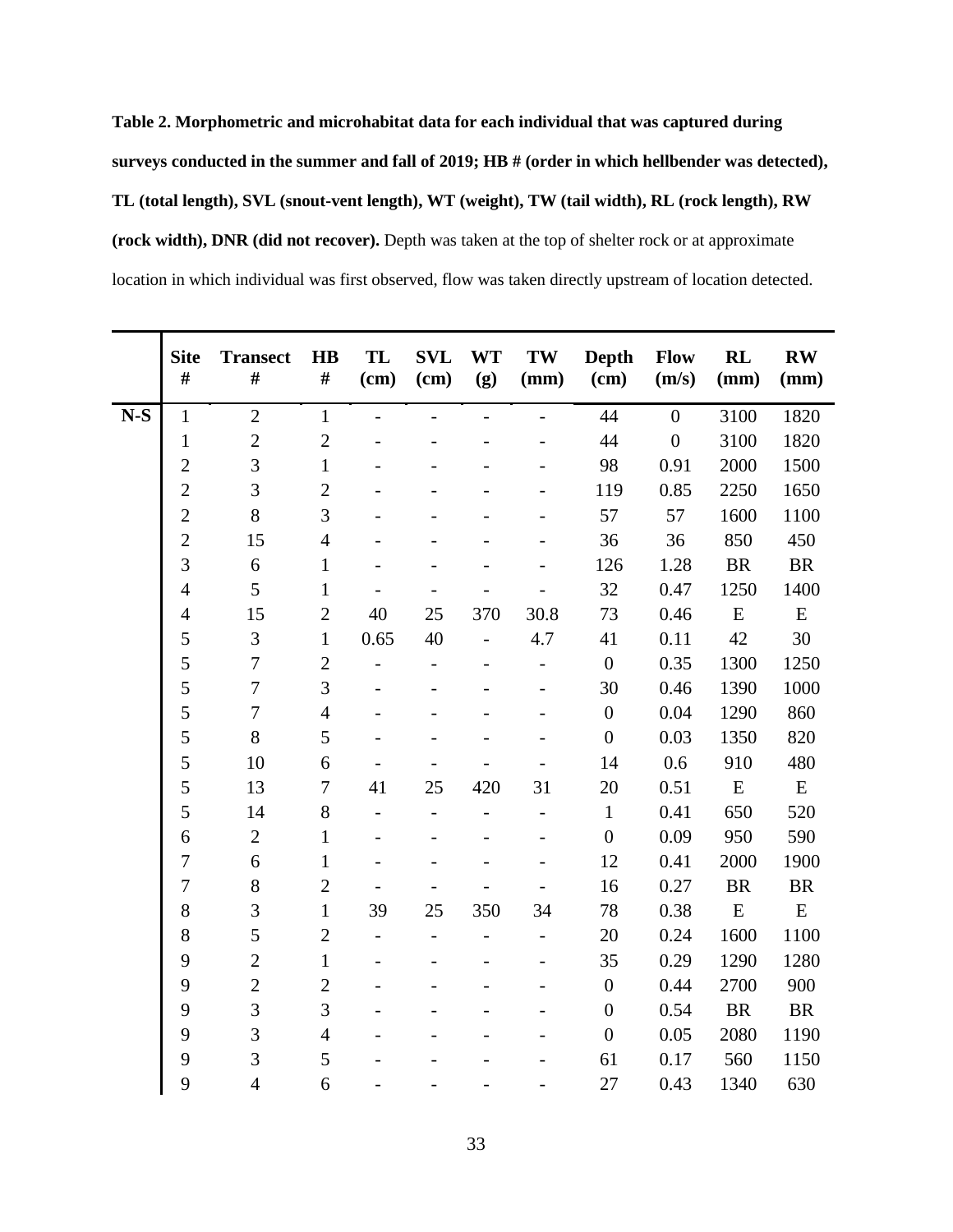|       | 9                     | 5                  | 7                         |                 |                          |                   |                          | $\boldsymbol{0}$               | 0.11                             | <b>BR</b>   | <b>BR</b>              |
|-------|-----------------------|--------------------|---------------------------|-----------------|--------------------------|-------------------|--------------------------|--------------------------------|----------------------------------|-------------|------------------------|
|       | 9                     | $\tau$             | 8                         |                 |                          |                   |                          | 16                             | $\boldsymbol{0}$                 | 1820        | 1320                   |
|       | 9                     | 8                  | 9                         |                 |                          |                   |                          | 22                             | 0.14                             | 2500        | 760                    |
|       | 9                     | $8\,$              | 10                        |                 |                          |                   |                          | 43                             | 0.75                             | <b>BR</b>   | <b>BR</b>              |
|       | 9                     | $8\,$              | 11                        |                 |                          |                   |                          | 40                             | 0.67                             | <b>BR</b>   | <b>BR</b>              |
|       | 9                     | $8\,$              | 12                        |                 |                          |                   |                          | 20                             | 0.13                             | <b>BR</b>   | <b>BR</b>              |
|       | 9                     | 10                 | 13                        |                 |                          |                   |                          | 60                             | 1.36                             | 1440        | 480                    |
|       | 10                    | 5                  | $\mathbf{1}$              |                 |                          |                   |                          | 52                             | 0.35                             | 1270        | 900                    |
|       | 10                    | 5                  | $\mathbf{2}$              |                 |                          |                   |                          | 54                             | 0.4                              | 960         | 910                    |
|       | 10                    | 6                  | $\mathfrak{Z}$            |                 |                          |                   |                          | 90                             | 0.6                              | <b>BR</b>   | <b>BR</b>              |
|       | 10                    | 11                 | $\overline{4}$            |                 |                          |                   |                          | 40                             | 0.6                              | <b>BR</b>   | <b>BR</b>              |
|       | 10                    | 13                 | 5                         |                 |                          |                   |                          | $\boldsymbol{0}$               | 0.64                             | 1590        | 920                    |
|       | 11                    | $\overline{2}$     | $\mathbf{1}$              |                 |                          |                   |                          | 45                             | 0.05                             | 920         | 750                    |
|       | 11                    | $\overline{2}$     | $\sqrt{2}$                |                 |                          |                   |                          | $\overline{7}$                 | 0.14                             | 870         | 800                    |
|       | 11                    | 3                  | $\mathfrak{Z}$            |                 |                          |                   |                          | 104                            | 0.08                             | <b>BR</b>   | <b>BR</b>              |
|       |                       |                    |                           |                 |                          |                   |                          |                                |                                  |             |                        |
|       | <b>Site</b>           | <b>Transect</b>    | $\mathbf{H}\mathbf{B}$    | TL              | <b>SVL</b>               | WT                | TW                       | Depth                          | <b>Flow</b>                      | RL          | $\mathbf{R}\mathbf{W}$ |
|       | #                     | #                  | $\#$                      | (cm)            | (cm)                     | (g)               | (mm)                     | (cm)                           | (m/s)                            | (mm)        | (mm)                   |
| $D-S$ | $\mathbf{1}$          | $\mathbf{2}$       | $\mathbf{1}$              | 27              | 17                       | 200               | 286                      | 23                             |                                  |             |                        |
|       |                       |                    |                           |                 |                          |                   |                          |                                |                                  |             |                        |
|       | $\mathbf{1}$          | $\overline{4}$     |                           |                 | <b>DN</b>                | <b>DN</b>         | <b>DNR</b>               |                                |                                  |             |                        |
|       | $\mathbf{1}$          | 9                  | $\overline{c}$<br>3       | <b>DN</b><br>53 | 36                       | 1,0               | 37                       | 41<br>45                       |                                  |             |                        |
|       | $\mathbf{1}$          | 9                  | $\overline{4}$            | 41              | 25                       | 540               | 348                      | 50.5                           |                                  |             |                        |
|       | $\mathbf{1}$          | 9                  | 5                         | 52              | 32                       | 1,0               | 47.2                     | 70.1                           |                                  |             |                        |
|       | $\mathbf{1}$          | 10                 | 6                         | 30              | 30                       | 645               | 41.3                     | 64                             |                                  |             |                        |
|       | $\boldsymbol{2}$      | 3                  | $\mathbf{1}$              | 44              | 29                       | 570               | 45.3                     | 113                            | 1.03                             | 1770        | 670                    |
|       | $\overline{c}$        | 3                  | $\overline{c}$            | $\blacksquare$  | $\overline{\phantom{a}}$ | $\qquad \qquad -$ | $\overline{\phantom{a}}$ | 119                            | 0.85                             | 2250        | 1650                   |
|       | $\overline{2}$        | 15                 | 3                         | 44              | 29                       | 410               | 34.4                     | 5                              |                                  | 1230        | 800                    |
|       | 3                     | $\overline{2}$     | $\mathbf{1}$              | 41.5            | 25                       | 380               | 36                       | 56                             | 0.38                             |             |                        |
|       | $\overline{4}$        | 9                  | $\mathbf{1}$              | 51              | 32                       | 810               | 45.2                     | 65                             | 0.4                              | 1240        | 740                    |
|       | 5                     | $\mathbf{1}$       | $\mathbf{1}$              | 47              | 29                       | 500               | 33                       | $\boldsymbol{0}$               | 0.21                             | 1190        | 590                    |
|       | 5                     | 8                  | $\overline{c}$            | $\mathbb{L}$    | $\overline{\phantom{a}}$ | $\frac{1}{2}$     | $\sim$                   | $\boldsymbol{0}$               | $\overline{0}$                   | 1220        | 1000                   |
|       | $\overline{7}$        | $\tau$             | $\mathbf{1}$              | 49              | 29.3                     | 670               | 36.5                     | 52                             | 0.28                             | 1780        | 840                    |
|       | $\boldsymbol{7}$<br>9 | 10<br>$\mathbf{1}$ | $\mathbf{2}$<br>$\,1$     | 24<br>47        | 17<br>28                 | 90<br>520         | 24.4<br>38.7             | 62<br>$\overline{\phantom{0}}$ | 0.32<br>$\overline{\phantom{a}}$ | 950<br>1160 | 550<br>610             |
|       | 9                     | $\overline{4}$     | $\overline{2}$            | $\pm$           | $\Box$                   | $\sim$            | $\sim$ $-$               | $\overline{\phantom{0}}$       | $\qquad \qquad \blacksquare$     | 490         | 540                    |
|       | 9                     | $\overline{4}$     | 3                         | 43              | 27                       | 520               | 38.4                     |                                |                                  | 690         | 530                    |
|       | 9                     | 5                  | $\overline{4}$            | 45              | 25                       | 400               | 32.2                     |                                |                                  | 460         | 330                    |
|       | 9                     | $\tau$             | $\mathfrak s$             | 45              | 27                       | 480               | 35.4                     |                                |                                  | 910         | 750                    |
|       | 9                     | 9                  | 6                         | 38              | 32                       | 330               | 35                       |                                |                                  | 880         | 640                    |
|       | 9<br>9                | 9<br>9             | $\boldsymbol{7}$<br>$8\,$ | 48<br>53.5      | 29<br>31                 | 560<br>720        | 38.6<br>43.7             |                                |                                  | 970<br>1220 | 760<br>630             |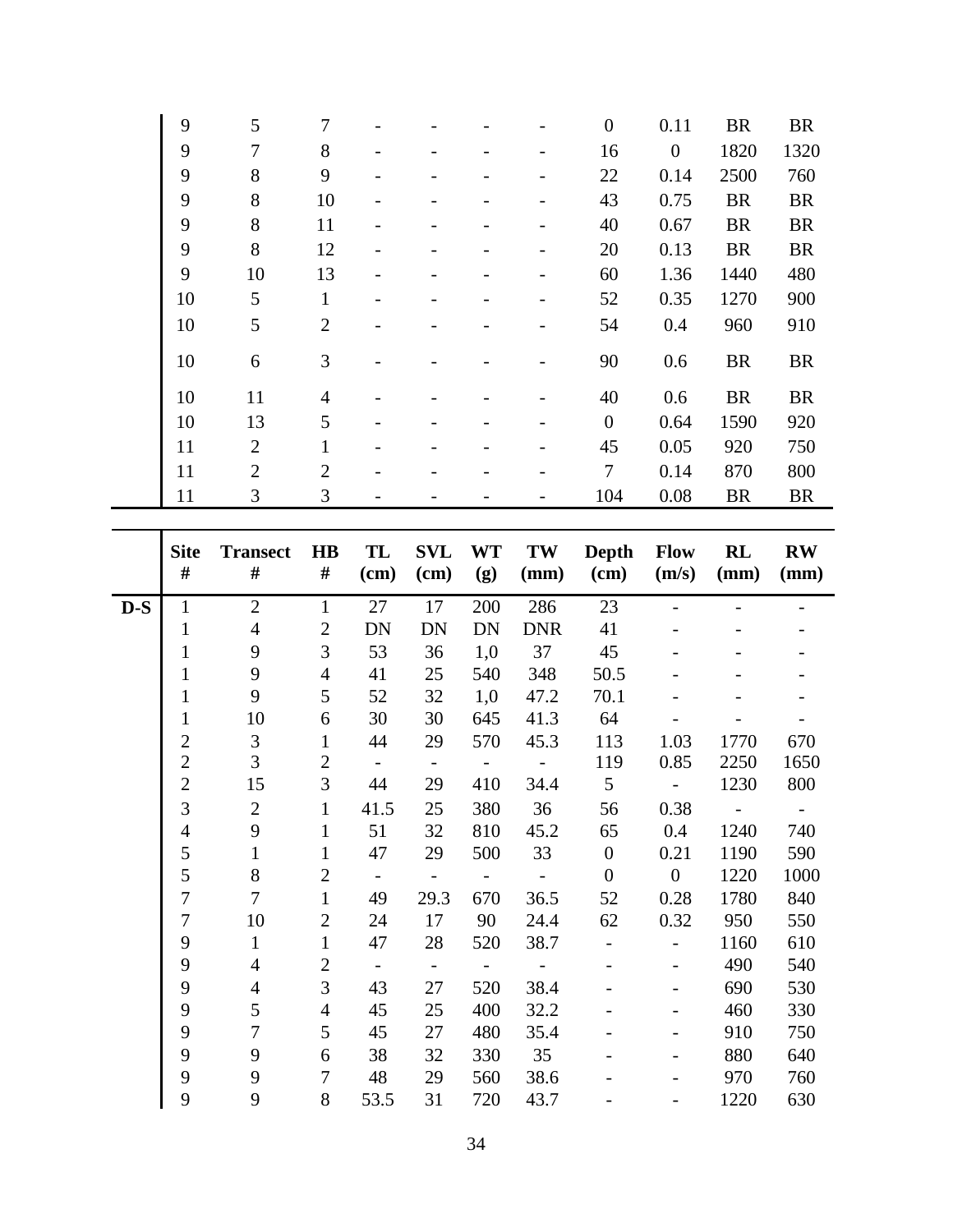| 9  |    | 9  | 43   | 26   | 430 | 38.8 |     | $\qquad \qquad \blacksquare$ | 1570 | 680 |
|----|----|----|------|------|-----|------|-----|------------------------------|------|-----|
| 9  |    | 10 | 34   | 25   | 480 | 37.5 |     |                              |      |     |
| 9  | 15 | 11 | 43   | 26   | 520 | 37   |     | $\overline{\phantom{a}}$     | 1200 | 640 |
| 10 | 5  |    | 54   | 32   | 820 | 41.9 | 60  | 0.55                         | 930  |     |
| 10 | 8  |    |      |      |     |      | 81  | 0.4                          | 900  |     |
| 10 | 8  | 3  | 52.5 | 31.5 | 710 | 50.6 | 66  | 0.53                         | 855  |     |
| 10 | 13 | 4  | 42.5 | 27   | 490 | 34.5 | 47  | 0.55                         | 1270 |     |
| 10 | 14 | 5. | 46   | 28   | 570 | 34.8 | 30  | 0.83                         | 1590 |     |
|    | 8  |    | 50   | 31   | 800 | 39.8 | 490 | 0.17                         | 890  | 590 |

|       | <b>Site</b><br>$\#$ | <b>Transect</b><br># | $\mathbf{H}\mathbf{B}$<br>$\#$ | TL<br>(cm) | <b>SVL</b><br>(cm) | <b>WT</b><br>(g) | TW<br>(mm) | <b>Depth</b><br>(cm)     | Flow<br>(m/s)            | RL<br>(mm) | $\mathbf{R}\mathbf{W}$<br>(mm) |
|-------|---------------------|----------------------|--------------------------------|------------|--------------------|------------------|------------|--------------------------|--------------------------|------------|--------------------------------|
| $N-B$ | $\mathbf{1}$        | $\overline{2}$       | $\mathbf{1}$                   |            |                    | $\overline{a}$   |            | 18                       | 0.84                     | 3110       | 1820                           |
|       | $\mathbf{1}$        | $\overline{2}$       | $\overline{c}$                 |            |                    |                  |            | 18                       | 0.84                     | 3110       | 1820                           |
|       | $\overline{c}$      | $\mathbf{1}$         | $\mathbf{1}$                   |            |                    |                  |            | $\frac{1}{2}$            | 0.42                     | E          | ${\bf E}$                      |
|       | $\overline{c}$      | $\overline{2}$       | $\overline{c}$                 |            |                    |                  |            | $\overline{\phantom{a}}$ | 0.32                     | 2200       | 950                            |
|       | $\overline{2}$      | $\overline{3}$       | $\overline{3}$                 |            |                    |                  |            | $\frac{1}{2}$            | 0.07                     | 2150       | 2100                           |
|       | $\overline{4}$      | 5                    | $\mathbf{1}$                   |            |                    |                  |            | 35                       | $\overline{\phantom{0}}$ | ${\bf E}$  | ${\bf E}$                      |
|       | $\overline{4}$      | $\overline{7}$       | $\overline{c}$                 |            |                    |                  |            | 15                       | $\overline{a}$           | 1000       | 535                            |
|       | 6                   | $\overline{3}$       | $\mathbf{1}$                   |            |                    |                  |            | 18                       | 0.37                     | 1070       | 900                            |
|       | 10                  | 6                    | $\mathbf{1}$                   |            |                    |                  |            | 5                        | 0.24                     | 1600       | 1170                           |
|       | 10                  | 6                    | $\overline{c}$                 |            |                    |                  |            | 87                       | 0.19                     | 1190       | 880                            |
|       | 10                  | 6                    | $\overline{3}$                 |            |                    |                  |            | 51                       | 0.35                     | 1000       | 770                            |
|       | 10                  | 12                   | $\overline{4}$                 |            |                    |                  |            | 38                       | 0.28                     | 1320       | 650                            |
|       | 9                   | $\mathbf{1}$         | $\mathbf{1}$                   |            |                    |                  |            | 30                       | 0.17                     | ${\bf E}$  | ${\bf E}$                      |
|       | 9                   | $\overline{2}$       | $\overline{c}$                 |            |                    |                  |            | $\boldsymbol{0}$         | 0.01                     | 2420       | 1580                           |
|       | 9                   | 5                    | $\overline{3}$                 |            |                    |                  |            | 5                        | 0.1                      | 1500       | 1010                           |
|       | 9                   | 5                    | $\overline{4}$                 |            |                    |                  |            | 19                       | 0.02                     | 1750       | 465                            |
|       | 9                   | 5                    | 5                              |            |                    |                  |            | 19                       | 0.02                     | 2020       | 1390                           |
|       | 9                   | 6                    | 6                              |            |                    |                  |            | $\overline{0}$           | 0.2                      | 2085       | 1080                           |
|       | 9                   | 6                    | $\overline{7}$                 |            |                    |                  |            | $\overline{0}$           | 0.09                     | 2455       | 1330                           |
|       | 9                   | $\overline{7}$       | 8                              |            |                    |                  |            | 48                       | 0.04                     | 600        | 540                            |
|       | 9                   | $\overline{7}$       | 9                              |            |                    |                  |            | 30                       | 0.13                     | 1495       | 630                            |
|       | 9                   | $\overline{7}$       | 10                             |            |                    |                  |            | 43                       | 0.2                      | 1650       | 830                            |
|       | 9                   | $\overline{7}$       | 11                             |            |                    |                  |            | 40                       | 0.06                     | 600        | 420                            |
|       | 9                   | $\overline{7}$       | 12                             |            |                    |                  |            | 10                       | 0.2                      | 1135       | 1130                           |
|       | 9                   | $\overline{7}$       | 13                             |            |                    |                  |            | 18                       | 0.04                     | 930        | 635                            |
|       | 9                   | 8                    | 14                             |            |                    |                  |            | 49                       | 0.7                      | 460        | 385                            |
|       | 9                   | 9                    | 15                             |            |                    |                  |            | 39                       | 0.17                     | ${\bf E}$  | ${\bf E}$                      |
|       | 9                   | 12                   | 16                             |            |                    |                  |            | 41                       | 0.2                      | 170        | 110                            |
|       | 9                   | 12                   | 17                             |            |                    |                  |            | 50                       | 1.05                     | <b>BR</b>  | $\rm{BR}$                      |
|       | 9                   | 12                   | 18                             |            |                    |                  |            | 63                       | 0.25                     | 3075       | 2030                           |
|       | 9                   | 13                   | 19                             |            |                    |                  |            | 58                       | 0.13                     | 490        | 690                            |
|       | 9                   | 13                   | 20                             |            |                    |                  |            | 61                       | 0.13                     | 1070       | 560                            |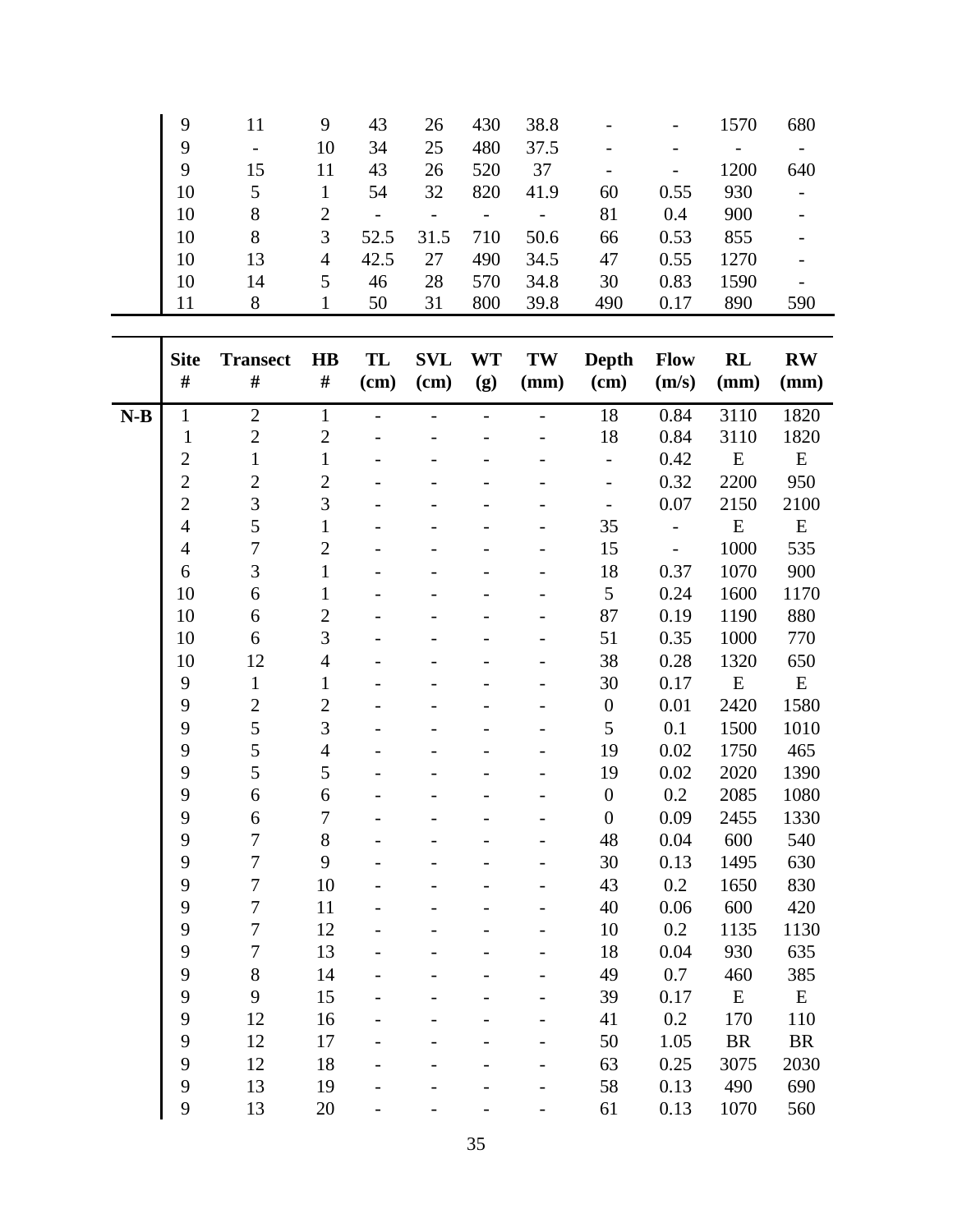| 9  | 15             | 21             |  |  | 84             | $\theta$       | 1190      | 690       |
|----|----------------|----------------|--|--|----------------|----------------|-----------|-----------|
| 9  | 15             | 22             |  |  | 48             | $\overline{0}$ | 810       | 735       |
| 11 | $\overline{2}$ |                |  |  | 31             | 0.22           | <b>BR</b> | <b>BR</b> |
| 11 | $\overline{2}$ | 2              |  |  | $\overline{0}$ | 0.17           | 710       | 620       |
| 11 | 5              | 3              |  |  | 33             | 0.23           | 730       | 600       |
| 11 | 6              | $\overline{4}$ |  |  | 120            | 0.08           | 910       | 660       |
| 11 | 7              | 5              |  |  | 47             | 0.56           | <b>BR</b> | <b>BR</b> |
| 11 | 8              | 6              |  |  | 49             | 0.09           | 250       | 170       |
| 11 | 9              | 7              |  |  | 5              | 0.1            | <b>BR</b> | <b>BR</b> |
| 5  | $\mathbf{1}$   |                |  |  | 8              | 0.18           | 1320      | 1320      |
| 5  |                | $\mathfrak{D}$ |  |  | 3              | $\mathbf{0}$   | 680       | 1600      |
| 5  | 4              | 3              |  |  | 14             | 0.18           | <b>BR</b> | <b>BR</b> |
| 5  | 4              | 4              |  |  | 6              | 0.28           | 1550      | 1430      |
| 5  | 6              | 5              |  |  | $\overline{0}$ | 0.09           | <b>BR</b> | <b>BR</b> |
| 5  | 12             | 6              |  |  | 0              | 0.57           | 1130      | 575       |